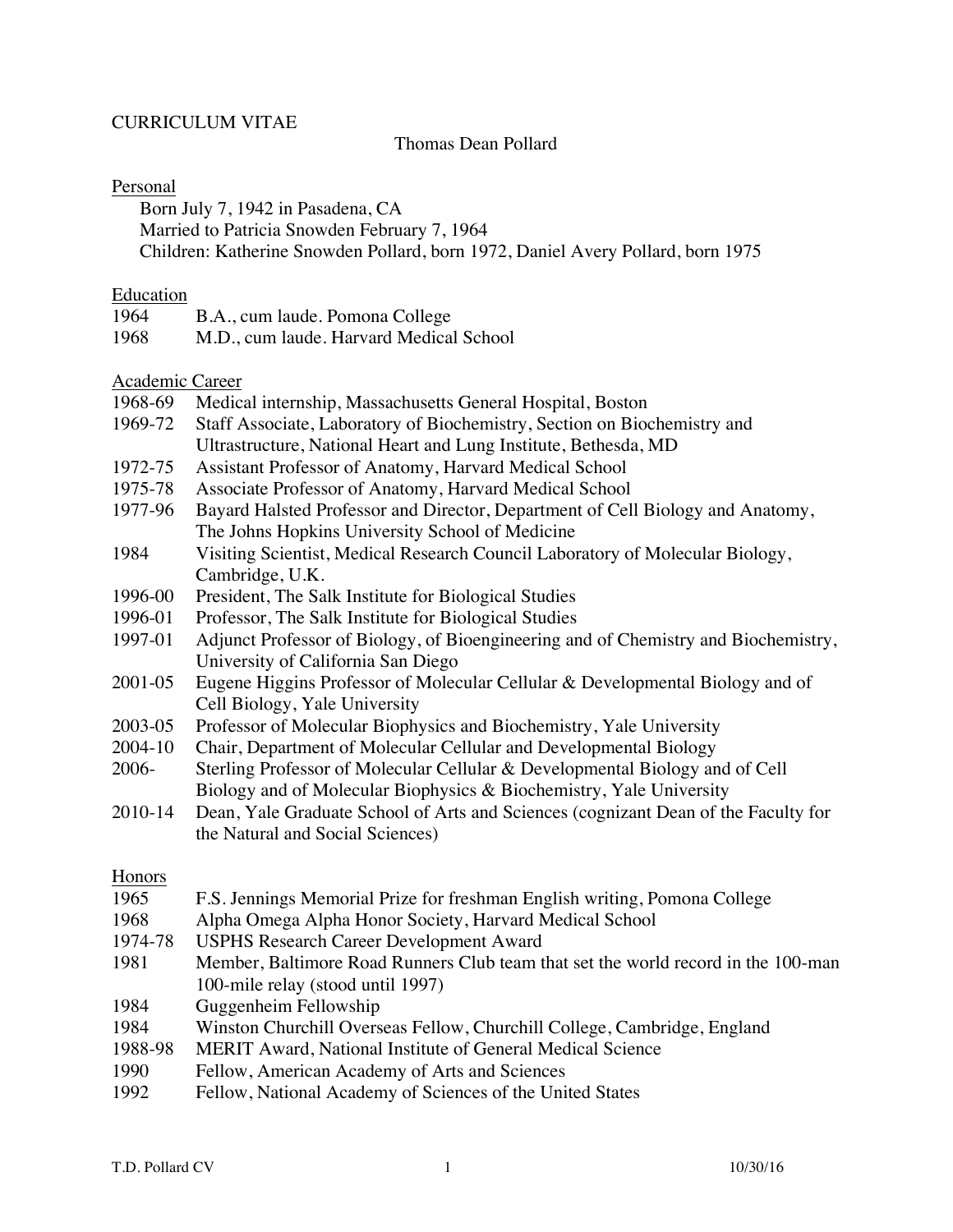- Fellow, American Association for the Advancement of Science
- Rosenstiel Award, Brandeis University (jointly with James Spudich)
- Public Service Award, Biophysical Society
- Fellow, American Academy of Microbiology
- Fellow, Biophysical Society
- Member, Institute of Medicine (now National Academy of Medicine)
- E.B. Wilson Medal, American Society for Cell Biology
- Honorary Doctor of Science, Pomona College
- Gairdner International Award in Biomedical Sciences (jointly with Alan Hall)
- Honorary Doctor of Science, University of Miami Medical School
- Public Service Award, American Society for Cell Biology
- Associate Member, European Molecular Biology Organization
- Honorary Doctor of Science, Ohio State University
- National Academy of Sciences Award for Scientific Reviewing
- Wilbur Cross Medal, Yale University
- Carl Zeiss Award, German Society of Cell Biology
- Fellow, American Society for Cell Biology

Named Lectures

- Harden Lecture, Biochemical Society (U.K.)
- Keith R. Porter Lecture, American Society for Cell Biology
- Bashour Lecture, University of Texas Southwestern Medical School
- Selkurt Lecture, University of Indiana Medical School
- Ricketts Lecture, University of Chicago
- Jon Singer Lecture, San Diego Cell Biology Association
- Lynch Lectures, University of Notre Dame
- Naidorf Lecture, Columbia University
- Pepe Lecture, University of Pennsylvania
- Alma Howard Lecture, McGill University
- Stower Lectures, University of California Davis
- Erlanger-Gasser Lecture, Washington University, St. Louis
- Director's Lecture, National Institutes of Health
- Pomerat Lecture, University of Texas Medical Branch, Galveston
- Calbiochem Lectures, University of California San Diego
- Harold Beams Lecture, University of Iowa
- Hewson Swift Lecture, University of Chicago
- Camillo Benzo Lectureship, Upstate Medical University, Syracuse
- Donald Casper Lecture, Florida State University
- Paul Doty Lecture, Harvard University
- Woody Lecture, Colorado State University
- Smith Freeman Lecture, Northwestern University School of Medicine
- Don W. Fawcett Lectures, Harvard Medical School
- Kensal van Holde Lecture, Marine Biological Laboratory
- Priscilla Connell Lecture, University of Michigan

Professional Activities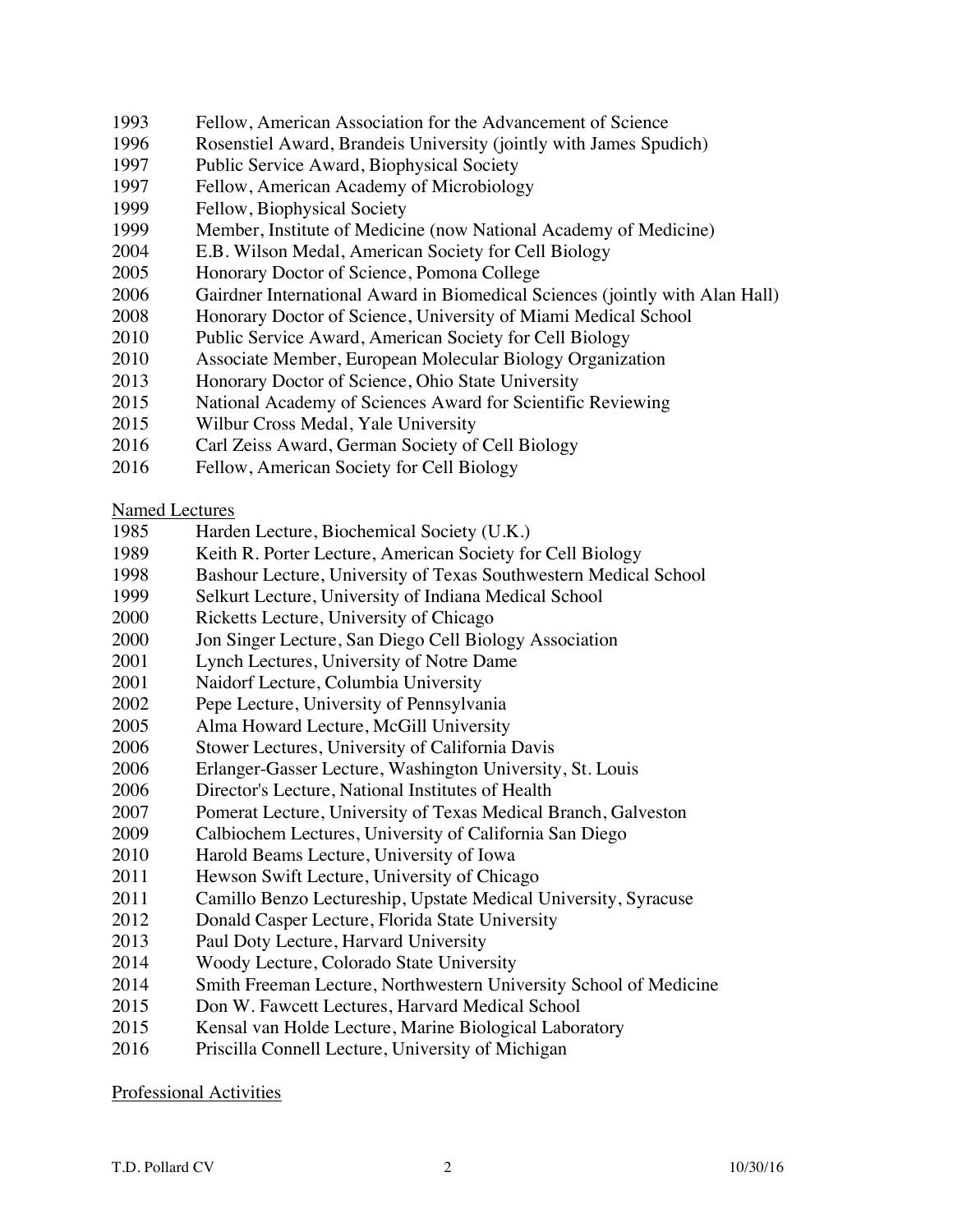- 1973-76 Instructor, Physiology Course, Marine Biological Laboratory, Woods Hole
- 1974 Instructor, Workshop on Cell Motility, Friday Harbor Lab, University of Washington 1975 Co-organizer, Meeting on Cell Motility, Cold Spring Harbor Laboratory
- 1975-80 Member, NIGMS Cellular and Molecular Basis of Disease Review Committee
- 1976-77 Member, Executive Committee, American Society for Cell Biology
- 1976-79 Member, Council, American Society for Cell Biology
- 1977-80 Member, Council, Biophysical Society
- 1982 Chairman, Local Arrangements, Meeting of the American Society for Cell Biology
- 1984-85 Program Chairman, 1985 Annual Meeting of the American Society for Cell Biology
- 1984-86 Member, Council, the Association of Anatomy Chairmen
- 1984-97 Member, Selection Committee for Lucille P. Markey Charitable Trust Scholars
- 1984-88 Member, Molecular Cytology Study Section, NIH; Chair, 1986-88
- 1985-86 Panel on Cell Biology, National Research Council
- 1986-88 Committee on Research Opportunities in Biology, National Research Council
- 1987-88 President, American Society for Cell Biology
- 1987-93 Overseers' Committee for the Division of Medical Sciences, Harvard University
- 1987-90 Council, Biophysical Society
- 1989-93 Director, Physiology Course, Marine Biological Laboratory, Woods Hole
- 1990-93 Member, Commission on Life Sciences, National Research Council
- 1990- Member, Public Policy Committee, American Society for Cell Biology
- 1990- Board Member, Coalition for Life Sciences (formerly Joint Steering Committee for Public Policy)
- 1990-97 Trustee, Marine Biological Laboratory, Woods Hole<br>1991-97 Member. Howard Hughes Medical Institute Scientific
- Member, Howard Hughes Medical Institute Scientific Review Board
- 1991-95 Member, Coordinating Council for Education, National Research Council
- 1991-96 External Advisor NSF Science and Technology Center, Carnegie Mellon University
- 1992-93 President, Biophysical Society
- 1993-98 Chairman, Commission on Life Sciences, National Research Council
- 1994-98 Council, National Institute of General Medical Sciences
- 1995 Co-organizer, Keystone Meeting on Molecular Motors, Taos, NM
- 1995- National Coordinator, Congressional Liaison Committee of the JSC/Coalition for Life Science
- 1995-97 Member, Class Membership Committee, National Academy of Sciences
- 1995-99 Chair, Public Policy Committee, Biophysical Society
- 1996- Chair's Advisory Committee, Joint Steering Committee for Public Policy<br>1996-99 Member, Electorate Nominating Committee, Section on Medical Science,
- Member, Electorate Nominating Committee, Section on Medical Science, American Association for the Advancement of Science
- 1997-98 Member, Council Scientific Planning Subcommittee, NHGRI, NIH
- 1997-01 Member, Board of Advisors, San Diego Science and Technology Council
- 1997-01 Member, Selection Committee Hollaender Award, National Academy of Sciences
- 1998-02 Member, Interdisciplinary Grants Committee, Packard Foundation
- 1998-01 Member, Medical Advisory Board, Howard Hughes Medical Institute
- 1998- Member, Scientific Advisory Board, Cytokinetics, Inc., South San Francisco, CA
- 1999-01 Member, Board of Directors, California Healthcare Institute
- 2001-02 Member, Strategic Planning Committee, Marine Biological Laboratory
- 2000-03 Chair, Class II- 2 Nominating Committee, American Academy of Arts and Sciences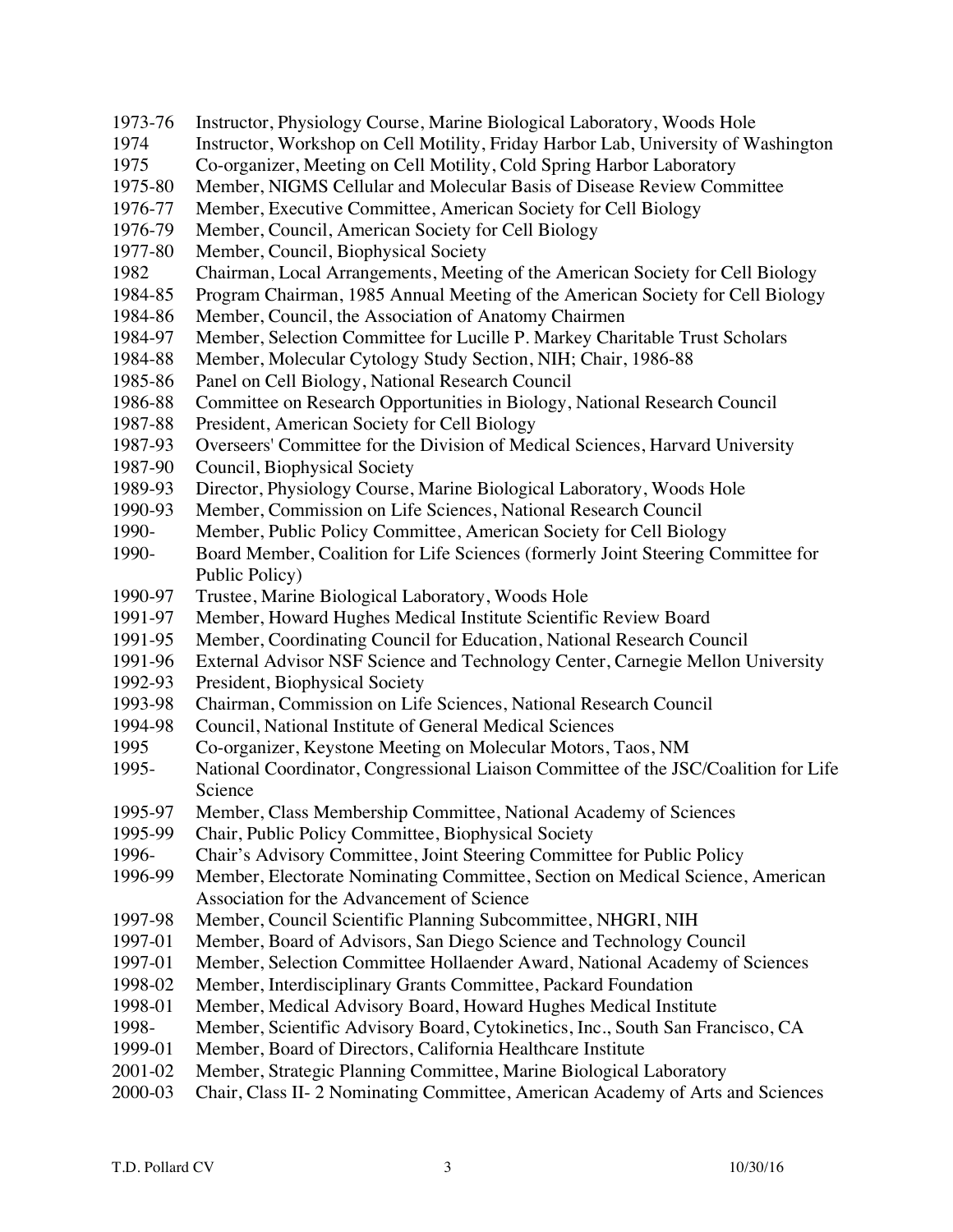| 2002                    | Organizer, Keystone Meeting on Neural Pathfinding, Taos, NM                                                             |  |
|-------------------------|-------------------------------------------------------------------------------------------------------------------------|--|
| 2002-08                 | Member, Public Policy Committee, Biophysical Society                                                                    |  |
| 2002-04                 | Member, Committee on Nominations, American Association for the Advancement of                                           |  |
|                         | Science                                                                                                                 |  |
| 2002-05                 | Chair, Class II, Biological Sciences, National Academy of Sciences                                                      |  |
| 2002-03                 | Member, Membership Committee, American Academy of Arts and Sciences                                                     |  |
| 2003-06                 | Member, Science, Technology and Law Panel, National Academy of Sciences                                                 |  |
| 2003                    | Overseers' Committee, Department of Molecular and Cellular Biology, Harvard                                             |  |
| 2003-                   | Member, Advisory Committee National Resource for Cell Analysis and Modeling,<br>University of Connecticut Health Center |  |
| 2004-07                 | Chair, Annual Fund, Marine Biological Laboratory, Woods Hole                                                            |  |
| 2005                    | Chair, Search Committee for Executive Director, American Society for Cell Biology                                       |  |
| 2006-14                 | Member, Board of Scientific Advisers, The Jane Coffin Child Memorial Fund for                                           |  |
|                         | <b>Medical Research</b>                                                                                                 |  |
| 2006-10                 | Member, Board of Directors, American Association for the Advancement of Science                                         |  |
| 2006-                   | College of Reviewers for the Canada Research Chairs Program                                                             |  |
| 2006-07                 | Member, Women in Cell Biology Committee, American Society for Cell Biology                                              |  |
| 2007-10                 | Chair, Public Policy Committee, American Society for Cell Biology                                                       |  |
| 2008-12                 | Member, Advisory Board for Q-Bio Conference                                                                             |  |
| 2008-09                 | Member, National Steering Committee: Vision and Change Conference on                                                    |  |
|                         | Undergraduate Biology Education for the 21st Century, AAAS/NSF                                                          |  |
| 2009-11                 | Member, Advisory Board, Image Library of the American Society for Cell Biology                                          |  |
| 2010-13                 | Member, ARISE II report committee, American Academy of Arts and Sciences                                                |  |
| $2011 - 12$             | Member, Nominations Committee, American Association for the Advancement of                                              |  |
|                         | Science                                                                                                                 |  |
| 2012                    | Member, E.B. Wilson Medal selection committee, American Society for Cell Biology                                        |  |
| 2012                    | Member, Richard Lounsbery Award Committee, National Academy of Sciences                                                 |  |
| 2012                    | Member, External Review Committee of the Whitman Center, Marine Biological                                              |  |
|                         | Laboratory, Woods Hole, MA                                                                                              |  |
| 2013                    | Member, External Review Committee, Department of Molecular Biology and                                                  |  |
|                         | Biochemistry, Wesleyan University                                                                                       |  |
| 2013-14                 | Member, Fundraising committee, Pomona College Class of 1964 reunion                                                     |  |
| 2014-                   | Member, Chair, Scientific Advisory Board, Allen Institute for Cell Science                                              |  |
| 2016-19                 | Chair, Section 29 on Biophysics and Computational Biology, National Academy of                                          |  |
|                         | Sciences                                                                                                                |  |
| <b>Editorial Boards</b> |                                                                                                                         |  |
| 1976-81                 | Editorial Board, Cell Biology-International Reports                                                                     |  |
| 1977-82                 | Editorial Board, Journal of Cell Biology                                                                                |  |

- 1978-82 Editorial Board, Journal of Submicroscopic Cytology
- 1980-94 Editorial Board, Cell Motility and the Cytoskeleton<br>1980-88 Editorial Board, Journal of Muscle Research and Ce
- 1980-88 Editorial Board, Journal of Muscle Research and Cell Motility<br>1981-93 Editorial Board, Microscopy Research and Technique
- Editorial Board, Microscopy Research and Technique
- 1982-91 Associate Editor, Journal of Cell Biology<br>1982-93 Associate Editor, Annual Review of Biop
- 1982-93 Associate Editor, Annual Review of Biophysics<br>1988- Editorial Board, Current Opinion in Cell Biology
- Editorial Board, Current Opinion in Cell Biology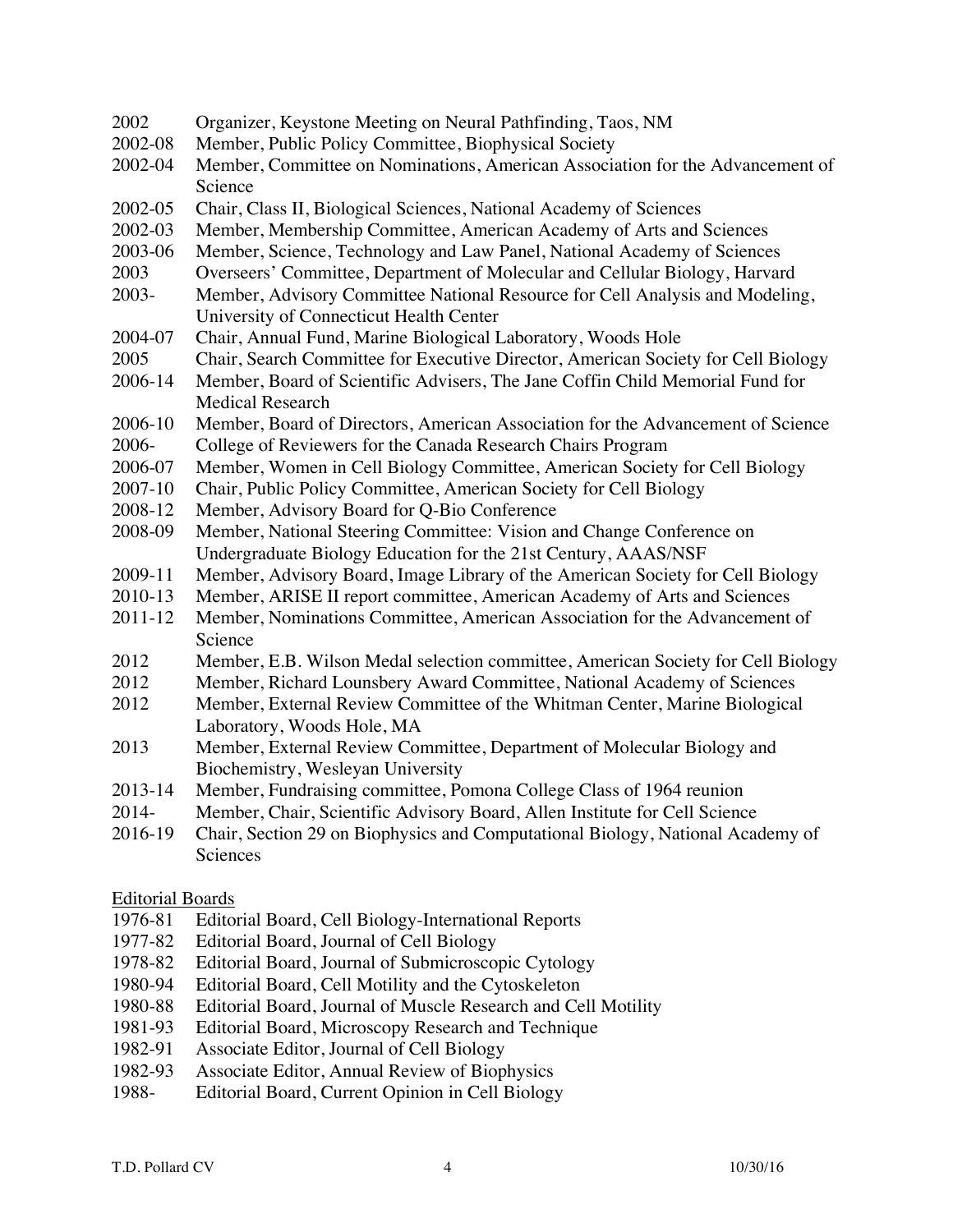- 1991- Editorial Board, Current Biology
- 1991-05 Associate Editor, Molecular Biology of the Cell
- 1994-97 Editorial Board, Protein Profile
- 1995- Editorial Board, Trends in Biochemical Sciences
- 1996-98 Editorial Board, Proceedings of the National Academy of Sciences
- 2001- Editorial Board, Cell Motility and the Cytoskeleton; now Cytoskeleton
- 2001-05 Highlights Advisor, Nature Reviews Molecular Cell Biology
- 2005- Senior Editor, Molecular Biology of the Cell
- 2008- Editorial Board, Cellular and Molecular Bioengineering
- 2008- Editorial Board, Cell Health and Cytoskeleton
- 2009- Editorial Board, Cytoskeleton
- 2010- Editorial Board, Bioarchitecture

Johns Hopkins Medical School

- 1977-96 Member, Advisory Board of the Medical Faculty
- 1977-96 Member, First Year Medical Student Promotion Committee
- 1981-85 Member, Professorial Promotions Committee
- 1984-87 Member, Johns Hopkins Medical Institutions Centennial Steering Committee
- 1991-93 Member, Strategic Planning Steering Committee
- 1992-96 Coordinator, First Year Medical School Curriculum
- 1993-96 Founding Director, Graduate Program in Cellular and Molecular Medicine

Yale University

- 2001- Member, Center for Structural Biology
- 2001-02 Chair, MCDB Faculty Search Committee
- 2002-03 Member, Scholar Awards Committee
- 2002 Member, Committee on Tenure and Appointments in the Division of Physical Sciences and Engineering
- 2002-04 Member, Biological Sciences Division Advisory Committee
- 2002-04 Member, University Budget Committee
- 2002-04 Member, Capital Projects Subcommittee of the University Budget Committee 2002-
- 2002-04 Chair, MCDB Building Committee
- 2002-10 Member, MCDB Executive Committee
- 2002-06 Co-director, Graduate Track in Molecular Cell Biology Genetics and Development
- 2002-06 Member, Executive Committee, Combined Program in the Biological and Biomedical **Sciences**
- 2002-03 Member, Molecular Biophysics and Biochemistry Faculty Search Committee
- 2002-03 Member, Inquiry Committee regarding a misconduct accusation
- 2004-10 Member, Steering Committee for MCDB Building
- 2004-10 Chair, Department of Molecular Cellular and Developmental Biology
- 2004-10 Member, Faculty Council, Yale Institute for Biospheric Studies
- 2004-10 Member, Science and Engineering Chairs Committee
- 2004-10 Member, Basic Science Chairs Committee
- 2004-05 Member, Basic Science Subcommittee of the Yale School of Medicine Strategic Planning Committee
- 2005 Member, Dean's Search Committee, Morse College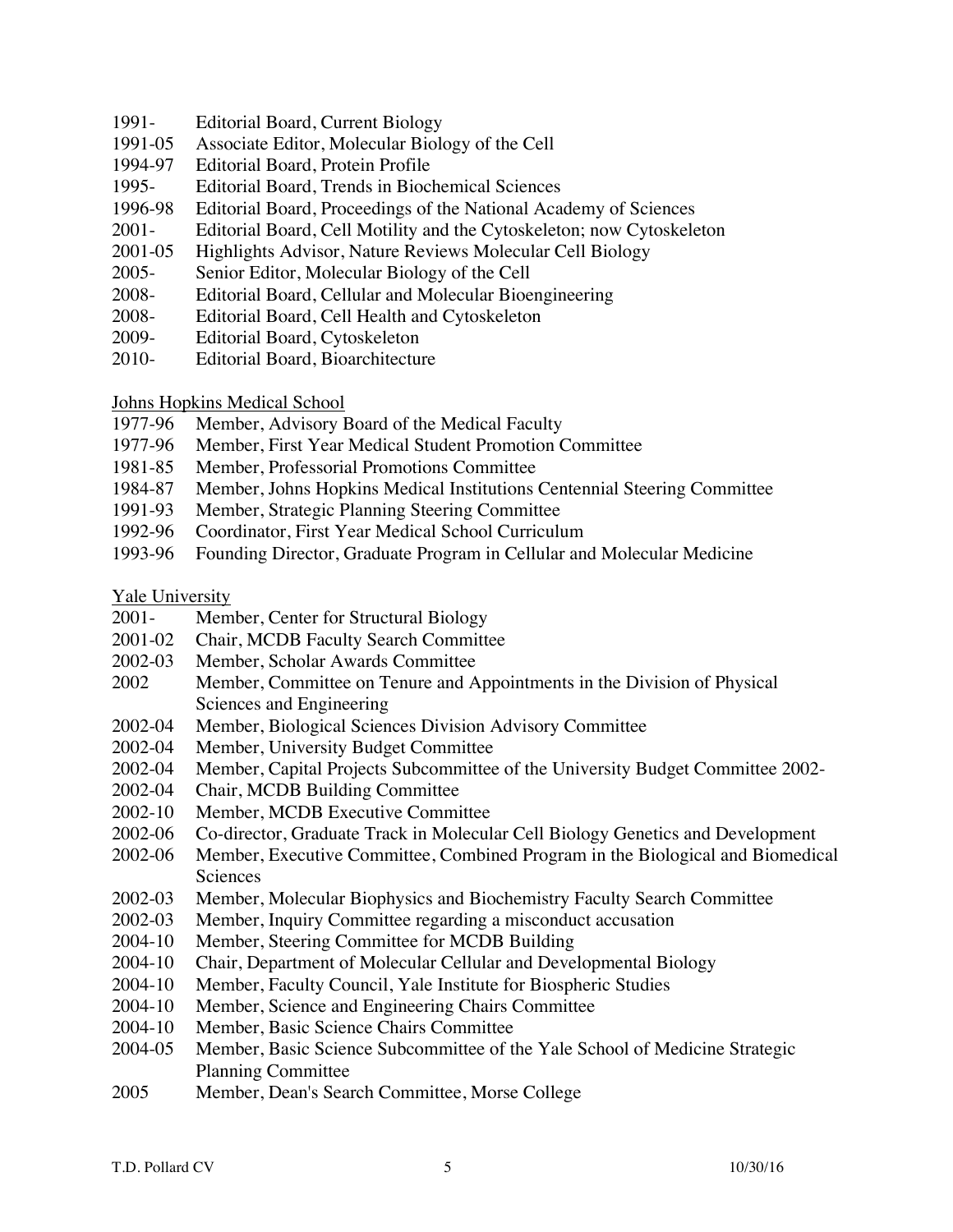- 2005- Co-organizer, Yale Science Forum
- 2007-08 Organizer, Science and Engineering Chairs Committee
- 2008- Member, Executive Committee, Sackler Institute for Biological, Physical and Engineering Sciences
- 2009-10 Member, Search Committee for Director of the Yale Cancer Biology Institute
- 2009-10 Member, University Budget Committee
- 2010 Chair, Search Committee for Dean of the Graduate School of Arts and Sciences
- 2010-12 Chair, Committee on Access of Scholarly Publications
- 2010-14 Member, Faculty of Arts and Science Steering Committee
- 2010-14 Member, Arts Area Advisory Committee
- 2011-12 Member, Policy and Strategy Board, Yale Climate and Energy Institute
- 2012-14 Member, Academic Review Committee
- 2014- Member, Systems Biology Institute Advisory Committee
- 2014-15 Member, MCDB faculty search committee
- 2015-17 Member, MCDB Q-Bio faculty search committee

#### Teaching Awards

- 1979 W. Barry Wood Award for Excellence in Teaching Johns Hopkins Medical Student Society
- 1982 Certificate of Excellence in Teaching Johns Hopkins Medical Student Society
- 1986 Certificate of Excellence in Teaching Johns Hopkins Medical Student Society
- 1988 W. Barry Wood Award for Excellence in Teaching Johns Hopkins Medical Student Society
- 1989 W. Barry Wood Award for Excellence in Teaching Johns Hopkins Medical Student Society
- 1993 Certificate of Excellence in Teaching Johns Hopkins Medical Student Society
- 1994 Certificate of Excellence in Teaching Johns Hopkins Medical Student Society
- 1994 Johns Hopkins Alumni Association Teaching Award

## Memberships

American Society for Biochemistry and Molecular Biology

American Society for Cell Biology

Biophysical Society

Marine Biological Laboratory, Woods Hole

## Patent

1990 United States Patent 4,915,917 Glow discharge unit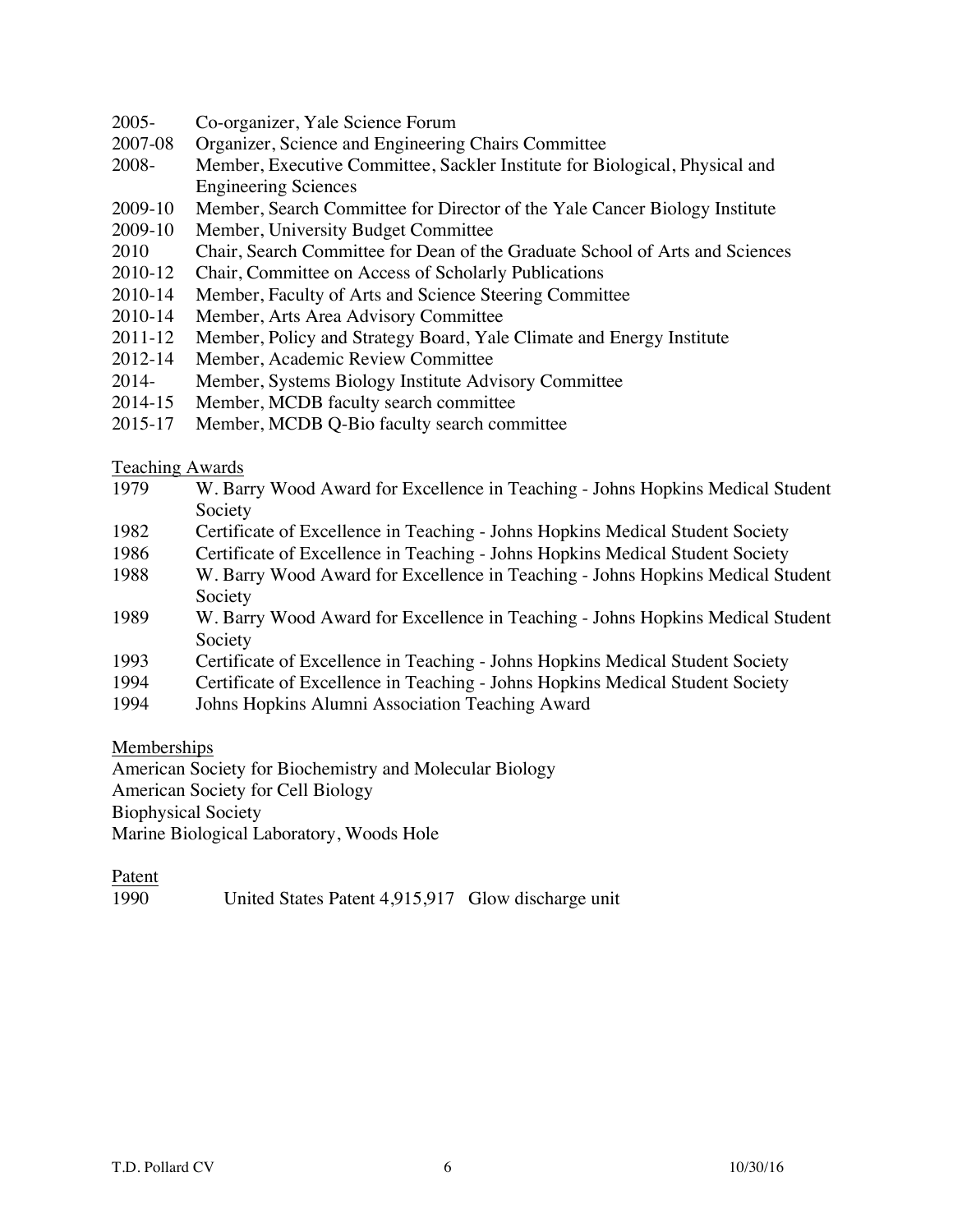### Publications - Original Research

- 1. Pomerat, C.M., Rounds, D.E., Raiborn, C.W. and Pollard, T.D. (1964) Observations on newborn rat dorsal root ganglia in vitro following gamma irradiation. In: "Response of the nervous system to ionizing irradiation" (Haley and Snider, eds.), Little, Brown and Company, pp. 175-200.
- 2. Ito, S., Shihman Chang, R. and Pollard, T.D. (1969) Cytoplasmic distribution of DNA in a strain of Hartmannellid amoeba. J. Protozool. 16:638-645. PMID: 4915451
- 3. Pollard, T.D., Shelton, E., Weihing, R.R. and Korn, E.D. (1970) Ultrastructural characterization of F-actin isolated from *Acanthamoeba castellanii* and identification of cytoplasmic filaments as F-actin by reaction with rabbit muscle heavy meromyosin. J. Mol. Biol. 51:91-97.
- 4. Pollard, T.D. and Ito, S. (1970) Cytoplasmic filaments of *Amoeba proteus*. I. The role of filaments in consistency changes and movements. J. Cell Biol. 46:267-289.
- 5. Pollard, T.D. and Weiss, I.W. (1970) Acute tubular necrosis in a patient with march hemoglobinuria. New Eng. J. Med. 283:803.
- 6. Pollard, T.D. and Korn, E.D. (1971) Filaments of *Amoeba proteus*. II. Binding of heavy meromyosin by thin filaments in motile cytoplasmic extracts. J. Cell Biol. 48:216-219.
- 7. Stossel, T.P., Pollard, T.D., Mason, R.J. and Vaughan, M. (1971) Isolation and properties of phagocytic vesicles from polymorphonuclear leukocytes. J. Clin. Invest. 50:1745-1757.
- 8. Adelstein, R.S., Pollard, T.D. and Kuehl, W.M. (1971) Isolation and characterization of myosin and two myosin fragments from human blood platelets. Proc. Natl. Acad. Sci. USA 68:2703-2707.
- 9. Stossel, T.P., Mason, R.J., Pollard, T.D. and Vaughan, M. (1972) Isolation and properties of phagocytic vesicles. II. Alveolar macrophages. J. Clin. Invest. 50:605-614.
- 10. Adelstein, R.S., Conti, M.A., Johnson, G.S., Pastan, I. and Pollard, T.D. (1972) Isolation and characterization of myosin from cloned mouse fibroblasts. Proc. Natl. Acad. Sci. USA 69:3693-3697.
- 11. Pollard, T.D. and Korn, E.D. (1973) The contractile proteins of *Acanthamoeba castellanii*. Cold Spring Harbor Symposium on Quantitative Biology 37:573-583.
- 12. Pollard, T.D. and Korn, E.D. (1973) Electron microscopic identification of actin associated with isolated amoeba membranes. J. Biol. Chem. 248:448-450.
- 13. Pollard, T.D., Eisenberg, E., Korn, E.D. and Kielley, W.W. (1973) Inhibition of Mg++-ATPase of actin-activated *Acanthamoeba* myosin by muscle troponin tropomyosin: implications for the mechanism of control of amoeba motility and muscle contraction. Biochem. Biophys. Res. Comm. 51:693-698.
- 14. Pollard, T.D. and Korn, E.D. (1973) *Acanthamoeba* myosin. I. Isolation from *Acanthamoeba castellanii* of an enzyme similar to muscle myosin. J. Biol. Chem. 248:4682-4690.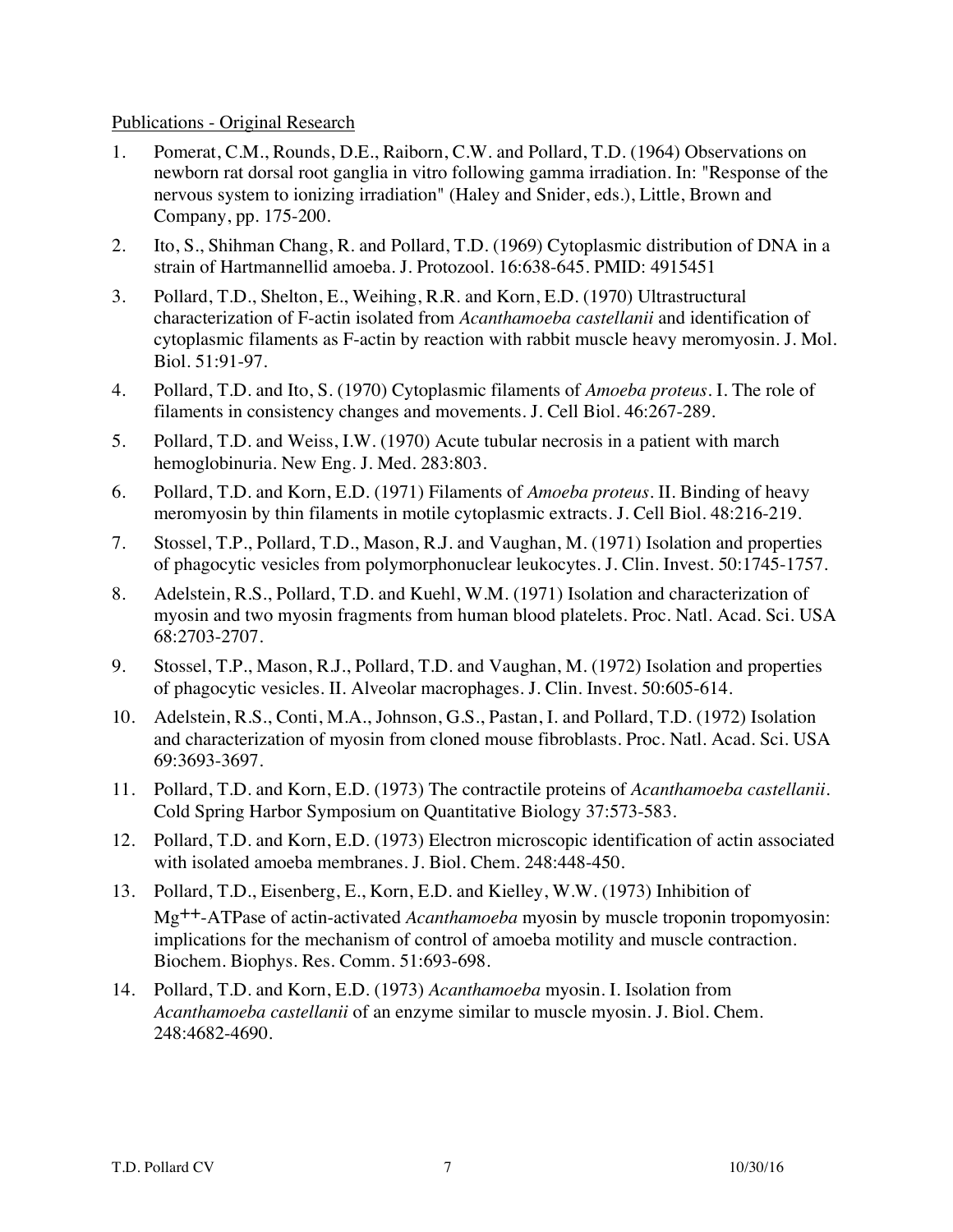- 15. Pollard, T.D. and Korn, E.D. (1973) *Acanthamoeba* myosin. II. Interaction with actin and with a new cofactor protein required for actin activation of  $Mg^{++}ATP$ ase activity. J. Biol. Chem. 248:4691-4697.
- 16. Stossel, T.P. and Pollard, T.D. (1973) Myosin in polymorphonuclear leukocytes. J. Biol. Chem. 248:8288-8294.
- 17. Orkin, R.W., Pollard, T.D. and Hay, E.D. (1973) SDS gel analysis of muscle proteins in embryonic cells. Devel. Biol. 35:388-394.
- 18. Burns, R.G. and Pollard, T.D. (1974) A dynein-like protein from brain. FEBS Letters 40:274-280.
- 19. Pollard, T.D., Thomas, S.M. and Niederman, R. (1974) Human platelet myosin. I. Purification by a rapid method applicable to other non-muscle cells. Anal. Biochem. 60:258-266.
- 20. Niederman, R. and Pollard, T.D. (1975) Human platelet myosin. II. In vitro assembly of myosin and structure of myosin filaments. J. Cell Biol. 67:72-92.
- 21. Pollard, T.D. (1975) Electron microscopy of synthetic myosin filaments. Evidence for cross-bridge flexibility and copolymer formation. J. Cell Biol. 67:93-104.
- 22. Woodrum, D.T., Rich, S.A. and Pollard, T.D. (1975) Evidence for biased bidirectional polymerization of actin using heavy meromyosin prepared by an improved method. J. Cell Biol. 67:231-237.
- 23. Pollard, T.D. (1976) The role of actin in the temperature dependent gelation and contraction of extracts of *Acanthamoeba*. J. Cell Biol. 68:579-601.
- 24. Fujiwara, K. and Pollard, T.D. (1976) Fluorescent antibody localization of myosin in the cytoplasm, cleavage furrow and mitotic spindle of human cells. J. Cell Biol. 71:848-875. PMID: 62755
- 25. Pollard, T.D., Fujiwara, K., Handin, R. and Weiss, G. (1976) Contractile proteins in platelet activation and contraction. Annals N.Y. Acad. Sci. 283:218-236.
- 26. Schreiner, G.F., Fujiwara, K., Pollard, T.D. and Unanue, E.R. (1977) Redistribution of myosin accompanying capping of surface Ig. J. Exp. Med. 145:1393-1398.
- 27. Fujiwara, K. and Pollard, T.D. (1978) Simultaneous localization of myosin and tubulin in human tissue culture cells by double antibody staining. J. Cell Biol. 77:182-195.
- 28. Maupin-Szamier, P. and Pollard, T.D. (1978) Actin filament destruction by osmium tetroxide. J. Cell Biol. 77:837-852.
- 29. Herman, I. and Pollard, T.D. (1978) Actin localization in fixed, dividing cells stained with fluorescent heavy meromyosin. Exp. Cell Research 114:15-25.
- 30. Pollard, T.D., Stafford, W.F., III and Porter, M.E. (1978) Characterization of a second myosin from *Acanthamoeba castellanii*. J. Biol. Chem. 253:4798-4808.
- 31. Griffith, L.M. and Pollard, T.D. (1978) Evidence for actin filament-microtubule interaction mediated by microtubule-associated proteins. J. Cell Biol. 78:958-965.
- 32. Fujiwara, K., Porter, M.E. and Pollard, T.D. (1978) Alpha-actinin localization in the cleavage furrow during cytokinesis. J. Cell Biol. 79:268-275.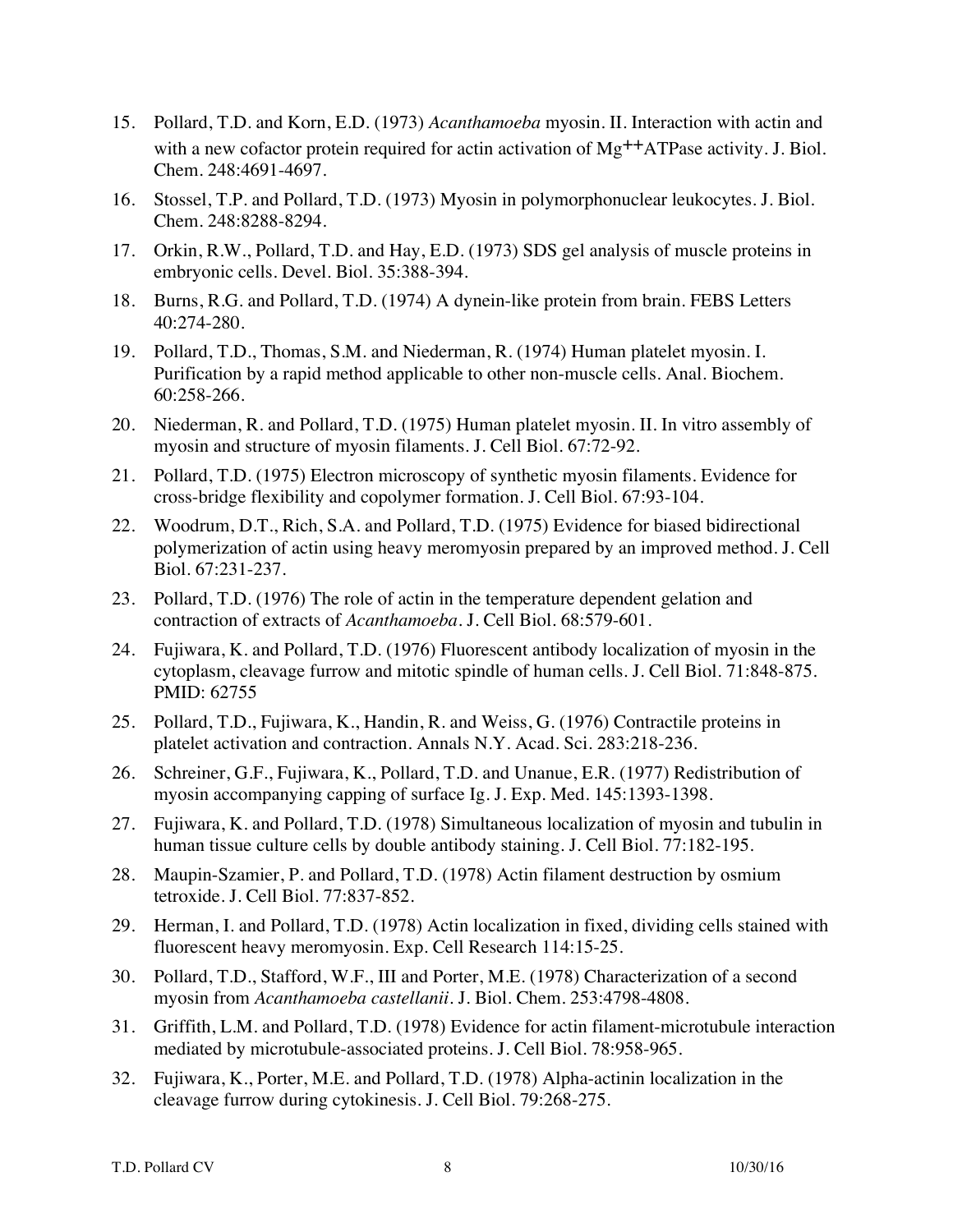- 33. Braun, J., Fujiwara, K., Pollard, T.D. and Unanue, E.R. (1978) Two distinct mechanisms for redistribution of lymphocyte surface macromolecules. I. Relationship to cytoplasmic myosin. J. Cell Biol. 79:408-418.
- 34. Braun, J., Fujiwara, K., Pollard, T.D. and Unanue, E.R. (1978) Two distinct mechanisms for redistribution of lymphocyte surface macromolecules. II. Contrasting effects of local anesthetics and a calcium ionophore. J. Cell Biol. 79:419-426.
- 35. Mooseker, M.S., Pollard, T.D. and Fujiwara, K. (1978) Characterization and localization of myosin in the brush border of intestinal epithelial cells. J. Cell Biol. 79:444-453.
- 36. Herman, I.M. and Pollard, T.D. (1979) Comparison of purified anti-actin and fluorescentheavy meromyosin staining patterns in dividing cells. J. Cell Biol. 80:509-520.
- 37. MacLean-Fletcher, S. and Pollard, T.D. (1980) Viscometric analysis of the gelation of *Acanthamoeba* extracts and purification of two gelation factors. J. Cell Biol. 85:414-428.
- 38. MacLean-Fletcher, S. and Pollard, T.D. (1980) Mechanism of action of cytochalasin B on actin. Cell 20:329-341.
- 39. MacLean-Fletcher, S. and Pollard, T.D. (1980) Identification of a factor in conventional muscle actin preparations which inhibits actin filament self-association. Biochem. Biophys. Res. Comm. 96:18-27.
- 40. Isenberg, G.H., Aebi, U. and Pollard, T.D. (1980) An actin binding protein from *Acanthamoeba* regulates actin filament polymerization and interactions. Nature 288:455- 459. PMID: 6893736
- 41. Aebi, U., Smith, P.R., Isenberg, G.H. and Pollard, T.D. (1980) Structure of crystalline actin sheets. Nature 288:296-298.
- 42. Herman, I.M. and Pollard, T.D. (1981) Electron microscopic localization of cytoplasmic myosin with ferritin-labeled antibodies. J. Cell Biol. 88:346-351.
- 43. Pollard, T.D. and Mooseker, M.S. (1981) Direct measurement of actin polymerization rate constants by electron microscopy of actin filaments nucleated by isolated microvillus cores. J. Cell Biol. 88:654-659.
- 44. Pollard, T.D. (1981) Purification of a calcium-sensitive actin gelation protein from *Acanthamoeba*. J. Biol. Chem. 256:7666-7670.
- 45. Herman, I.M., Crisona, N.J. and Pollard, T.D. (1981) Relation between cell activity and the distribution of cytoplasmic actin and myosin. J. Cell Biol. 90:84-91.
- 46. Aebi, U., Fowler, W.E., Isenberg, G.H., Pollard, T.D. and Smith, P.R. (1981) Crystalline actin sheets: their structure and polymorphism. J. Cell Biol. 91:340-351.
- 47. Tseng, P.C.-H. and Pollard, T.D. (1982) Mechanism of action of *Acanthamoeba* profilin. Demonstration of actin species specificity and regulation of micromolar concentrations of MgCl<sub>2</sub>. J. Cell Biol. 94:213-218.
- 48. Griffith, L.M. and Pollard, T.D. (1982) Cross-linking of actin filament networks by selfassociation and actin-binding macromolecules. J. Biol. Chem. 257:9135-9142.
- 49. Griffith, L.M. and Pollard, T.D. (1982) The interaction of actin filaments with microtubules and microtubule-associated proteins. J. Biol. Chem. 257:9143-9151.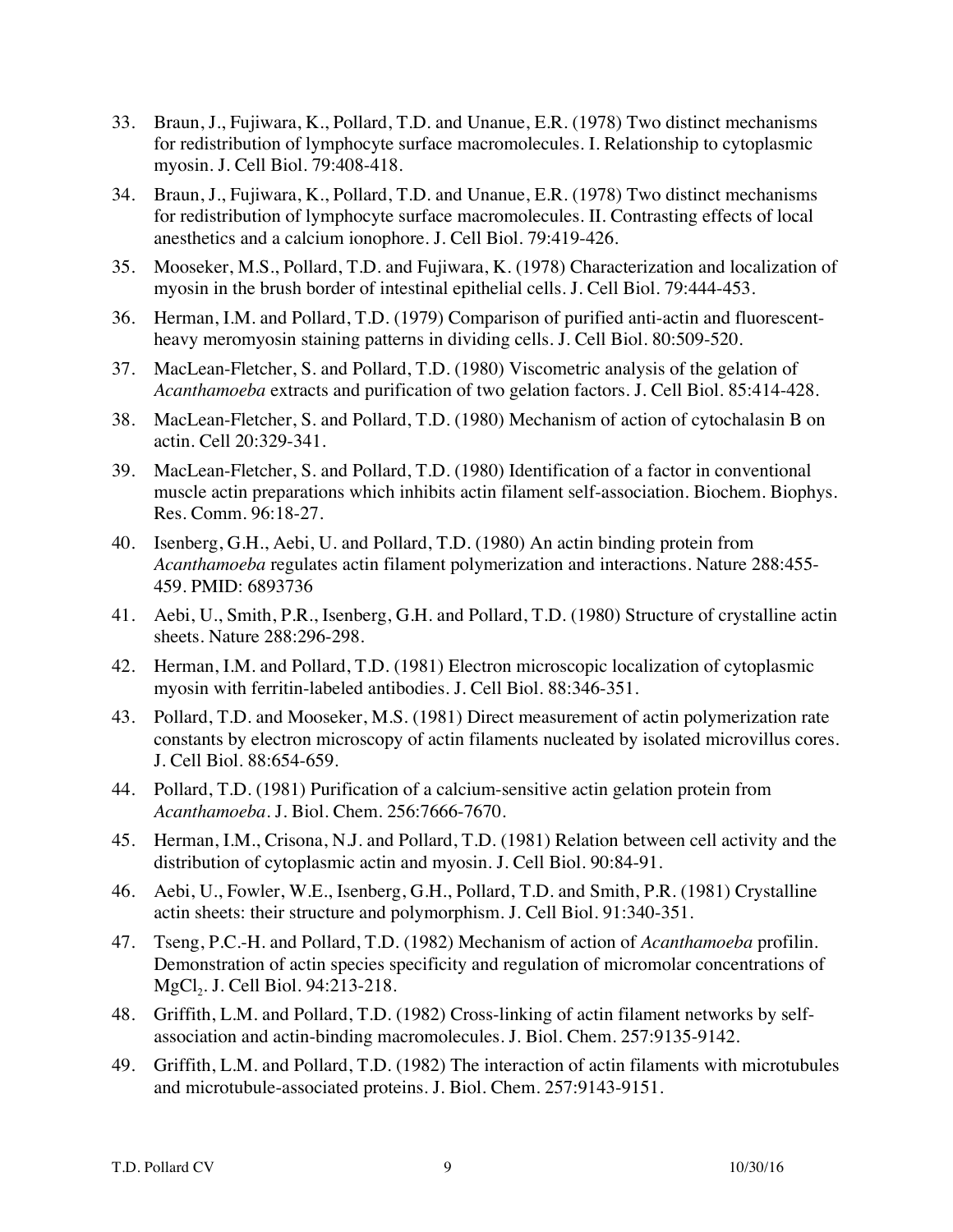- 50. Mooseker, M.S., Pollard, T.D. and Wharton, K.A. (1982) Nucleated polymerization of actin from the membrane-associated ends of microvillar filaments in the intestinal brush border. J. Cell Biol. 95:223-233.
- 51. Pollard, T.D. (1982) Structure and polymerization of *Acanthamoeba* myosin-II filaments. J. Cell Biol. 95:816-825.
- 52. Maupin, P. and Pollard, T.D. (1983) Improved preservation and staining of HeLa cell actin filaments, clathrin-coated membranes, and other cytoplasmic structures by tannic acidglutaraldehyde-saponin fixation. J. Cell Biol. 96:51-62.
- 53. Wong, A.J., Pollard, T.D. and Herman, I.M. (1983) Actin filament stress fibers in vascular endothelial cells *in vivo*. Science 219:867-869.
- 54. Dang, C.V., Yang, D.C.H. and Pollard, T.D. (1983) Association of methionyl-tRNA synthetase with detergent-insoluble components of the rough endoplasmic reticulum. J. Cell Biol. 96:1138-1147.
- 55. Cooper, J.A., Buhle, E.L., Jr., Walker, S.B., Tsong, T.Y. and Pollard, T.D. (1983) Kinetic evidence for a monomer activation step in actin polymerization. Biochemistry 22:2193- 2202.
- 56. Cooper, J.A., Walker, S.B. and Pollard, T.D. (1983) Pyrene actin: documentation of the validity of a sensitive assay for actin polymerization. J. Muscle Res. & Cell Motility 4:253- 262.
- 57. Selden, S.C. and Pollard, T.D. (1983) Phosphorylation of microtubule-associated proteins regulates their interaction with actin filaments. J. Biol. Chem. 258:7064-7071.
- 58. Smith, P.R., Fowler, W.E., Pollard, T.D. and Aebi, U. (1983) Structure of the actin molecule determined from electron micrographs of crystalline actin sheets with a tentative alignment of the molecule in the actin filament. J. Mol. Biol. 167:641-660.
- 59. Pollard, T.D. (1983) Measurement of rate constants for actin filament elongation in solution. Anal. Biochem. 134:406-412.
- 60. Tseng, P.C.-H., Runge, M.S., Cooper, J.A., Williams, J.C., Jr. and Pollard, T.D. (1984) Physical, immunochemical, and functional properties of *Acanthamoeba* profilin. J. Cell Biol. 98:214-221.
- 61. Pollard, T.D. and Weeds, A.G. (1984) The rate constant for ATP hydrolysis by polymerized actin. FEBS Lett. 170:94-98.
- 62. Kiehart, D.P. and Pollard, T.D. (1984) Stimulation of *Acanthamoeba* actomyosin ATPase activity by myosin-II polymerization. Nature 308:864-866.
- 63. Cooper, J.A., Blum, J.D. and Pollard, T.D. (1984) *Acanthamoeba castellanii* capping protein: Properties, mechanism of action, immunologic cross-reactivity, and localization. J. Cell Biol. 99:217-225.
- 64. Kiehart, D.P., Kaiser, D. and Pollard, T.D. (1984) Monoclonal antibodies demonstrate limited structural homology between myosin isozymes from *Acanthamoeba*. J. Cell Biol. 99:1002-1014.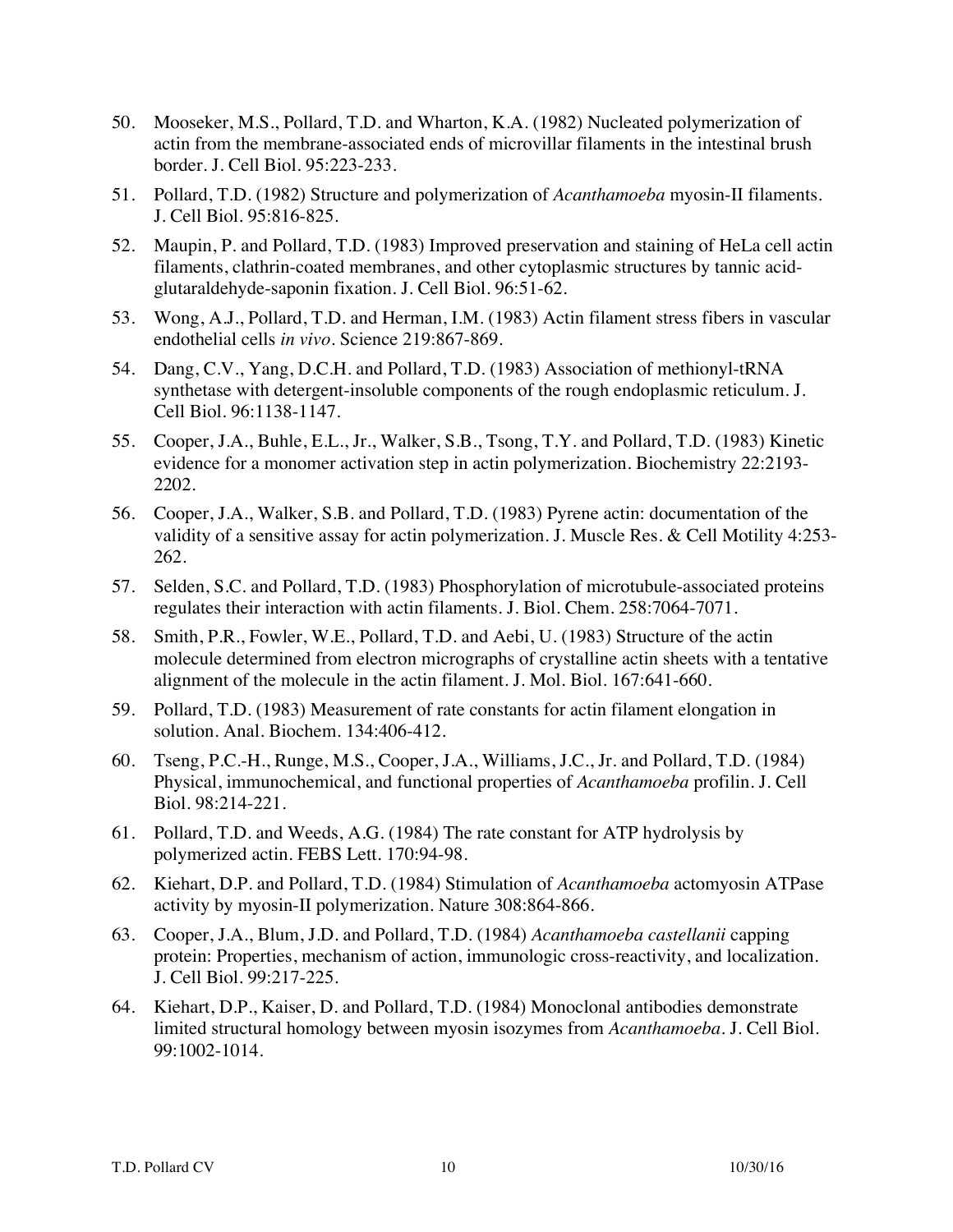- 65. Kiehart, D.P., Kaiser, D. and Pollard, T.D. (1984) Direct localization of monoclonal antibody-binding sites on *Acanthamoeba* myosin-II and inhibition of filament formation by antibodies that bind to specific sites on the myosin-II tail. J. Cell Biol. 99:1015-1023.
- 66. Kiehart, D.P. and Pollard, T.D. (1984) Inhibition of *Acanthamoeba* actomyosin-II ATPase activity and mechanochemical function by monoclonal antibodies. J. Cell Biol. 99:1024- 1033.
- 67. Pollard, T.D. (1984) Polymerization of ADP-actin. J. Cell Biol. 99:769-777.
- 68. Pollard, T.D. and Cooper, J.A. (1984) Quantitative analysis of the effect of *Acanthamoeba* profilin on actin filament nucleation and elongation. Biochemistry 23:6631-6641.
- 69. Pollard, T.D. (1984) Purification of a high molecular weight actin filament gelation protein from *Acanthamoeba* that shares antigenic determinants with vertebrate spectrins. J. Cell Biol. 99:1970-1980.
- 70. Wong, A.J., Kiehart, D.P. and Pollard, T.D. (1985) Myosin from human erythrocytes. J. Biol. Chem. 260:46-49.
- 71. Cooper, J.A. and Pollard, T.D. (1985) Effect of capping protein on the kinetics of actin polymerization. Biochemistry: 24:793-799.
- 72. Sato, M., Leimbach, G., Schwarz, W.H. and Pollard, T.D. (1985) Mechanical properties of actin. J. Biol. Chem. 260:8585-8592.
- 73. Cooper, J.A., Blum, J.D., Williams, R.C., Jr. and Pollard, T.D. (1986) Purification and characterization of actophorin, a new 15,000-dalton actin binding protein from *Acanthamoeba castellanii*. J. Biol. Chem. 261:477-485.
- 74. Kaiser, D.P., Sato, M.D., Ebert, R. and Pollard, T.D. (1986) Purification and characterization of two isoforms of *Acanthamoeba* profilin. J. Cell Biol. 102:221-226.
- 75. Selden, S.C. and Pollard, T.D. (1986) Interaction of actin filaments with microtubules is mediated by microtubule associated proteins and regulated by phosphorylation. Ann. New York Acad. Sci. 466:803-812.
- 76. Sato, M., Schwarz, W.H. and Pollard, T.D. (1986) *Acanthamoeba* profilin affects the mechanical properties of nonfilamentous actin. J. Biol. Chem. 261:10701-10706.
- 77. Adams, R.J. and Pollard, T.D. (1986) Propulsion of organelles isolated from *Acanthamoeba* along actin filaments by myosin-I. Nature 322:754-756. PMID: 3748157
- 78. Drenckhahn, D. and Pollard, T.D. (1986) Elongation of actin filaments is a diffusionlimited reaction at the barbed end and is accelerated by inert macromolecules. J. Biol. Chem. 261:12754-12758.
- 79. Magnus, K.A., Lattman, E.E., Sato, M. and Pollard, T.D. (1986) Crystallization of *Acanthamoeba* profilin-I. J. Biol. Chem. 261:13360-13361.
- 80. Maupin, P. and Pollard, T.D. (1986) Arrangement of actin filaments and myosin-like filaments in the contractile ring and actin-like filaments in the mitotic spindle of dividing HeLa cells. J. Ultrastruct. Res. 94:92-103.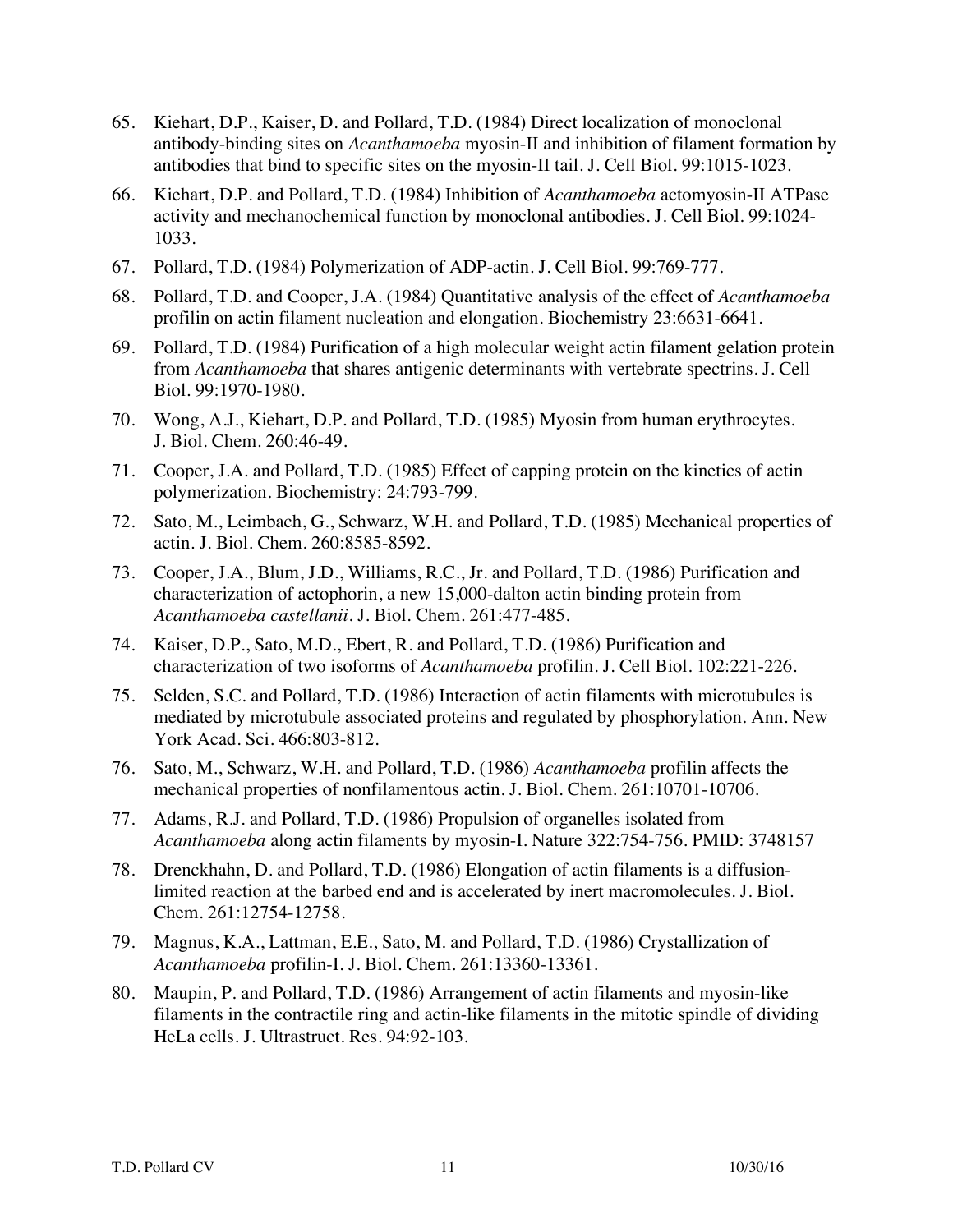- 81. Hagen, S.J., Kiehart, D.P., Kaiser, D.A. and Pollard, T.D. (1986) Characterization of monoclonal antibodies to *Acanthamoeba* myosin-I that cross-react with both myosin-II and low molecular weight nuclear proteins. J. Cell Biol. 103:2121-2128.
- 82. Pollard, T.D. (1986) Rate constants for the reactions of ATP- and ADP-actin with the ends of actin filaments. J. Cell Biol. 103:2747-2754. PMID: 3793756
- 83. Pollard, T.D., Tseng, P.C.-H., Rimm, D.L., Bichell, D.P., Williams, R.C., Jr., Sinard, J. and Sato, M. (1986) Characterization of alpha-actinin from *Acanthamoeba*. Cell Motil. Cytoskel. 6:649-661.
- 84. Earnshaw, W.C., Sullivan, K.F., Machlin, P.S., Cooke, C.A., Kaiser, D.A., Pollard, T.D., Rothfield, N.F. and Cleveland, D.W. (1987) Molecular cloning of cDNA for CENP-B, the major human centromere autoantigen. J. Cell Biol. 104:817-829.
- 85. Sato, M., Schwarz, W.H. and Pollard, T.D. (1987) Dependence of the mechanical properties of actin/alpha-actinin gels on deformation rate. Nature 325:828-830.
- 86. Aebi, U. and Pollard, T.D. (1987) A glow discharge unit to render electron microscope grids and other surfaces hydrophilic. J. Electron Microscopic Technique 7:29-33.
- 87. Sellers, H.S., Schwarz, W.H., Sato, M. and Pollard, T.D. (1987) Boundary effects on the drag of an oscillating sphere: applications to the magnetic sphere rheometer. J. Non-Newtonian Fluid Mech. 26:43-55.
- 88. Ampe, C., Sato, M., Pollard, T.D. and Vandekerckhove, J. (1988) The primary structure of the basic isoform of *Acanthamoeba* profilin. Eur. J. Biochem. 170:597-601.
- 89. Lee, S., Li, M. and Pollard, T.D. (1988) Evaluation of the binding of *Acanthamoeba* profilin to pyrene-labeled actin by fluorescence enhancement. Anal. Biochem. 168:148- 155.
- 90. Sato, M., Schwarz, W.H., Selden, S.C. and Pollard, T.D. (1988) Mechanical properties of brain tubulin and microtubules. J. Cell Biol. 106:1205-1211.
- 91. Murphy, D.B., Gray, R.V., Grasser, W.A. and Pollard, T.D. (1988) Direct demonstration of actin filament annealing *in vitro*. J. Cell Biol. 106:1947-1954.
- 92. Carboni, J.M., Conzelman, K.A., Adams, R.A., Kaiser, D.A., Pollard, T.D. and Mooseker, M.S. (1988) Structural and immunological characterization of the myosin-like 110-kD subunit of the intestinal microvillar 110K-calmodulin complex: evidence for discrete myosin head and calmodulin binding domains. J. Cell Biol. 107:1749-1757.
- 93. Rimm, D.L., Pollard, T.D. and Hieter, P. (1988) Resolution of *Acanthamoeba castellanii* chromosomes by pulsed field gel electrophoresis and construction of the initial linkage map. Chromosoma 97:219-223.
- 94. Magnus, K.A., Maciver, S.K. and Pollard, T.D. (1988) Crystallization of actophorin, an actin filament severing protein from *Acanthamoeba*. J. Biol. Chem. 263:18143-18144.
- 95. Hitchcock-DeGregori, S.E., Sampath, P. and Pollard, T.D. (1988) Tropomyosin inhibits the rate of actin polymerization by stabilizing actin filaments. Biochemistry 27:9182-9185.
- 96. Sinard, J.H. and Pollard, T.D. (1989) Microinjection into *Acanthamoeba castellanii* of monoclonal antibodies to myosin-II slows but does not stop cell locomotion. Cell Motil. Cytoskel. 12:42-52.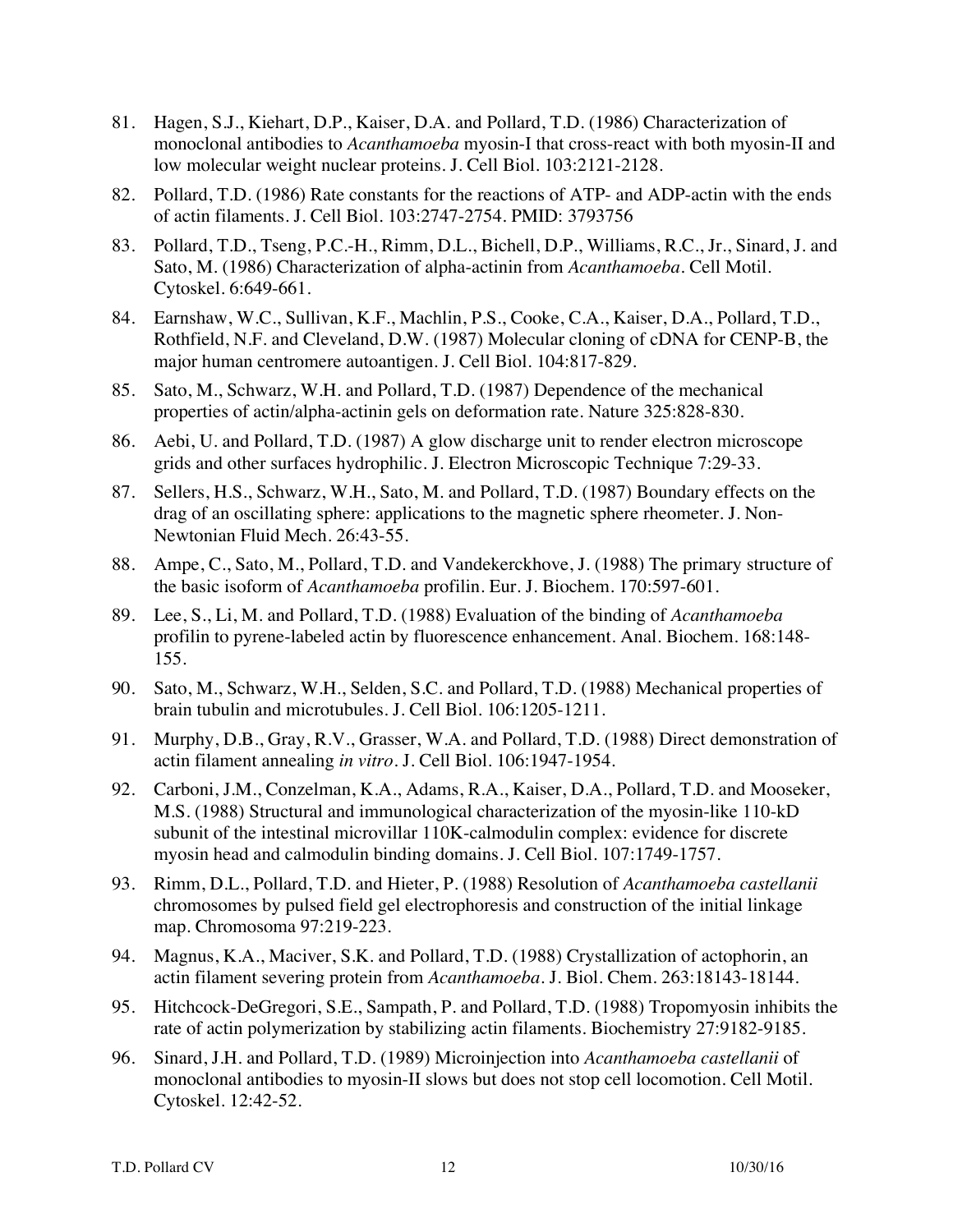- 97. Rimm, D.L. and Pollard, T.D. (1989) New plasmid vectors for high level synthesis of eukaryotic fusion proteins in Escherichia coli. Gene 75:323-327.
- 98. Rimm, D.L., Sinard, J.H. and Pollard, T.D. (1989) Location of the head-tail junction of myosin. J. Cell Biol. 108:1783-1789.
- 99. Vandekerckhove, J.S., Kaiser, D.A. and Pollard, T.D. (1989) *Acanthamoeba* actin and profilin can be crosslinked between glutamic acid 364 of actin and lysine 115 of profilin. J. Cell Biol. 109:619-626.
- 100. Adams, R.J. and Pollard, T.D (1989) Binding of myosin I to membrane lipids. Nature 340:565-568.
- 101. Rimm, D.L. and Pollard, T.D. (1989) Purification and characterization of an *Acanthamoeba* nuclear actin-binding protein. J. Cell Biol. 109:585-591.
- 102. Sinard, J.H. and Pollard, T.D. (1989) The effect of heavy chain phosphorylation and solution conditions on the assembly of *Acanthamoeba* myosin-II. J. Cell Biol. 109:1529- 1535.
- 103. Sinard, J.H., Stafford, W.F. and Pollard, T.D. (1989) The mechanism of assembly of *Acanthamoeba* myosin-II minifilaments: minifilaments assemble by three successive dimerization steps. J. Cell Biol. 109:1537-1547.
- 104. Kaiser, D.A., Goldschmidt-Clermont, P.J., Levine, B. and Pollard, T.D. (1989) Characterization of renatured profilin purified by urea elution from poly-L-proline agarose columns. Cell Motil. Cytoskel. 14:251-262.
- 105. Sinard, J.H. and Pollard, T.D. (1990) *Acanthamoeba* myosin-II minifilaments assemble on a millisecond time scale with rate constants greater than those expected for a diffusion limited reaction. J. Biol. Chem. 265:3654-3660. PMID: 2303471
- 106. Goldschmidt-Clermont, P.J., Machesky, L.M., Baldassare, J.J. and Pollard, T.D. (1990) The actin-binding protein profilin binds to PIP2 and inhibits its hydrolysis by phospholipase C. Science 247:1575-1578.
- 107. Pollard, T.D., Maupin, P., Sinard, J. and Huxley, H.E. (1990) A stopped-flow/rapidfreezing machine with millisecond time resolution to prepare intermediates in biochemical reactions for electron microscopy. J. Electron Microscopic Technique 16:160-166.
- 108. Rimm, D.L., Kaiser, D.A., Bhandari, D., Maupin, P., Kiehart, D.P. and Pollard, T.D. (1990) Identification of functional regions on the tail of *Acanthamoeba* myosin-II using recombinant fusion proteins. I. High resolution epitope mapping and characterization of monoclonal antibody binding sites. J. Cell Biol. 111:2405-2416.
- 109. Sinard, J.H., Rimm, D.L. and Pollard, T.D. (1990) Identification of functional regions on the tail of *Acanthamoeba* myosin-II using recombinant fusion proteins. II. Assembly properties of tails with NH2- and COOH-terminal deletions. J. Cell Biol. 111:2417-2426.
- 110. Machesky, L.M., Goldschmidt-Clermont, P.J. and Pollard, T.D. (1990) The affinities of human platelet and *Acanthamoeba* profilin isoforms for polyphosphoinositides account for their relative abilities to inhibit phospholipase C. Cell Regulation 1:937-950.
- 111. Sampath, P. and Pollard, T.D. (1991) Effects of cytochalasin, phalloidin and pH on the elongation of actin filaments. Biochemistry 30:1973-1980.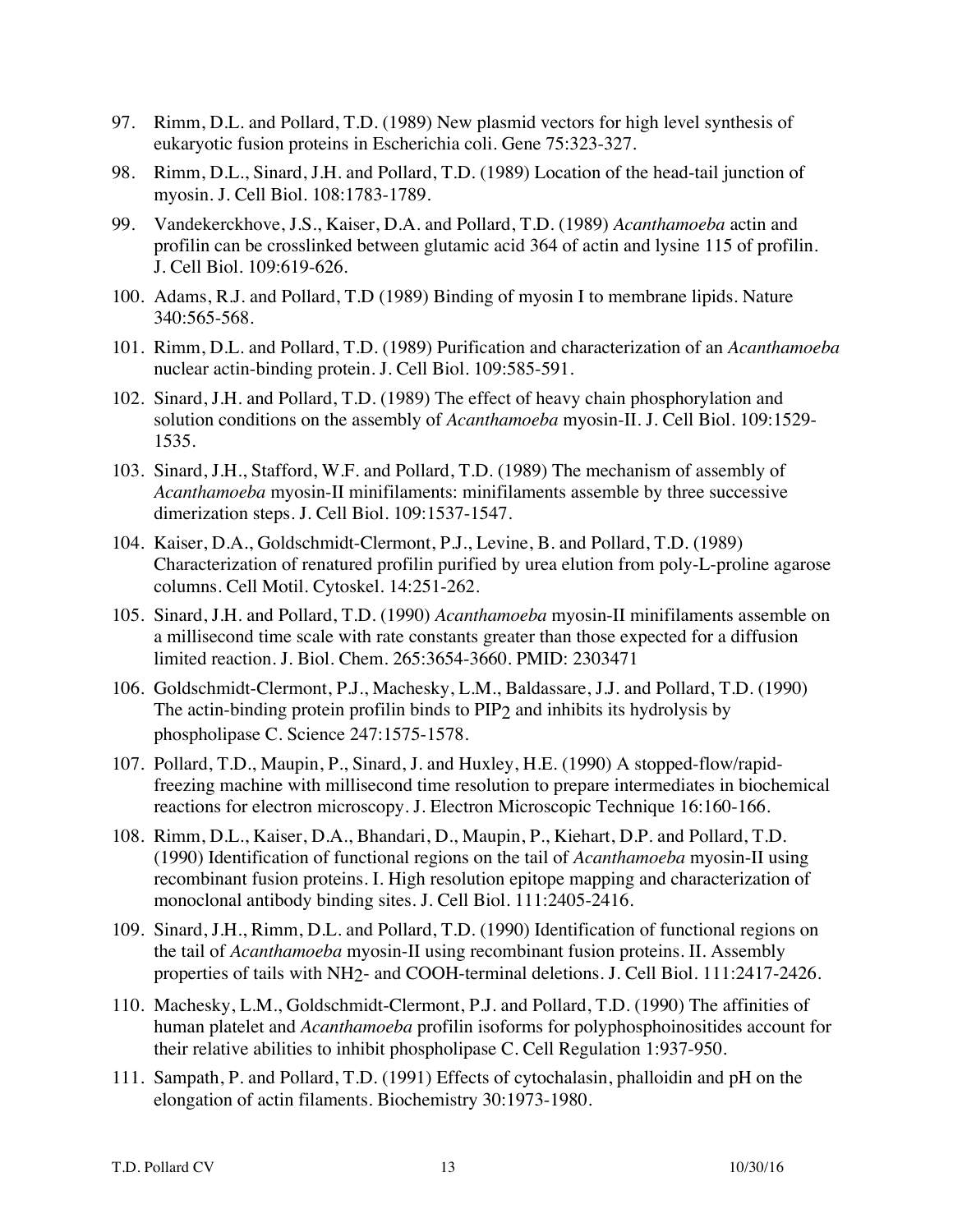- 112. Goldschmidt-Clermont, P.J., Kim, J.W., Machesky, L.M., Rhee, S.G. and Pollard, T.D. (1991) Regulation of phospholipase C-gamma l by profilin and tyrosine phosphorylation. Science 251:1231-1233.
- 113. Goldschmidt-Clermont, P.J., Machesky, L.M., Doberstein, S.K. and Pollard, T.D. (1991) Mechanism of the interaction of human platelet profilin with actin. J. Cell Biol. 113:1081- 1089.
- 114. Vojtek, A., Haarer, B., Field, J., Gerst, J., Pollard, T.D., Brown, S. and Wigler, M. (1991) Evidence for a functional link between profilin and CAP in the yeast *Saccharomyces cerevisiae*. Cell 66:497-505.
- 115. Pollard, T.D. and Rimm, D.L. (1991) Analysis of cDNA clones for *Acanthamoeba* profilin-I and profilin-II shows end to end homology with vertebrate profilins and a family of profilin genes. Cell Motil. Cytoskel. 20:169-177.
- 116. Bremer, A., Millonig, R.C., Sutterlin, R., Engel, A., Pollard, T.D. and Aebi, U. (1991) The structural basis for the intrinsic disorder of the actin filament: the 'lateral slipping' model. J. Cell Biol. 115:689-703.
- 117. Kobayashi, T., Zot, H.G., Pollard, T.D. and Collins, J.H. (1991) Functional implications of the unusual amino acid sequence of the regulatory light chain of *Acanthamoeba castellanii* myosin-II. J. Muscle Res. Cell Motil. 12:553-559.
- 118. Maciver, S.K., Zot, H.G. and Pollard, T.D. (1991) Characterization of actin filament severing by actophorin from *Acanthamoeba castellanii*. J. Cell Biol. 115:1611-1620.
- 119. Maciver, S.K., Wachsstock, D., Schwarz, W.H. and Pollard, T.D. (1991) The actin filament severing protein actophorin catalyzes the formation of rigid bundles of actin filaments crosslinked with alpha-actinin. J. Cell Biol. 115:1621-1628.
- 120. Zot, H.G., Doberstein, S.K. and Pollard, T.D. (1991) Myosin-I moves actin filaments on a phospholipid substrate: implications for membrane targeting. J. Cell Biol. 116:367-376.
- 121. Doberstein, S.K. and Pollard, T.D. (1992) Localization and specificity of the phospholipid and actin binding sites on the tail of *Acanthamoeba* myosin-IC. J. Cell Biol. 117:1241- 1249.
- 122. Yonemura, S. and Pollard, T.D. (1992) The localization of actin, myosin-I and myosin-II in *Acanthamoeba* by fluorescence microscopy. J. Cell Sci. 102:629-642.
- 123. Satterwhite, L.L., Lohka, M.L., Wilson, K., Cisek, L.J., Corden, J.L. and Pollard, T.D. (1992) Phosphorylation of myosin regulatory light chain by cyclin-p34 kinase. J. Cell Biol. 118:595-605.
- 124. Goldschmidt-Clermont, P.J., Furman, M.I., Wachsstock, D., Safer, D., Nachmias, V.T. and Pollard, T.D. (1992) Regulation of actin nucleotide exchange by thymosinß4 and profilin. Molec. Biol. Cell 3:1015-1024.
- 125. Pollard, T.D., Goldberg, I. and Schwarz, W.H. (1992) Nucleotide exchange, structure and mechanical properties of filaments assembled from ATP-actin and ADP-actin. J. Biol. Chem. 267:20339-20345.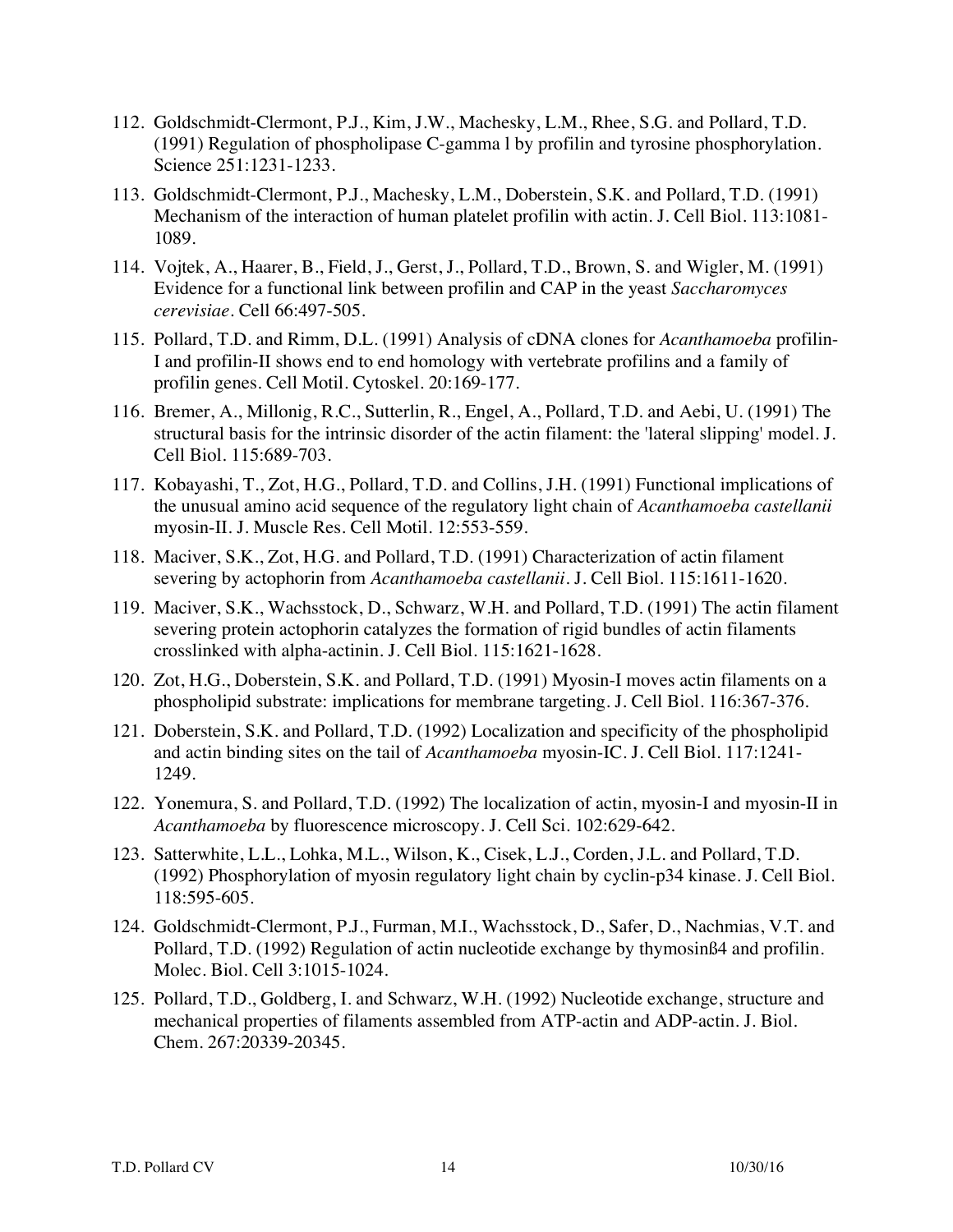- 126. Pollard, T.D., Bhandari, D., Maupin, P., Weeds, A.G. and Zot, H.G. (1993) Direct visualization by electron microscopy of the weakly-bound intermediates in the actomyosin ATPase cycle. Biophys. J. 64:454-471.
- 127. Archer, S.J., Vinson, V.K., Pollard, T.D. and Torchia, D.A. (1993) Secondary structure and topology of *Acanthamoeba* profilin-I as determined by heteronuclear magnetic resonance spectroscopy. Biochemistry. 32:6680-6687.
- 128. Wachsstock, D.H., Schwarz, W.H. and Pollard, T.D. (1993) Affinity of alpha-actinin for actin filaments determines the structure and mechanical properties of actin filament gels. Biophys. J. 65:205-214.
- 129. Quirk, S., Maciver, S.K., Ampe, C., Doberstein, S.K., Kaiser, D.A., VanDamme, J., Vandekerckhove, J.S. and Pollard, T.D. (1993) Primary structure and studies of *Acanthamoeba* actophorin. Biochemistry 32:8525-8533.
- 130. Vinson, V.K., Archer, S.J., Lattman, E.E., Pollard, T.D. and Torchia, D.A. (1993) Three dimensional solution structure of *Acanthamoeba* profilin-I. J. Cell Biol. 122:1277-1283.
- 131. Doberstein, S.K., Baines, I., Weigand, G., Korn, E.D. and Pollard, T.D. (1993) Inhibition of contractile vacuole function *in vivo* by myosin-I antibodies. Nature 365: 841-843.
- 132. Porter, J., Yu, M., Doberstein, S.K., Pollard, T.D. and Montell, C. (1993) Dependence of calmodulin localization in the retina on the NINAC unconventional myosin. Science 262:1038-1042.
- 133. Archer, S.J., Vinson, V.K., Pollard, T.D. and Torchia, D.A. (1994) Elucidation of the poly-L-proline binding site in *Acanthamoeba* profilin-I by NMR spectroscopy. FEBS Lett. 337:145-151.
- 134. Almo, S.C., Pollard, T.D., Way, M. and Lattman, E.E. (1994) Purification, characterization and crystallization of *Acanthamoeba* profilin expressed in *Escherichia coli*. J. Mol. Biol. 236:950-952.
- 135. Wachsstock, D.H., Schwarz, W.H. and Pollard, T.D. (1994) Crosslinker dynamics determine the mechanical properties of actin gels. Biophys. J. 66:801-809.
- 136. Smith, K.J., Levy, D.B., Maupin, P., Pollard, T.D., Vogelstein, B. and Kinzler, K.W. (1994) Wild-type but not mutant APC associates with the microtubule cytoskeleton. Cancer Res. 54:3672-3675.
- 137. Wachsstock, D.H. and Pollard, T.D. (1994) Transient state kinetics tutorial using KINSIM. Biophys. J. 67:1260-1273.
- 138. Fedorov, A.A., Magnus, K.A., Graupe, H., Lattman, E.E., Pollard, T.D., and Almo, S.C. (1994) Crystal structures of two *Acanthamoeba* profilins that differ in their affinity for polyphosphoinosides. Proc. Nat. Acad. Sci. USA. 91.8636-8640.
- 139. Machesky, L.M., Cole, N.B., Moss, B. and Pollard, T.D. (1994) Vaccinia virus expresses a novel profilin with a higher affinity for polyphosphoinositides than for actin. Biochemistry 33:10815-10824.
- 140. Machesky, L.M., Atkinson, S.J., Ampe, C., Vandekerckhove, J. and Pollard, T.D. (1994) A cortical complex of seven *Acanthamoeba* polypeptides including two unconventional actins binds to profilin. J. Cell Biol. 127:107-115. PMID: 7929556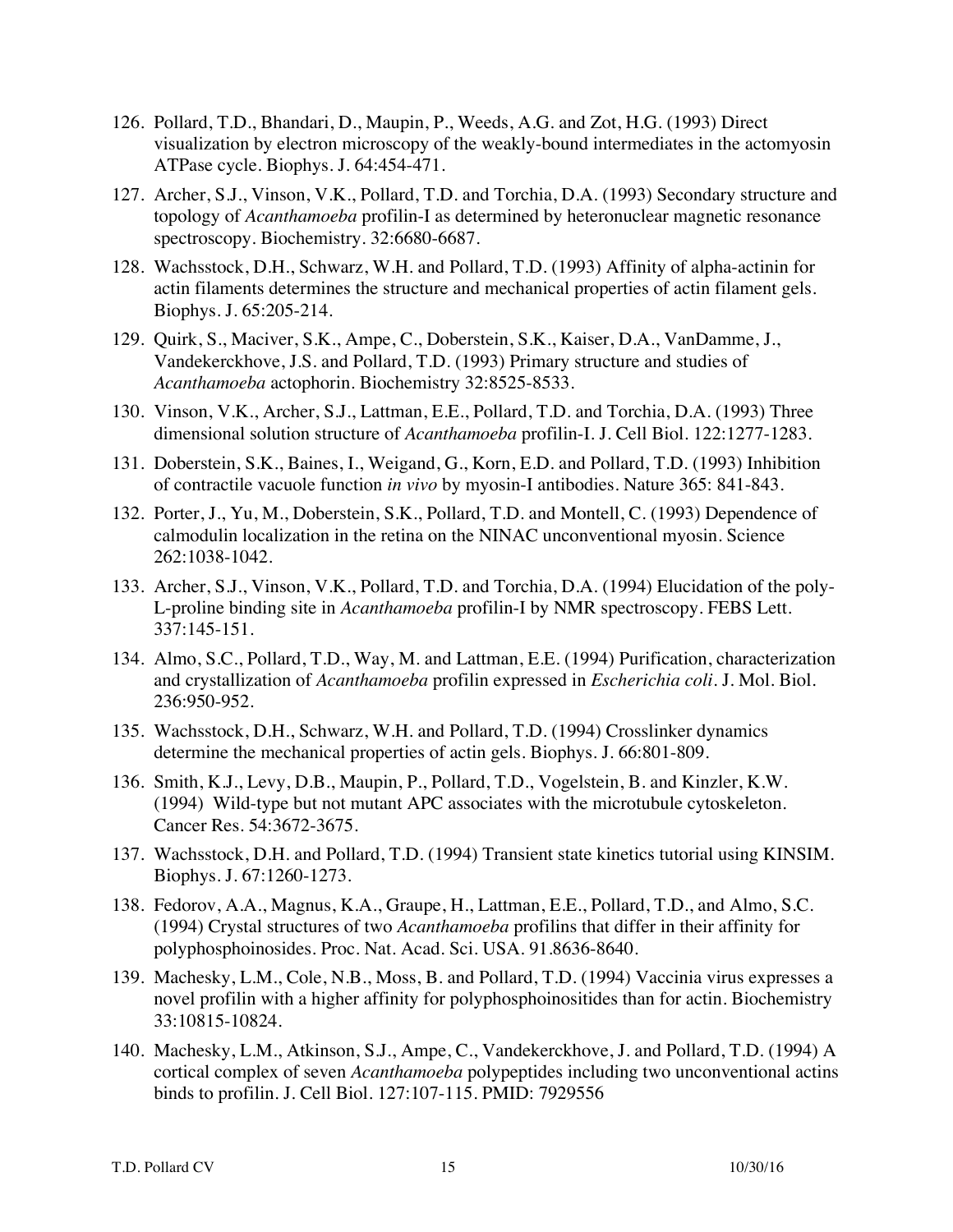- 141. Maupin, P., Phillips, C.L., Adelstein, R.S. and Pollard, T.D. (1994) Differential localization of myosin-II isozymes in human cultured cells and blood cells. J. Cell Sci. 107:3077-3090.
- 142. De La Cruz, E. and Pollard, T.D. (1994) Transient kinetic analysis of rhodamine phalloidin binding to actin filaments. Biochemistry 33:14387-14392.
- 143. De La Cruz, E.M. and Pollard, T.D. (1995) Nucleotide and divalent cation-free actin: Stabilization by sucrose and nucleotide binding kinetics. Biochemistry 34:5452-5461.
- 144. Doberstein, S.K., Wiegand, G., Machesky, L.M. and Pollard, T.D. (1995) Fluorescent erythrocyte ghosts as standards for quantitative flow cytometry. Cytometry 20:14-18.
- 145. Kelleher, J.F., Atkinson, S.J. and Pollard, T.D. (1995) Sequences, structural models and cellular localization of the actin-related proteins Arp2 and Arp3 from *Acanthamoeba*.. J. Cell Biol. 131:385-397.
- 146. Bresnick, A., Wolff-Long, V., Baumann, O. and Pollard, T.D. (1995) Phosphorylation on threonine-18 of the regulatory light chain dissociates the ATPase and motor properties of smooth muscle myosin-II. Biochemistry 34:12576-12583.
- 147. Kaiser, D.A. and Pollard, T.D. (1996) Characterization of the actin and poly-L-proline binding sites of *Acanthamoeba* profilin with monoclonal antibodies and mutagenesis. J. Mol. Biol. 255:89-107.
- 148. Ostap, E. M. and Pollard, T.D. (1996) Biochemical kinetic characterization of the *Acanthamoeba* myosin-I ATPase. J. Cell Biol. 132:1053-1060.
- 149. De La Cruz, E.M. and Pollard, T.D. (1996) Kinetics and thermodynamics of phalloidin binding to actin from three divergent species. Biochemistry 35:14054-14061.
- 150. Petrella, E.C., Machesky, L.M., Kaiser, D.A. and Pollard, T.D. (1996) Structural requirements and thermodynamics of the interaction of proline peptides with profilin. Biochemistry 35:16535-16543.
- 151. Mullins, R.D., Stafford, W.F. and Pollard, T.D. (1997) Structure, subunit topology and actin-binding activity of the Arp2/3 complex from *Acanthamoeba*. J. Cell Biol. 136: 331- 343.
- 152. Turbedsky, K., Pollard, T.D. and Bresnick, A.R. (1997) A subset of protein kinase C phosphorylation sites on myosin II regulatory light chain inhibit phosphorylation by myosin light chain kinase. Biochemistry 36: 2063-2067.
- 153. Leonard, S.A., Gittis, A.G., Petrella, E.C., Pollard, T.D. and Lattman, E.E. (1997) Crystal structure of the actin-binding protein actophorin from *Acanthamoeba*. Nature Struct. Biol. 4:369-373.
- 154. Bezanilla, M., Forsburg, S.L. and Pollard, T.D. (1997) Identification of a second myosin-II in S. pombe: Myp2p is conditionally required for cytokinesis. Molec. Biol. Cell 8:2693- 2705.
- 155. Jontes, J.D., Milligan, R.A., Pollard, T.D. and Ostap, E.M. (1997) Kinetic characterization of brush border myosin-I ATPase. Proc. Nat. Acad. Sci. USA 94:14332-14337.
- 156. Xu, J., Wirtz, D. and Pollard, T.D. (1998) Dynamic crosslinking by alpha-actinin determines the mechanical properties of actin filament networks. J. Biol. Chem. 273:9570- 9576.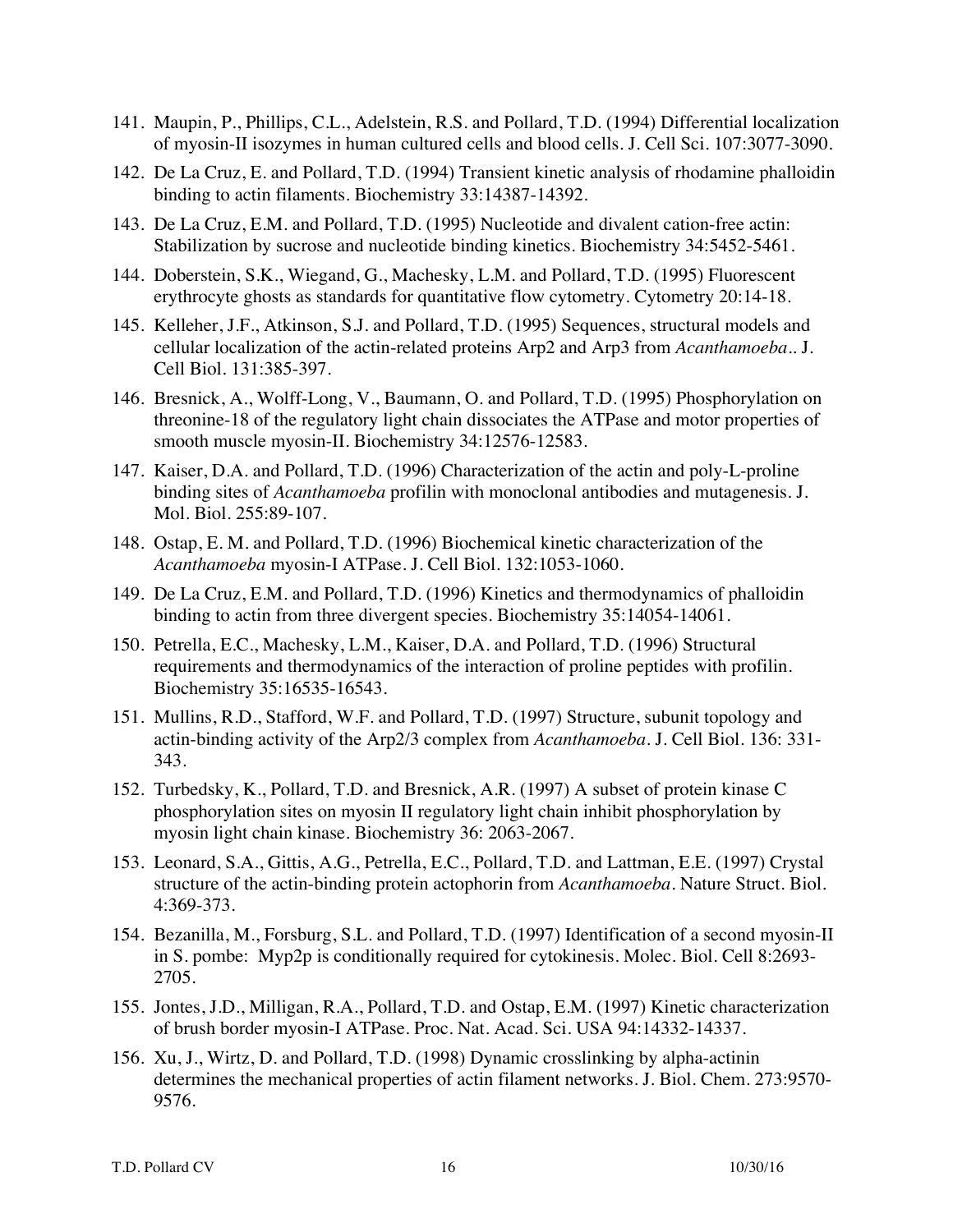- 157. Xu, J., Schwarz, W.H., Kas, J.A., Stossel, T.A., Janmey, P.A. and Pollard, T.D. (1998) Mechanical properties of actin filament networks depend on preparation, polymerization conditions and storage of G-actin. Biophys. J. 74:2731-2740.
- 158. Mullins, R.D., Kelleher, J.F., Xu, J. and Pollard, T.D. (1998) Arp2/3 complex from *Acanthamoeba* binds profilin and crosslinks actin filaments. Molec. Biol. Cell 9:841-852.
- 159. Jontes, J.D., Ostap, E.M., Pollard, T.D. and Milligan, R.A. (1998) Three-dimensional structure of *Acanthamoeba* myosin-IB determined by cryo-electron microscopy of decorated actin filaments. J. Cell Biol. 141:155-162.
- 160. Mullins, R.D., Heuser, J.A. and Pollard, T.D. (1998) The interaction of the Arp2/3 complex with actin: nucleation, high affinity pointed end capping and formation of branching networks of filaments. Proc. Nat. Acad. Sci. USA 95:6181-6186. PMID: 9600938
- 161. Vinson\*, V.K., De La Cruz\*, E.M., Higgs, H. and Pollard, T.D. (1998) Interactions of *Acanthamoeba* profilin with actin and nucleotides bound to actin. Biochemistry 37:10871- 10880.\* co-first authors.
- 162. Freeman, J.L.R., De La Cruz, E.M., Pollard, T.D., Lefkowitz, R.J. and Pitcher, J.A. (1998) Regulation of G-protein coupled receptor kinase 5 (GRK5) by actin. J. Biol. Chem. 273:20653-20657.
- 163. Blanchoin, L. and Pollard, T.D. (1998) Interaction of actin monomers with actophorin (ADF/cofilin) and profilin. J. Biol. Chem. 273:25106-25111.
- 164. Liu, S., Fedorov, A.A., Pollard, T.D., Lattman, E.E., Almo, S.C. and Magnus, K.A. (1998) Crystal packing induces a conformational change in profilin-I from *Acanthamoeba castellanii*. J. Struct. Biol. 123:22-29.
- 165. Xu, J., Casella, J.F. and Pollard, T.D. (1999) Effect of capping protein, CapZ, on the length of actin filaments and mechanical properties of actin filament networks. J. Cell Motility Cytoskeleton 42:73-81.
- 166. Machesky, L.M., Mullins, R.D., Higgs, H.N., Kaiser, D.A., Blanchoin, L., May, R.C., Hall, M.E. and Pollard, T.D. (1999) WASp-related protein Scar activates dendritic nucleation of actin filaments by Arp2/3 complex. Proc. Nat. Acad Sci. USA 96: 3739-3744. PMID: 10097107
- 167. Mullins, R.D. and Pollard, T.D. (1999) Rho-family GTPases require Arp2/3 complex to stimulate actin polymerization in *Acanthamoeba* extracts. Current Biol. 9:405-415.
- 168. Blanchoin, L. and Pollard, T.D. (1999) Mechanism of interaction of *Acanthamoeba* actophorin (ADF/cofilin) with actin filaments. J. Biol. Chem. 274:15538-15546.
- 169. May, R.C., Hall, M.E., Higgs, H.N., Pollard, T.D., Chakraborty, T., Wehland, J., Machesky, L.M. and Sechi, A.S. (1999) The Arp2/3 complex is essential for the actinbased motility of *Listeria monocytogenes*. Current Biol. 9:759-762.
- 170. Kaiser, D.A., Vinson, V.K., Murphy, D.B. and Pollard, T.D. (1999) Profilin is predominantly associated with monomeric actin in *Acanthamoeba*. J. Cell Science 112:3769-3777.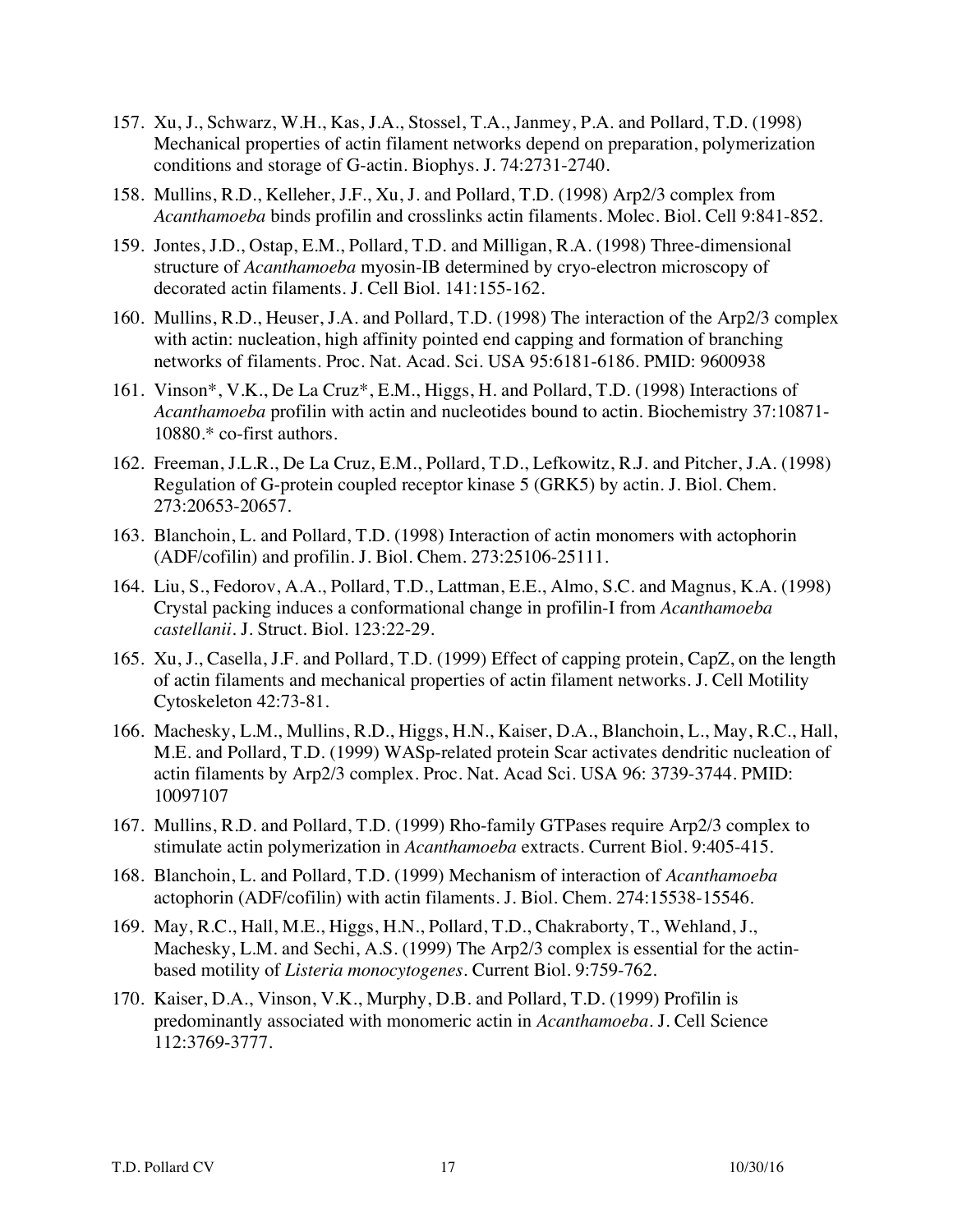- 171. Higgs, H.N., Blanchoin, L. and Pollard, T.D. (1999) Influence of the Wiskott-Aldrich syndrome protein (WASp) C terminus and Arp2/3 complex on actin polymerization. Biochemistry 38:15212-15222.
- 172. Lee, W.-L., Ostap, E.M., Zot, H.G. and Pollard, T.D. (1999) Organization and ligand binding properties of the tail of *Acanthamoeba* myosin-IA: Identification of an actin binding site in the basic (TH-1) domain. J. Biol. Chem. 274: 35159-15171.
- 173. Sept, D., Xu, J., Pollard, T.D. and McCammon, J.A. (1999) Annealing accounts for the length of actin filaments formed by spontaneous polymerization. Biophys. J. 77:2911-2919.
- 174. Blanchoin, L., Robinson, R.C., Choe, S. and Pollard, T.D. (2000) Phosphorylation of *Acanthamoeba* actophorin (ADF/cofilin) blocks interaction with actin without a change in atomic structure. J. Molec. Biol. 295:203-211.
- 175. De La Cruz, E.M., Mandinova, A., Steinmetz, M.O., Stoffler, D., Aebi, U. and Pollard, T.D. (2000) Polymerization and structure of nucleotide-free actin filaments. J. Molec. Biol. 295:517-526.
- 176. Bezanilla, M. and Pollard, T.D. (2000) Myosin-II tails confer unique functions in *S. pombe*: characterization of a novel myosin-II tail. Molec. Biol. Cell 11:79-91.
- 177. Bezanilla, M., Wilson, J.M. and Pollard, T.D. (2000) Fission yeast myosin-II isoforms assemble into contractile rings at distinct times during mitosis. Current Biology 10:397- 400.
- 178. Blanchoin\*, L., Amann\*, K. J., Higgs, H.N., Marchand, J.-B., Kaiser, D.A. and Pollard, T.D. (2000) Direct observation of dendritic actin filament networks nucleated by Arp2/3 complex and WASp/Scar proteins. Nature 404:1007-1011. \*co-first authors.
- 179. Higgs, H. N. and Pollard, T. D. (2000) Activation by Cdc42 and PIP2 of Wiskott-Aldrich Syndrome protein (WASp) stimulates actin nucleation by Arp2/3 complex. J. Cell Biol. 150: 1311-1320.
- 180. Blanchoin, L., Pollard, T.D. and Mullins, R.D. (2000) Interactions of actophorin (ADF/cofilin), Arp2/3 complex, capping protein and profilin in the remodeling and disassembly of branched actin filament networks. Current Biology 10:1273-1282.
- 181. Kim, Y.J., Kaiser, D.A., Pollard, T.D. and Ichikawa, Y. (2000) Synthesis of (3R)-carboxy pyrrolidine (a ß-proline analog) and its oligomer. Bioorg. Med. Chem. Lett. 10:2417-2419.
- 182. Lee, W.-L., Bezanilla, M. and Pollard, T.D. (2000) Fission yeast myosin-I, Myo1p, stimulates actin assembly by Arp2/3 complex and shares functions with WASp. J. Cell Biol. 151:789-800.
- 183. Marchand, J.-B., Kaiser, D. A., Pollard, T. D. and Higgs, H. N. (2001) Interaction of WASp/Scar proteins with actin and vertebrate Arp2/3 complex. Nature Cell Biol. 3:76-82. PMID: 11146629
- 184. Amann, K.J. and Pollard, T.D. (2001) The Arp2/3 complex nucleates filament branches from the sides of pre-existing actin filaments. Nature Cell Biol. 3:306-310.
- 185. Pollard, T.D. (2001) Genomics, the cytoskeleton and motility. Nature 409:842-843.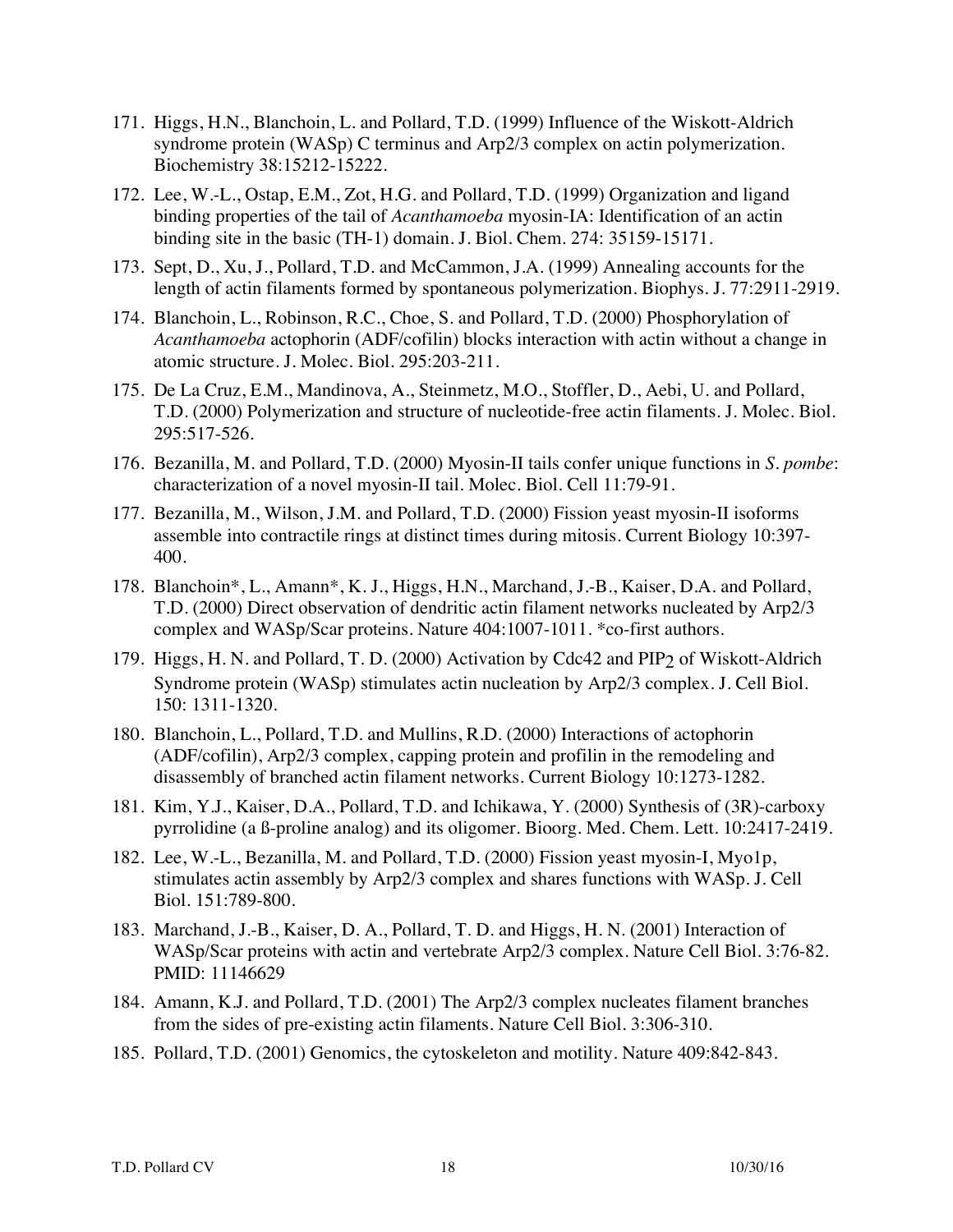- 186. Lu, J. and Pollard, T.D. (2001) Profilin binding to poly-L-proline and actin monomers along with ability to catalyze actin nucleotide exchange are required for viability of fission yeast. Molec. Biol. Cell. 12:1161-1175.
- 187. Heufner, K., Higgs, H.N., Pollard, T.D., Jacobi, C., Aepfelbacher, M. and Linder, S. (2001) The VC region of Wiskott-Aldrich syndrome protein induces Arp2/3 complex-dependent actin nucleation. J. Biol. Chem. 276:35761-35767.
- 188. Volkmann, N., Amann, K.J., Stoilova-McPhie, S., Egile, C., Winter, D.C., Hazelwood, L., Heuser, J.E., Li, R., Pollard, T.D. and Hanein, D. (2001) Structure of Arp2/3 complex in its activated state and in actin filament branch junctions. Science 293:2456-2459.
- 189. Blanchoin. L., Pollard, T.D. and Hitchcock-DeGregori, S.E. (2001) Inhibition of Arp2/3 complex-nucleated actin polymerization and branch formation by tropomyosin. Current Biol. 11:1300-1304.
- 190. Andrianantoandro, E., Blanchoin, L., Sept, D., McCammon, J.A. and Pollard, T.D. (2001) Kinetic mechanism of end to end annealing of actin filaments. J. Molec. Biol. 312:721-730.
- 191. Robinson\*, R.C., Turbedsky\*, K., Kaiser, D.A., Higgs, H.N., Marchand, J.-B., Choe, S. and Pollard, T.D. (2001) Crystal structure of Arp2/3 complex. Science 294:1679-1684. \* co-first authors. PMID: 11721045
- 192. Amann, K.J. and Pollard, T.D. (2001) Direct real-time observation of actin filament branching mediated by Arp2/3 complex using total internal reflection microscopy. Proc. Nat. Acad. Sci. (U.S.A.) 98:15009-15013.
- 193. Blanchoin, L. and Pollard, T.D. (2002) Hydrolysis of bound ATP by polymerized actin depends on the bound divalent cation but not profilin. Biochemistry 41:597-602.
- 194. Okada, K., Blanchoin, L., Abe, H., Chen, H., Pollard, T.D. and Bamburg, J.R. (2002) Xenopus actin interacting protein 1 (XAip1) enhances cofilin fragmentation of filaments by capping filament ends. J. Biol. Chem. 277: 43011-43016
- 195. Kong, H.-H. and Pollard, T.D. (2002) Intracellular localization of myosin-II and myosin-IC in live *Acanthamoeba* by transient transfection of EGFP fusion proteins. J. Cell Sci. 115:4993-5002.
- 196. Jahng, A.W., Strang, C., Kaiser, D.A., Pollard, T.D., Pfaffinger, P. and Choe, S. (2003) Zinc mediates assembly of the T1 domain of the voltage-gated K channel 4.2. J. Biol. Chem. 278: 47885-47890.
- 197. Ostap, E.M., Maupin, P., Doberstein, S.K., Baines, I.C., Korn, E.D. and Pollard, T.D. (2003) Dynamic localization of myosin-I to endocytic structures in *Acanthamoeba*. Cell Motil. Cytoskel. 54:29-40.
- 198. Maul, R.S., Song, Y., Amann, K.J., Gerbin, S.C., Pollard, T.D. and Chang, D.D. (2003) EPLIN regulates actin dynamics by crosslinking and stabilizing filaments. J. Cell Biol. 160:399-407.
- 199. Kovar, D.R., Kuhn, J.R., Tichy, A. and Pollard, T.D. (2003) The fission yeast cytokinesis formin Cdc12p is a barbed end actin filament capping protein gated by profilin. J. Cell Biol. 161:875-887.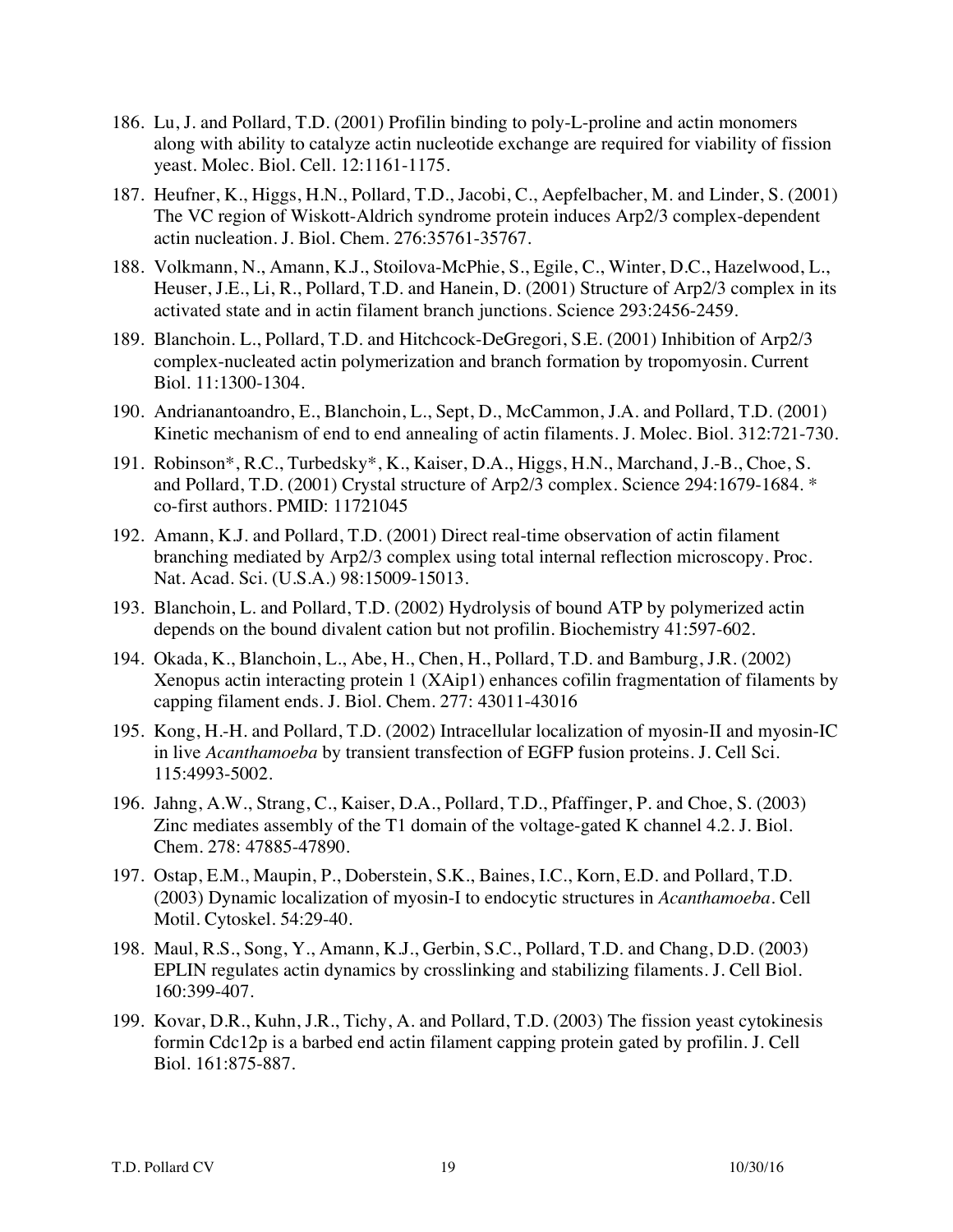- 200. Panchal, S.C., Kaiser, D.A., Torres, E., Pollard, T.D. and Rosen, M.K. (2003) A conserved amphipathic helix in WASP/Scar proteins is essential for activation of Arp2/3 complex. Nature Struct. Biol. 10:591-598.
- 201. Wu, J.-Q., Kuhn, J.R., Kovar, D.R. and Pollard, T.D. (2003) Spatial and temporal pathway for assembly and constriction of the contractile ring in fission yeast cytokinesis. Devel. Cell 5:723-734. PMID: 14602073.
- 202. Beltzner, C.C. and Pollard, T.D. (2004) Identification of functionally important residues of Arp2/3 complex by analysis of homology models from diverse species. J. Molec. Biol. 336:551-565.
- 203. Golemi-Kotra, D., Mahaffy, R., Footer, M.J., Holtzman, J.H., Pollard, T.D., Theriot, J.A. and Schepartz, A. (2004) High affinity, paralog-specific recognition of the Mena EVH1 domain by a miniature protein. J. Amer. Chem. Soc. 126:4-5.
- 204, Kovar, D.R. and Pollard, T.D. (2004) Insertional assembly of actin in association with formins produces piconewton forces. Proc. Nat. Acad. Sci. USA 101:14725-14730. PMID: 522035.
- 205. Lord, M. and Pollard, T.D. (2004) UCS protein Rng3 activates actin filament gliding by fission yeast myosin-II. J. Cell Biol. 167:315-325.
- 206. Nolen, B., Littlefield, R.S. and Pollard, T.D. (2004) Crystal structures of actin-related protein 2/3 complex with bound ATP or ADP. Proc. Nat. Acad. Sci. USA 101:15627- 15632.
- 207. Turbedsky, K. and Pollard, T.D. (2005) Assembly of *Acanthamoeba* myosin-II minifilaments. I. Definition of C-terminal residues required to form coiled-coils, dimers and octamers J. Molec. Biol. 345:351-361.
- 208. Turbedsky, K., Pollard, T.D. and Yeager, M. (2005) Assembly of *Acanthamoeba* myosin-II minifilaments. II. Model of anti-parallel dimers based on EM and X-ray diffraction of 2D and 3D crystals. J. Mol. Biol. 345:363-373.
- 209. Kuhn, J.R. and Pollard, T.D. (2005) Analysis of actin filament dynamics by total internal reflection fluorescence microscopy. Biophysical J. 88:1387-1402.
- 210. Kovar, D.R., Wu, J.-Q. and Pollard, T.D. (2005) Profilin-mediated competition between capping protein and formin Cdc12p during cytokinesis in fission yeast. Molec. Biol. Cell, 16:2313-2324.
- 211. Sirotkin, V., Beltzner, C.C., Marchand, J.B. and Pollard, T.D. (2005) Interactions of WASp, myosin-I, and verprolin with Arp2/3 complex during actin patch assembly in fission yeast. J. Cell Biol. 170:637-648.
- 212. Wu, J.-Q. and Pollard, T.D. (2005) Counting cytokinesis proteins globally and locally in fission yeast. Science 310:310-314. PMID: 16224022.
- 213. Lord, M., Laves, E. and Pollard, T.D. (2005) Cytokinesis depends on the motor domains of myosin-II in fission yeast but not in budding yeast. Molec. Biol. Cell 16:5346-5355.
- 214. Kovar, D.R., Harris, E.S., Mahaffy, R.E. Higgs, H.N. and Pollard, T.D. (2006) Control of the assembly of ATP- and ADP-actin by formins and profilin. Cell 724:423-435. PMID: 16439214.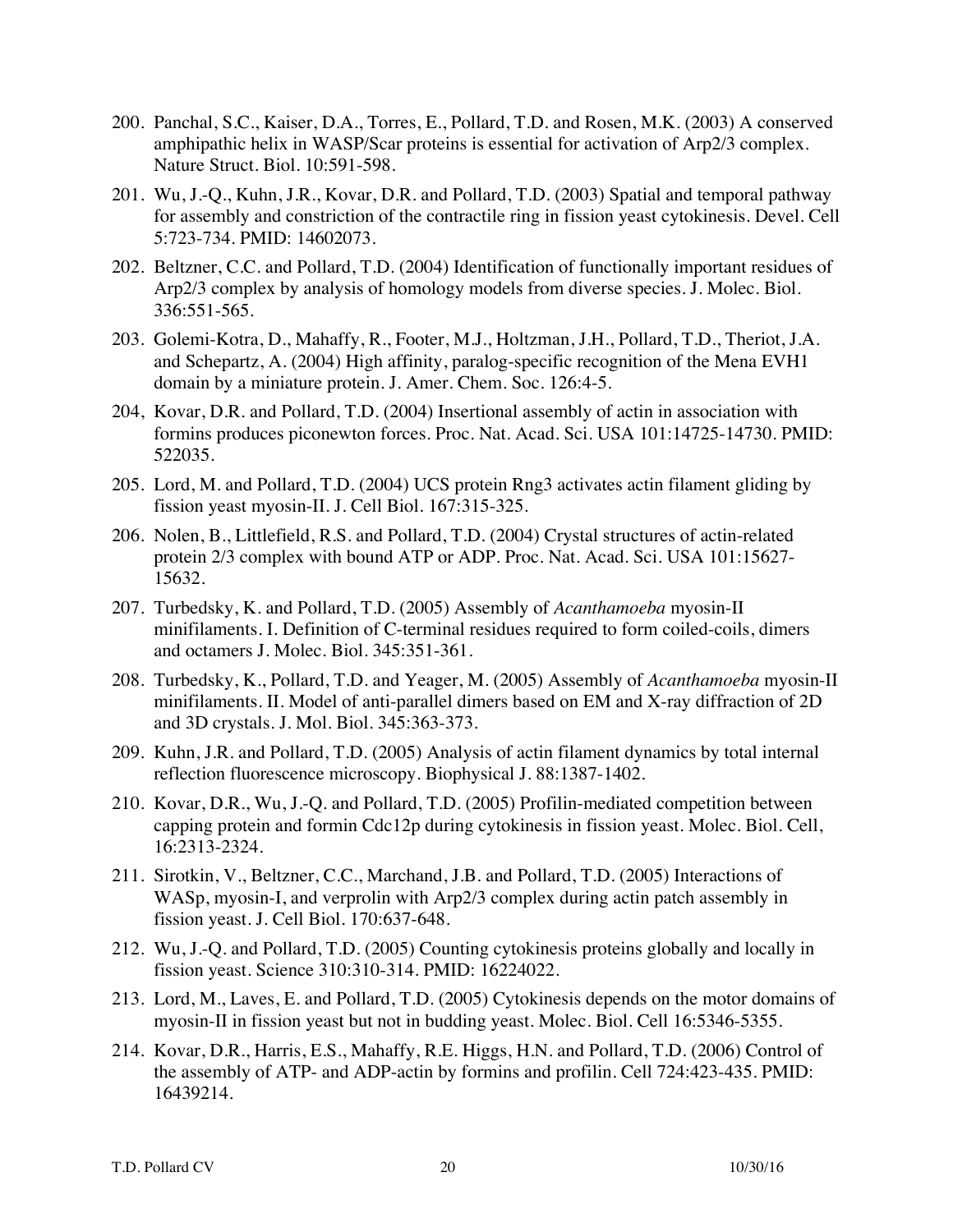- 215. Vavylonis, D., Kovar, D.R., O'Shaughnessy, B. and Pollard, T.D. (2006) Mathematical model of the assembly of ATP- and ADP-actin by formins and profilin. Molec. Cell 21:455-466. PMID: 16483928.
- 216. Haviv, L., Brill-Karniely, Y., Mahaffy, R., Backouche, F., Ben-Shaul, A., Pollard, T.D. and Bernheim-Groswasser, A. (2006) Reconstitution of the transition from lamellipodium to filopodium in a membrane free system. Proc. Nat. Acad. Sci. USA 103:4906-4911.
- 217. Moseley, J.B., Okada, K., Balcer, H.I., Kovar, D.R., Pollard, T.D. and Goode, B.L. (2006) Twinfilin is an actin filament severing protein and promotes rapid turnover of actin structures in vivo. J. Cell Sci. 119:1547-1557.
- 218. Wu, J.-Q., Sirotkin, V., Kovar, D., Lord, M., Beltzner, C., Kuhn, J.R. and Pollard, T.D. (2006) Assembly of the cytokinetic contractile ring from a broad band of nodes in fission yeast. J. Cell Biol. 174:391-402.
- 219. Andrianantoandro, E. and Pollard, T.D. (2006) Mechanism of actin filament turnover by severing and nucleation at different concentrations of ADF/cofilins. Molec. Cell 24:13-23.
- 220. Mahaffy, R.E. and Pollard, T.D. (2006) Kinetics of the formation and dissociation of actin filament branches by Arp2/3 complex. Biophys. J. 91:3519-3528.
- 221. Kiselar, J.G., Mahaffy, R., Pollard, T.D., Almo, S.C. and Chance, M.R. (2007) Local and global conformational rearrangements of Arp2/3 complex mediated by binding of nucleotides and WASp. Proc. Nat. Acad. Sci. USA 104:1552-1557.
- 222. Ali, M.Y., Krementsova, E.B., Kennedy, G.G., Mahaffy, R., Pollard, T.D., Trybus, K.M. and Warshaw, D.M. (2007) Myosin V maneuvers through actin intersections and diffuses along microtubules. Proc. Nat. Acad. Sci. USA 104:4332-4336. PMID:
- 223. Fujiwara, I., Vavylonis, D. and Pollard, T.D. (2007) Polymerization kinetics of ADP- and ADP-P<sub>i</sub>-actin determined by fluorescence microscopy. Proc. Nat. Acad. Sci. USA 104:8827-8832. PMID:1885587.
- 224. Nolen, B. and Pollard, T.D. (2007) Insights into the influence of nucleotides on the actin family of proteins from seven crystal structures of bovine Arp2/3 complex. Mol Cell 26:449-457. PMID:
- 225. Kuhn, J.R. and Pollard, T.D. (2007) Single molecule kinetic analysis of actin filament capping: polyphosphoinositides do not dissociate capping proteins. J. Biol. Chem. 282:28014-28024. PMID:
- 226. Vavylonis, D., Wu, J.-Q., Hao, S., O'Shaughnessy, B. and Pollard, T.D. (2008) Assembly mechanism of the contractile ring for cytokinesis by fission yeast. Science 319:97-100. PMID: 18155236
- 227. Dalhaimer, P., Pollard, T.D. and Nolen, B. (2008) Nucleotide-mediated conformational changes of monomeric actin and Arp3 studied by molecular dynamics simulations. J. Molec. Biol. 376:166-183. PMID: 18155236.
- 228. Paul, A. and Pollard, T.D. (2008) The Role of the FH1 domain and profilin in forminmediated actin filament elongation and nucleation. Curr. Biol. 18:9-19. PMID: 1816029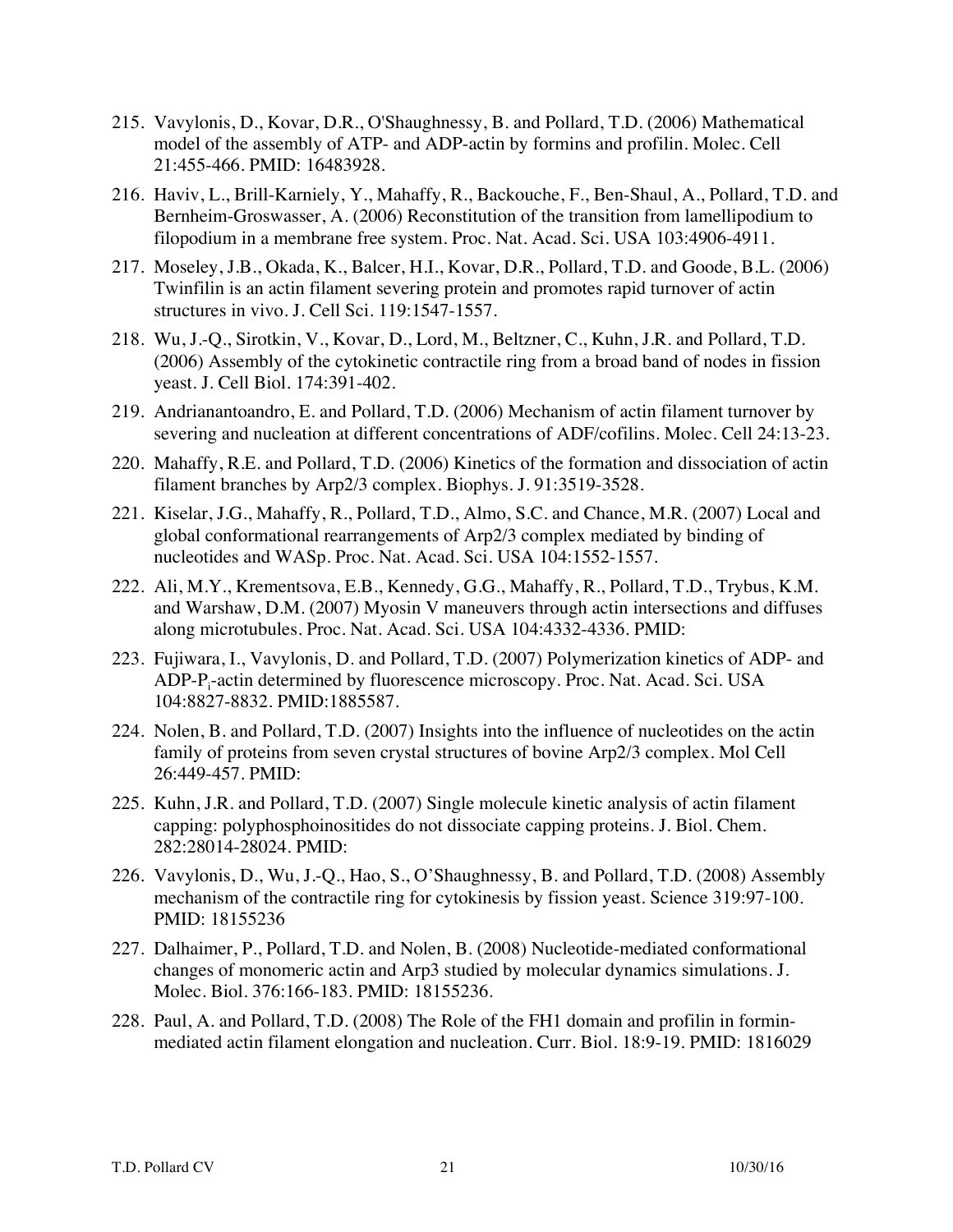- 229. Rouiller, I., Xu, X.-P., Amann, K.J., Egile, C., Nicastro, D., Li, R., Pollard, T.D., Volkmann, N., and Hanein, D. (2008) The structural basis of actin filament branching by Arp2/3 complex. J. Cell Biol. 180:887-895. PMID: 18316411
- 230. Beltzner, C.C. and Pollard, T.D. (2008) Pathway of actin filament branch formation by Arp2/3 complex. J. Biol. Chem. 283:7135-7144. PMID: 18165685
- 231. Baum, J., Tonkin, C.J., Paul, A., Smith, B.J., Richard, D., Pollard, T.D. and Cowman, A.F. (2008) Formin regulation of actin polymerisation during malaria parasite invasion of the erythrocyte. Cell Host Microbe 3:188-198. PMID: 18329618
- 232. Chereau, D., Boczkowska, M., Skwarek-Maruszewska, A., Fujiwara, I., Hayes, D.B., Rebowski, G., Lappalainen, P., Pollard, T.D. and Dominquez, R. (2008) Leiomodin is an actin filament nucleator in muscle cells. Science 320:239-243. PMID: 18403713
- 233. Lord, M., Sladewski, T.E. and Pollard, T.D. (2008) Yeast UCS proteins promote actomyosin interactions and limit myosin turnover in cells. Proc. Natl. Acad. Sci. USA 105:8014-8019. PMID: 18523008
- 234. Mahaffy, R.E. and Pollard, T.D. (2008) Influence of phalloidin on the formation of actin filament branches by Arp2/3 complex. Biochemistry 47:6460-6467. PMID: 18489122
- 235. Nolen, B. and Pollard, T.D. (2008) Crystal structure and characterization of fission yeast Arp2/3 complex lacking Arp2. J. Biol. Chem. 283:26490-25498. PMID:18640983
- 236. Ezezika, O., Younger, N.S., Lu, J., Kaiser, D.A., Corbin, Z., Nolen, B.J., Kovar, D.R. and Pollard, T.D. (2009) Incompatibility with formin Cdc12p prevents human profilin from substituting for fission yeast profilin: insights from crystal structures of fission yeast profilin. J. Biol. Chem. 284:2088-2097. PMID:19028693
- 237. Chan, C., Beltzner, C.C. and Pollard, T.D. (2009) Cofilin dissociates Arp2/3 complex and branches from actin filaments. Current Biology 19:537-545. PMID: 19362000
- 238. Paul A.S. and Pollard, T.D. (2009) Energetic requirements for processive elongation of actin filaments by FH1FH2-formins. J. Biol. Chem. 284:12533-12540. PMID: 19251693
- 239. Zencheck, W.D., Xiao, H., Nolen, B.J., Angeletti, R., Pollard, T.D. and Almo, S. (2009) Nucleotide- and activator-dependent structural and dynamic changes of Arp2/3 complex monitored by hydrogen/deuterium exchange and mass spectrometry. J. Molec. Biol. 390:414-427. PMID: 19298826
- 240. Pfaendtner, J., Branduardi, D., Parrinello, M., Pollard, T.D. and Voth, G. (2009) Nucleotide-dependent conformational states of actin. Proc. Natl. Acad. Sci. USA 106:12723-12728. PMID:19931282
- 241. Nolen, B.J., Tomasevic, N., Russell, A., Pierce, D., Jia, Z., McCormick, C.D., Hartman, J., Sakowicz, R. and Pollard, T.D. (2009) Characterization of two classes of small molecule inhibitors of Arp2/3 complex. Nature 460:1031-1034. PMID: 19648907
- 242. Pfaendtner, J., Lyman, E., Pollard, T.D. and Voth, G.A. (2010) Structure and dynamics of the actin filament. J Mol Biol. 396:252-263. PMID: 19620726
- 243. Miller, M.M., Lapetina, S., MacGrath, S.M., Sfakianos, M.K., Pollard, T.D. and Koleske, A.J. (2010) Regulation of actin polymerization and adhesion-dependent cell edge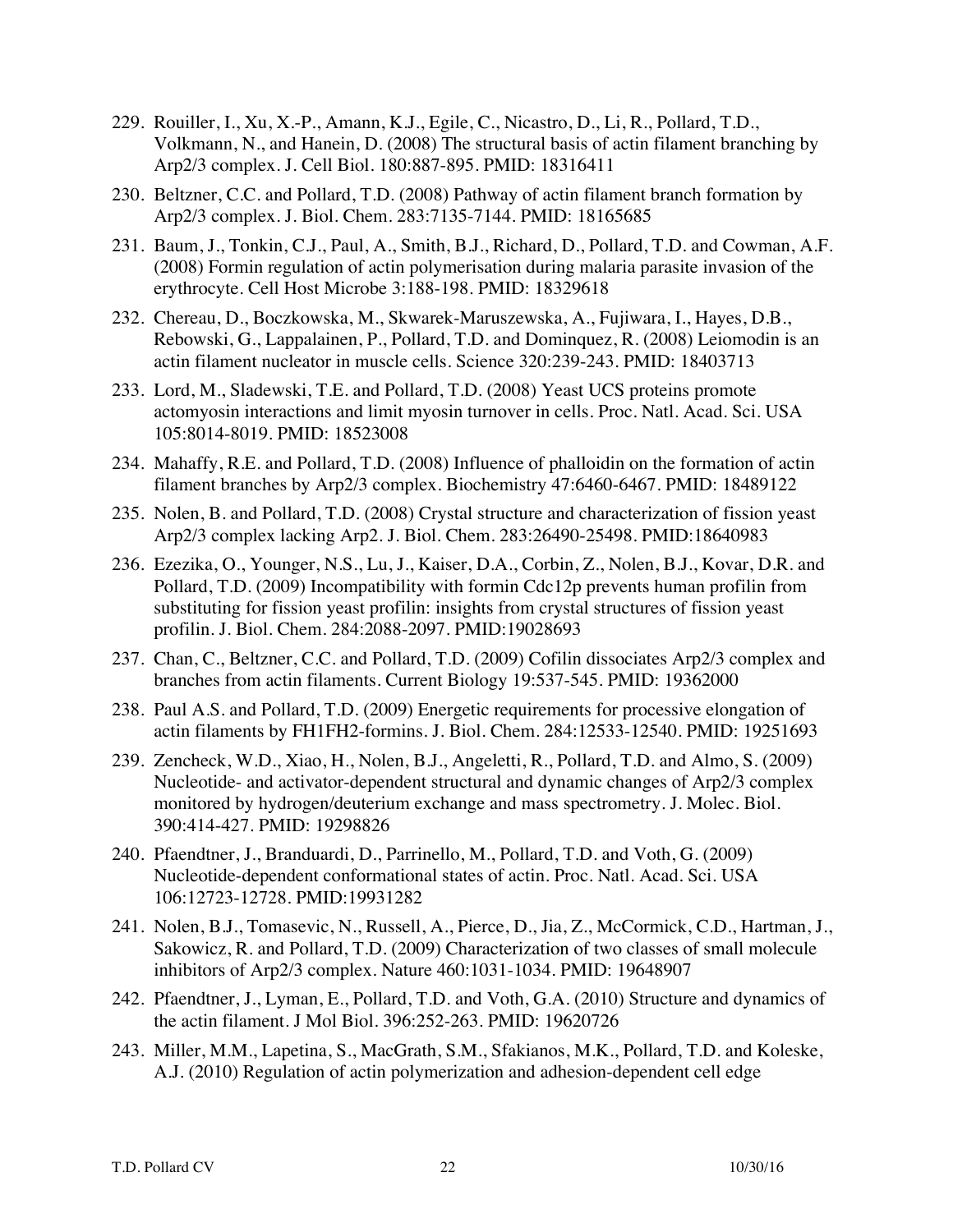protrusion by the Abl-related gene (Arg) tyrosine kinase and N-WASp. Biochemistry 49:2227-2234. PMID: 20146487

- 244. Sirotkin, V., Berro, J., Macmillan, K., Zhao-Law, L. and Pollard, T.D. (2010) Quantitative analysis of the mechanism of actin patch assembly and disassembly in fission yeast. Molec. Biol. Cell 21:2894-2904. PMID: 20587778
- 245. Berro, J., Sirotkin, V. and Pollard, T.D. (2010) Mathematical modeling of endocytic actin patch kinetics in fission yeast: disassembly requires release of actin filament fragments. Molec. Biol. Cell 21:2905-2915. PMID: 20587776
- 246. Wu, J.-Q., Ye, Y., Wang, N., Pollard, T.D. and Pringle, J. (2010) Cooperation between the septins and the actomyosin ring and role of a cell-integrity pathway during cell division in fission yeast. Genetics 186:897-915. PMID: 20739711
- 247. Dalhaimer, P. and Pollard, T.D. (2010) Molecular dynamics simulations of Arp2/3 complex activation. Biophys. J. 99:2568-2576. PMID: 20959098
- 248. Ti, S.-C. and Pollard, T.D. (2011) Purification of actin from fission yeast S. pombe and characterization of functional differences from muscle actin. J. Biol. Chem. 286:5784- 5792. PMID: 21148484.
- 249. Ti, S.-C., Jurgenson, C., Nolen, B.J., and Pollard, T.D. (2011) Structural and biochemical characterization of two binding sites for nucleation promoting factor WASp-VCA on Arp2/3 complex. Proc. Natl. Acad. Sci. USA 108:E463-471. PMID: 21676862
- 250. Arasada, R. and Pollard, T.D. (2011) Distinct roles for F-BAR proteins Cdc15p and Bzz1p in actin polymerization at sites of endocytosis in fission yeast. Current Biol. 21:1450-1459. PMID: 21885283
- 251. Chen, Q. and Pollard, T.D. (2011) Actin filament severing by cofilin is more important for assembly than constriction of the cytokinetic contractile ring. J. Cell Biol. 195:485-498. PMID: 22024167
- 252. Xu, S.-P., Rouiller, I., Slaughter, B., Egile, C., Kim, E., Unruh, J., Fan, X., Pollard, T.D., Li, R., Hanein, D., and Volkmann, N. (2011) Three-dimensional reconstructions of Arp2/3 complex with bound nucleation promoting factors. EMBO J. 31:236-247. PMID: 21934650
- 253. Chen, Q, Nag, S and Pollard, TD (2012) Formins filter modified actin subunits during processive elongation. J. Structural Biology. 177:32-39. PMID: 22056467
- 254. Pfaendtner, J., Volkmann, N., Hanein, D., Dalhaimer, P., Pollard, T.D. and Voth, G.A. (2012) Key structural features of the actin filament Arp2/3 complex branch junction revealed by molecular simulation. J. Molec. Biol. 416:148-161. PMID: 22206989
- 255. Courtemanche, N. and Pollard, T.D. (2012) Structural determinants of formin FH1 domain function in actin filament elongation. J. Biol. Chem. 287:7812-7820. PMID: 22247555
- 256. Yang, Q., Zhang, X.-F., Pollard, T.D. and Forscher, P. (2012) Arp2/3 complex-dependent actin networks constrain and myosin II function in driving retrograde actin flow. J. Cell Biol. 197:939-956. PMID: 22711700
- 257. Saha, S. and Pollard, T.D. (2012) Anillin-related protein Mid1p coordinates the assembly of the cytokinetic contractile ring in fission yeast. Molec. Biol. Cell. 23:3982-3992. PMID: 22918943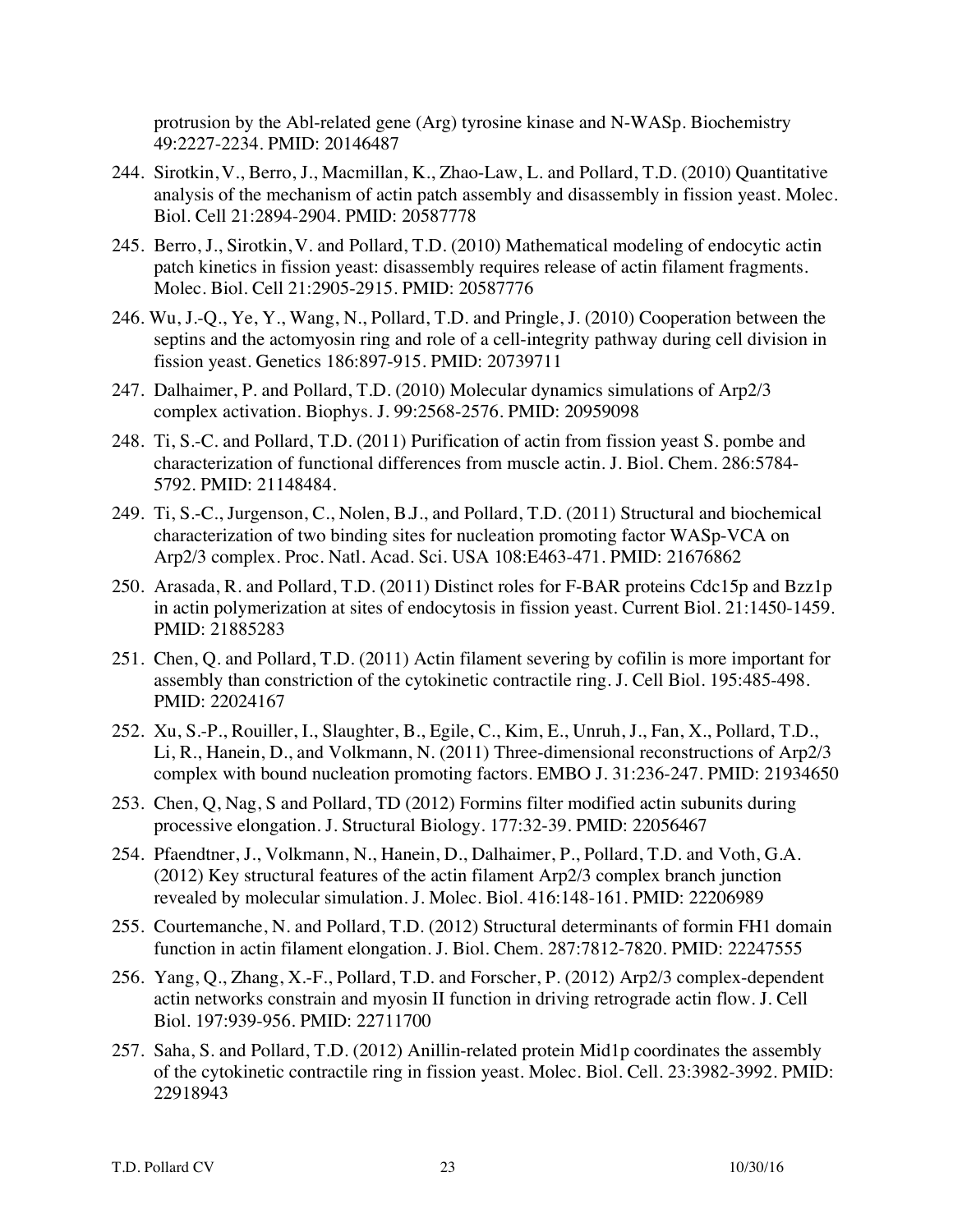- 258. Saha, S. and Pollard, T.D. (2012) Characterization of structural and functional domains of anillin-related protein Mid1p that contribute to cytokinesis in fission yeast. Molec. Biol. Cell. 23:3993-4007. PMID: 22918954
- 259. Tebbs, I.R. and Pollard, T.D. (2013) Separate roles of IQGAP Rng2p in forming and constricting the *S. pombe* cytokinetic contractile ring*.* Molec. Biol. Cell. 24:1904-1917. PMID: 23615450.
- 260. Courtemanche, N., Lee, J., Pollard, T.D. and Greene, E. (2013) Tension modulates actin filament polymerization mediated by formin and profilin. Proc. Nat. Acad. Sci. USA. 110:9752-9757. PMID: 23716666. (Editor's Choice, Science 341:110-111, 2013)
- 261. Chen, Q. and Pollard, T.D. (2013) Actin filament severing by cofilin contributes to both assembly and disassembly of endocytic actin patches. Curr. Biol. 23:1154-1162. PMID: 23727096. (Selected three times by Faculty of 1000 Prime as being of special significance.)
- 262. Courtemanche, N. and Pollard, T.D. (2013) Interaction of profilin with the barbed end of actin filaments. Biochemistry. Biochemistry 52:6456-6466. (Selected by Faculty of 1000 Prime as being of special significance; featured on ACS Website.) PMID: 23947767
- 263. McCormick, C.D., Akamatsu, M.S., Ti, C. and Pollard, T.D. (2013) Measuring affinities between fission yeast spindle pole body proteins in live cells across the cell cycle. Biophysical J. 105:1324-1335. (Highlighted on journal website as "Emerging Biophysical Technologies" and "Featured Article") PMID: 24047983
- 264. Akamatsu, M.S., Berro, J., Pu, K.-M., Tebbs, I.R. and Pollard, T.D. (2014) Cytokinetic nodes in fission yeast arise from two distinct types of nodes that merge during interphase. J. Cell Biol. 204:977-988. PMID: 24637325
- 265. Goss, J.W., Kim, S., Bledsoe, H. and Pollard, T.D. (2014) Characterization the roles of Blt1p in fission yeast cytokinesis. Molec. Biol. Cell 25:1946-1957. PMID: 24790095.
- 266. Stachowiak, M.R., Laplante, C., Chin, H.F., Guirao, B., Karatekin, E., Pollard. T.D. and O'Shaughnessy, B. (2014) Mechanism of cytokinetic ring constriction in fission yeast. Devel. Cell 29:547-561. PMID: 24914559.
- 267. Arasada, R. and Pollard, T.D. (2014) Contractile ring stability in S. pombe depends on F-BAR protein Cdc15p and Bgs1p transport from the Golgi complex. Cell Reports. 8:1533- 1544. PMID: 25159149.
- 268. Berro, J. and Pollard, T.D. (2014) Local and global analysis of endocytic patches dynamics in fission yeast using a new "temporal super-resolution" realignment method. Molec. Biol. Cell. 25:3501-3514. PMID: 25143395
- 269. Berro, J. and Pollard, T.D. (2014) Synergies between Aip1p and capping protein subunits (Acp1p and Acp2p) in clathrin mediated endocytosis and cell polarization in fission yeast. Molec. Biol. Cell. 25:3515-3527. PMID: 25143407
- 270. Baker, J.L., Courtemanche, N., Parton, D.L., McCullagh, M., Pollard, T.D. and Voth, G.A. (2015) Electrostatic interactions between the Bni1p formin FH2 domain and actin influence actin filament nucleation. Structure 23:68-79. PMID: 25482541
- 271. Chen, Q., Courtemanche, N. and Pollard, T.D. (2015) Aip1 promotes actin filament severing by cofilin and regulates the constriction of the cytokinetic contractile ring. J. Biol. Chem. 290:2289-2300. PMID: 25451933.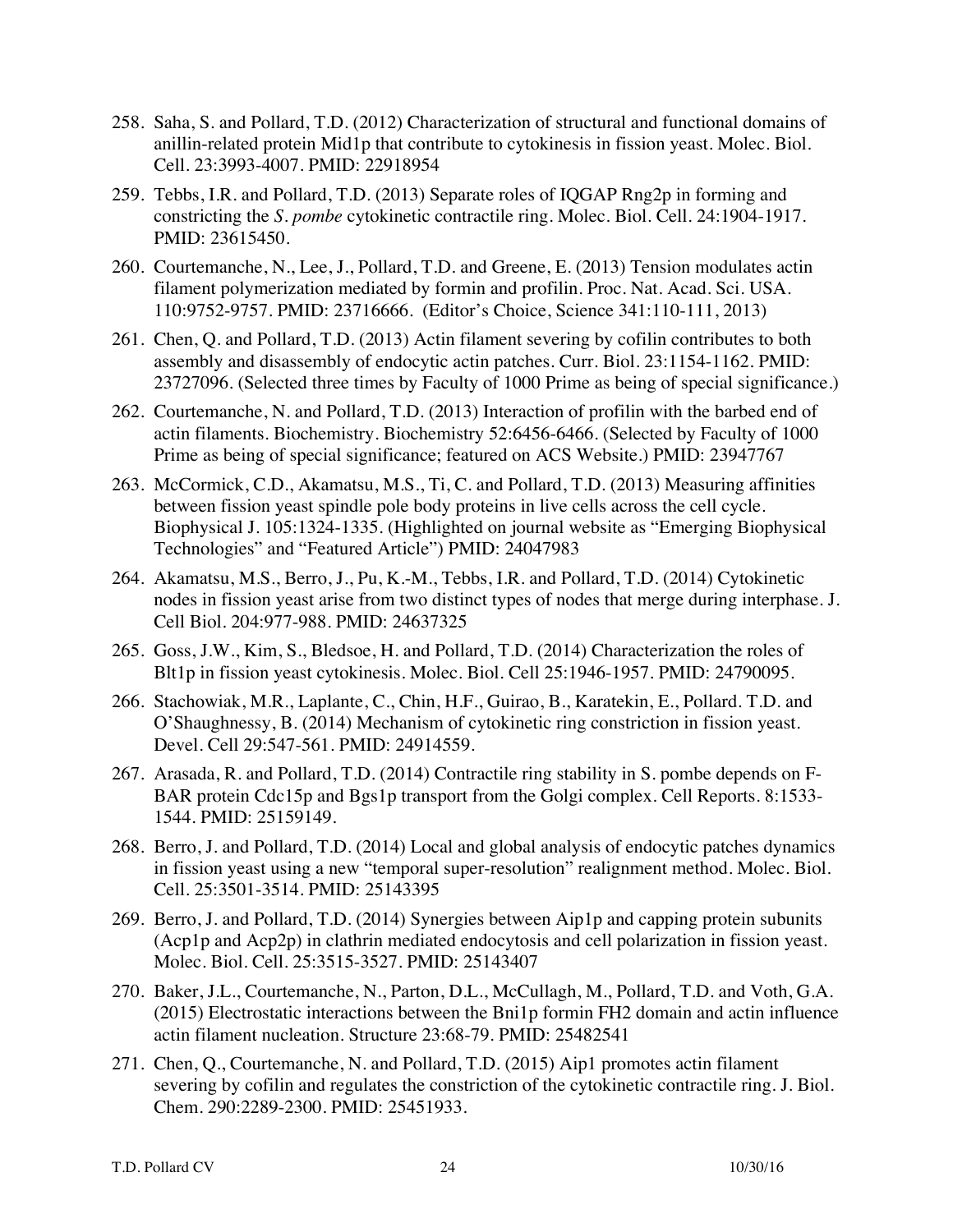- 272. Pu, K.-M., Akamatsu, M. and Pollard, T.D. (2015) The fission yeast septation initiation network controls type 1 cytokinesis nodes. J. Cell Sci. 128:441–446. PMID: 25501814
- 273. Courtemanche, N., MacGrath, S.M., Pollard, T.D. and Koleske, A.J. (2015) Abl2/Arg stabilizes actin filaments, stimulates actin branching by Arp2/3 complex and promotes actin filament severing by cofilin. J. Biol. Chem. 290:4038-4046. PMID: 25540195
- 274. Arasada, R. and Pollard, T.D. (2015) A role of an F-BAR protein Rga7p during cytokinesis in *S. pombe.* J. Cell Sci. 128:2259-2268. PMID: 25977474
- 275. Laplante, C., Berro, J., Karatekin, E., Lee, R., Hernandez-Leyva, A. and Pollard, T.D. (2015) Three myosins contribute uniquely to the assembly and constriction of the cytokinetic contractile ring in fission yeast. Curr. Biol. 25:1955-1965. PMID: 26144970.
- 276. Thiyagarajan, S., Munteanu, E.L., Arasada, R., Pollard, T.D., and O'Shaughnessy, B. (2015) The fission yeast cytokinetic contractile ring regulates septum shape and closure. J. Cell Sci. 28:3672-3681. PMID: 26240178.
- 277. Jurgenson, C.T. and Pollard, T.D. (2015) Crystals of Arp2/3 complex in two new space groups with structural information about actin related protein 2 and potential WASP binding sites. Acta Crystallogr. F Struct. Biol. Commun. 71:1161-1168. PMID: 26323303.
- 278. Laplante, C., Fang, H., Bewersdorf, J. and Pollard, T.D. (2015) High-speed superresolution imaging of live fission yeast cells. Methods Molec Biol. 1369:45-57. PMID: 26519304.
- 279. Courtemanche, N., Pollard, T.D. and Chen, Q. (2016) Avoiding artifacts when counting polymerized actin in live cells with Lifeact fused to fluorescent proteins. Nature Cell Biol. 18:676-683. PMID: 27159499.
- 280. Laplante, C., Huang, F., Tebbs, I.R., Bewersdorf, J. and Pollard, T.D. (2016) Molecular organization of cytokinesis nodes and contractile ring by super- resolution fluorescence microscopy of live fission yeast. Proc. Nat. Acad. Sci. USA. 113:E5876-E5885. PMID: 27647921.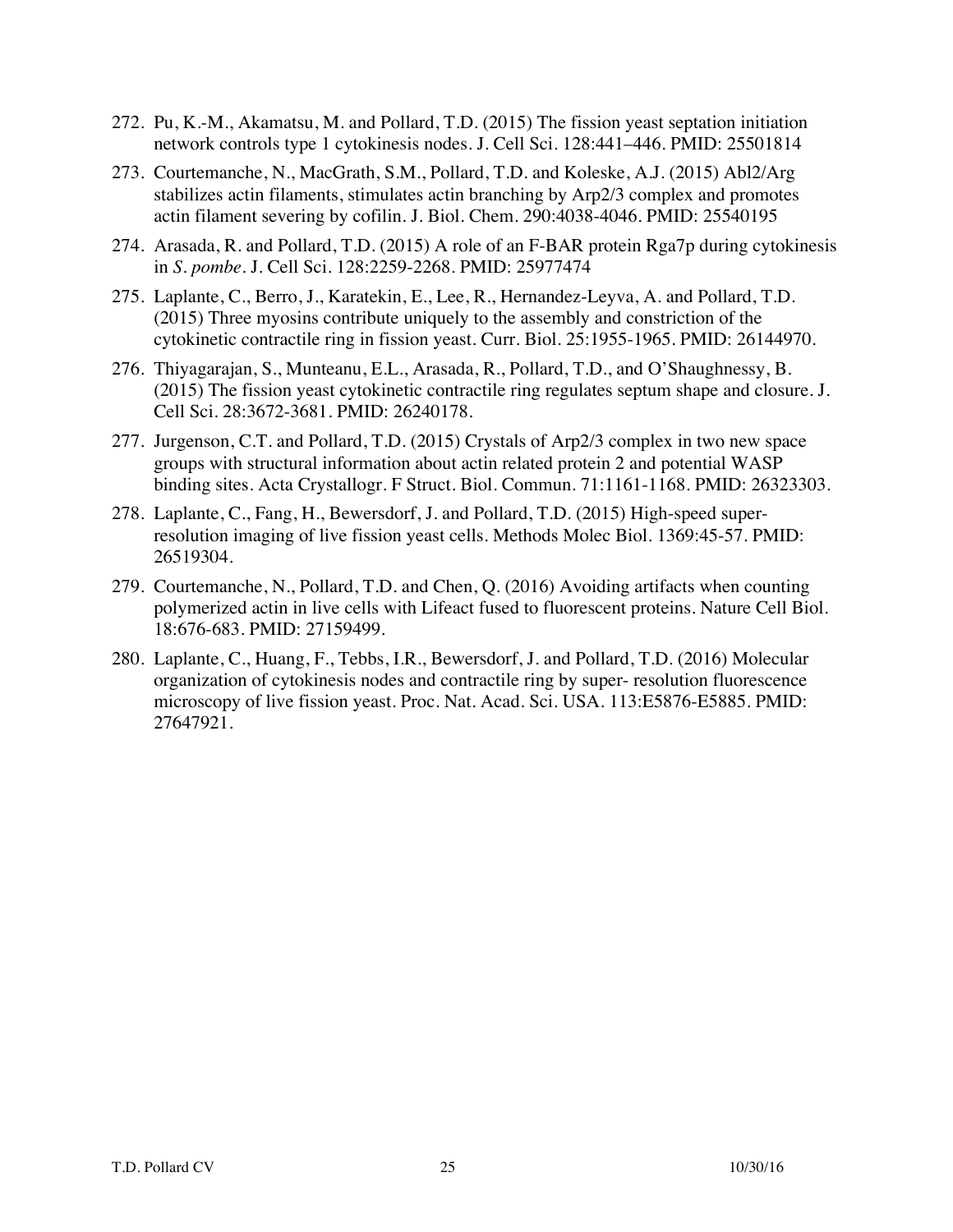## Publications - Reviews and Invited Chapters

- 1. Pollard, T.D. (1972) Motile cytoplasmic extracts of *Amoeba proteus*. Acta Protozool. 11:55-58.
- 2. Pollard, T.D., Adelstein, R.S. and Korn, E.D. (1972) Isolation of myosin from *Acanthamoeba castellanii* and human platelets. Acta Protozool. 11:59-66.
- 3. Pollard, T.D. (1973) Progress in understanding amoeboid movement at the molecular level. In: "The Biology of the Amoeba" (K. Jeon, ed.), Academic Press, Inc., New York, pp. 291- 317.
- 4. Pollard, T.D. and Weihing, R.R. (1974) Actin and myosin and cell movement. CRC Critical Reviews in Biochemistry 2:1-65.
- 5. Pollard, T.D. (1975) Functional implications of the biochemical and structural properties of cytoplasmic contractile proteins. In: "Molecules and Cell Movement" (S. Inoue and R.E. Stephens, eds.), Raven Press, New York, pp. 259-269.
- 6. Pollard, T.D. (1976) The properties of actin, myosin and associated proteins from nonmuscle cells. In: "Handbook of Biochemistry and Molecular Biology", Proteins II, (G. Fasman, ed.), CRC Press, Cleveland, Ohio; pp. 307-324.
- 7. Pollard, T.D., Fujiwara, K., Niederman, R. and Maupin-Szamier, P. (1976) Evidence for the role of cytoplasmic actin and myosin in cellular structure and motility. In: "Cell Motility" (R. Goldman, T.D. Pollard and J. Rosenbaum, eds.), Cold Spring Harbor Laboratory Press, New York, pp. 689-724.
- 8. Pollard, T.D. and Fujiwara, K. (1976) Participation of contractile proteins in cytoplasmic structure and cell division. Current Topics in Intracellular Regulation. In: "Contractile Systems in Non-muscle Tissues", (S.V. Perry, A. Margreth and R.S. Adelstein, eds.), Elsevier/North-Holland Biomedical Press, Amsterdam, pp. 23-28.
- 9. Pollard, T.D. (1976) Cytoskeletal functions of cytoplasmic contractile proteins. J. Supramolec. Str. 5:317-334.
- 10. Pollard, T.D. (1977) Cytoplasmic contractile proteins. In: "International Cell Biology 1976- 1977" (B.R. Brinkley and K.R. Porter, eds.), Rockefeller University Press, New York, pp. 378-387.
- 11. Pollard, T.D. and Maupin, P. (1978) Electron microscopy of cytoplasmic contractile proteins. In: "Electron Microscopy", Vol. 3, (G.W. Bailey, ed.), Claitor's Publ. Co. Baton, Rouge, LA, pp. 606-614.
- 12. Adelstein, R.S. and Pollard, T.D. (1978) Platelet contractile proteins. In: "Progress in Hemostasis and Thrombosis", (T.H. Spaet, ed.), Grune & Stratton Press, New York, pp. 37- 58.
- 13. Pollard, T.D. (1978) Contractile proteins and cell surface dynamics. In: "Transport of Macromolecules in Cellular Systems", (S.C. Silverstein, ed.), Dahlem Konferenzen Publications, Berlin, pp. 489-502.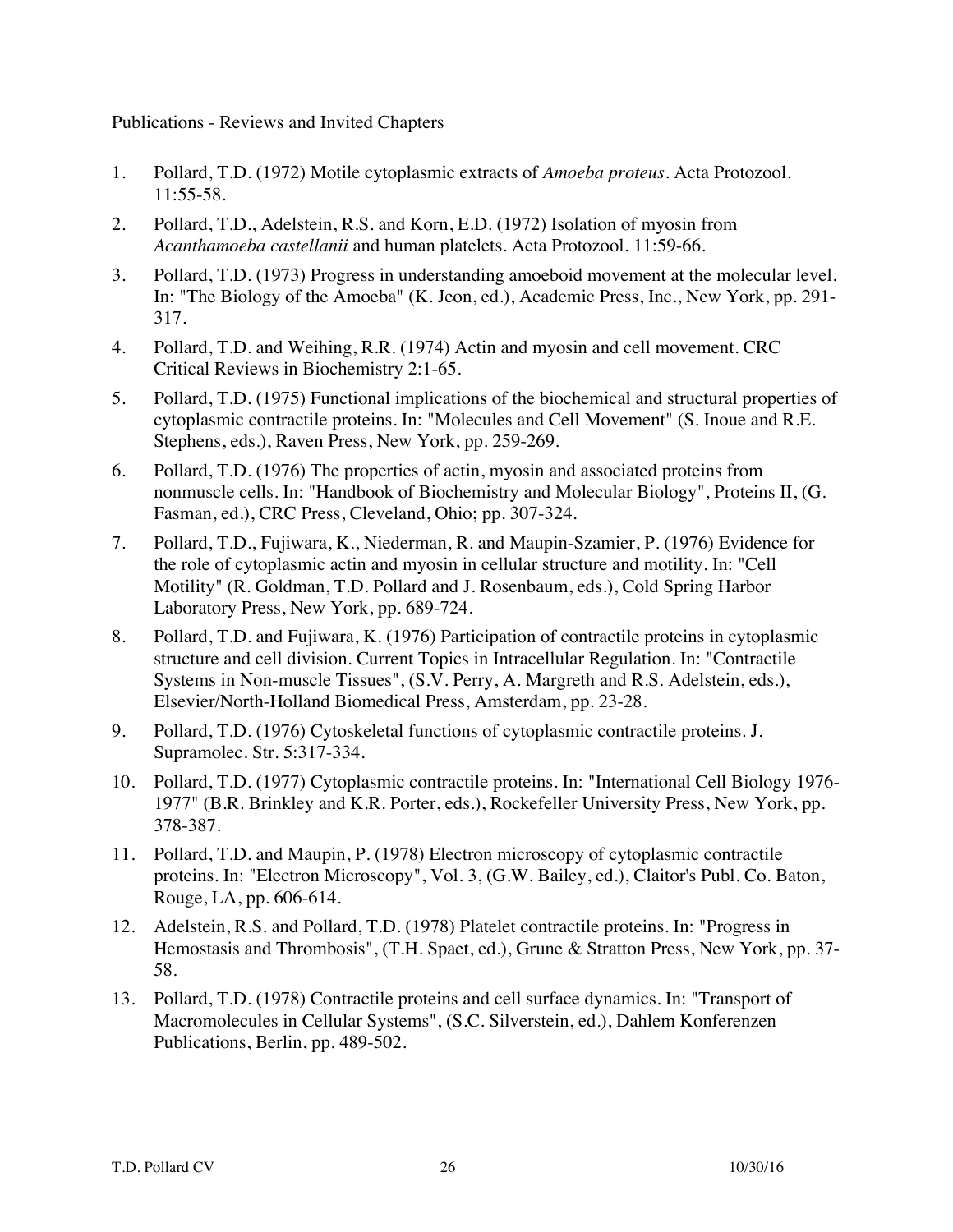- 14. Pollard, T.D. (1979) Cytoplasmic myosin filaments. In: "Motility in Cell Function", (F.A. Pepe, J.W. Sanger and V.T. Nachmias, eds.), Academic Press, Inc., New York, pp. 117- 125.
- 15. Pollard, T.D. (1980) Platelet contractile proteins. In: "Thrombosis and Haemostasis" 42:1634-1637.
- 16. Fujiwara, K. and Pollard, T.D. (1980) Techniques for localizing contractile proteins with fluorescent antibodies. In: "Current Topics in Developmental Biology", Vol. 14, Academic Press, Inc., New York, pp. 271-296.
- 17. Pollard, T.D. (1981) Cytoplasmic contractile proteins. In: "Discovery in Cell Biology", J. Cell Biol. 91:156s-165s.
- 18. Paranko, J., Pelliniemi, L.J., Dym, M., Fujiwara, K. and Pollard, T.D. (1981) Postnatal development of myosin containing cells in the male rat reproductive tract. In: "International Congress Series No. 559, Development and Function of Reproductive Organs", Proceedings of the Vth Workshop on the Development and Function of the Reproductive Organs, Copenhagen, (A.G. Byskov and H. Peters, eds.), Excerpta Medica, Elsevier North-Holland, Amsterdam, pp. 191-198.
- 19. Pollard, T.D. and Craig, S.W. (1982) Mechanism of actin polymerization. Trends in Biochem. Sci. 7:55-58.
- 20. Craig, S.W. and Pollard, T.D. (1982) Actin-binding proteins. Trends in Biochem. Sci. 7:88- 92.
- 21. Pollard, T.D., Aebi, U., Cooper, J.A., Elzinga, M., Fowler, W.E., Griffith, L.M., Herman, I.M., Heuser, J., Isenberg, G., Kiehart, D.P., Levy, J., MacLean-Fletcher, S., Maupin, P., Mooseker, M.S., Runge, M., Smith, P.R. and Tseng, P. (1982) The mechanism of actinfilament assembly and cross-linking. In: "Cell and Muscle Motility", (R.W. Dowben and J.W. Shay, eds.), Plenum Publ. Corp., New York, 2:15-44.
- 22. Pollard, T.D. (1982) A falling ball apparatus to measure filament cross-linking. In: "Methods in Cell Biology", Vol. 24, Academic Press, Inc., New York, pp. 301-311.
- 23. Pollard, T.D. (1982) Myosin purification and characterization. In: "Methods in Cell Biology", Vol. 24, Academic Press, Inc., New York, pp. 333-371.
- 24. Pollard, T.D., Aebi, U., Cooper, J.A., Fowler, W.E. and Tseng, P. (1982) Actin structure, polymerization and gelation. Cold Spring Harbor Symposia on Quantitative Biology, Vol. 46, Cold Spring Harbor Laboratory Press, New York, pp. 513-524.
- 25. Pollard, T.D., Griffith, L.M. and Herman, I.M. (1982) Actin filament-microtubule interactions. In: "Proceedings of the ICN-UCLA Symposia. Differentiation and Function of Hemapoietic Cell Surfaces", (V.T. Marchesi and R.C. Gallo, eds.), Alan R. Liss, Inc., New York, pp. 183-192.
- 26. Pollard, T.D. (1982) Assays for myosin. In: "Methods in Enzymology" (L.W. Cunningham and D.W. Frederiksen, eds.), Vol. 85, Academic Press, Inc., New York, pp. 123-130.
- 27. Cooper, J.A. and Pollard, T.D. (1982) Methods to measure actin polymerization. In: "Methods in Enzymology", (L.W. Cunningham and D.W. Frederiksen, eds.), Vol. 85, Academic Press, Inc., New York, pp. 182-210.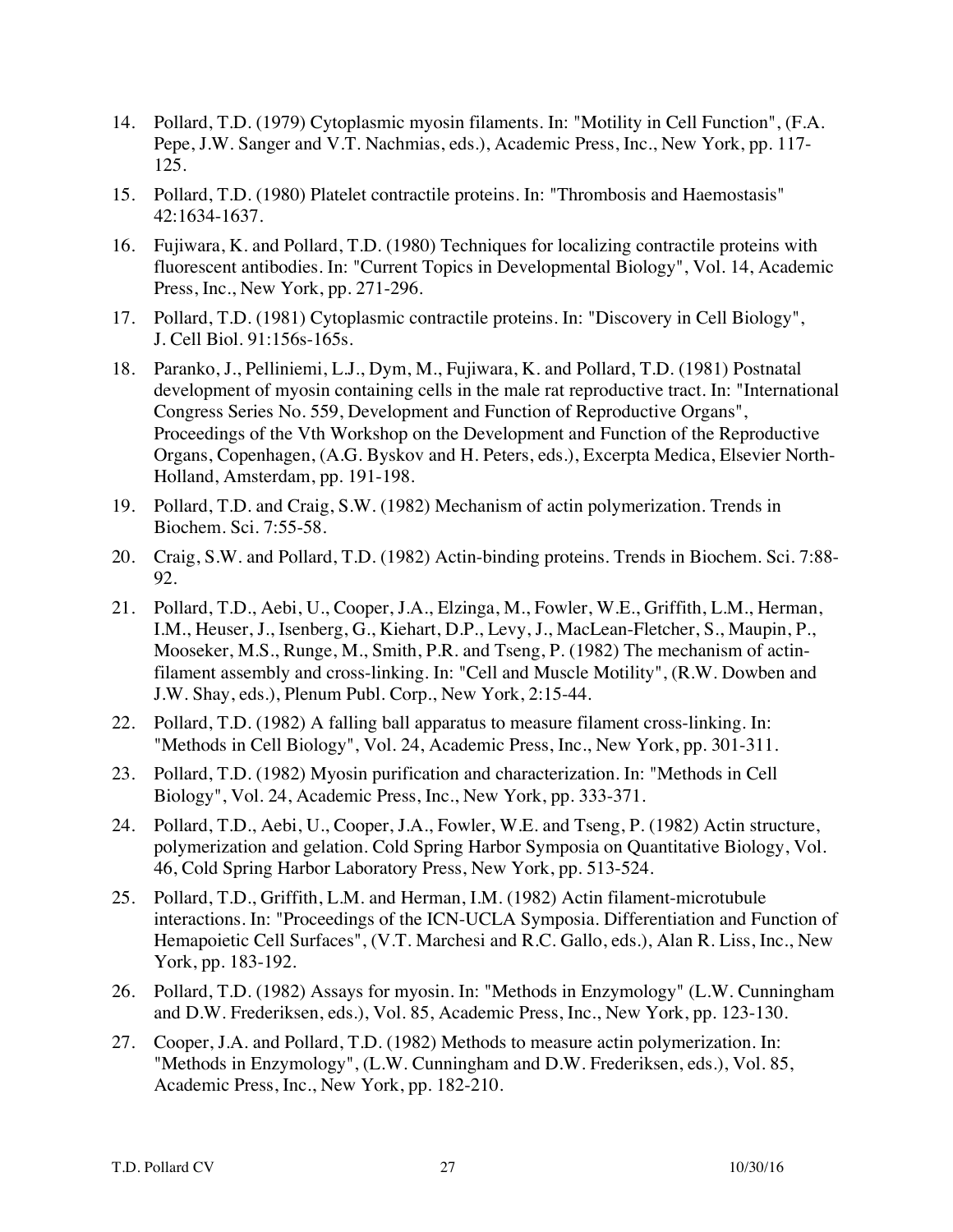- 28. Pollard, T.D. and Cooper, J.A. (1982) Methods to characterize actin filament networks. In: "Methods in Enzymology", (L.W. Cunningham and D.W. Frederiksen, eds.), Vol. 85, Academic Press, Inc., New York, pp. 211-233.
- 29. Pollard, T.D. (1982) Purification of nonmuscle myosins. In: "Methods in Enzymology, (L.W. Cunningham and D.W. Frederiksen, eds.), Vol. 85, Academic Press, Inc., New York, pp. 331-356.
- 30. Pollard, T.D., Aebi, U., Cooper, J.A., Fowler, W.E., Kiehart, D.P., Smith, P.R. and Tseng, P.C.-H. (1982) Actin and myosin function in *Acanthamoeba*. Phil. Trans. Royal Soc. London B 299:237-245.
- 31. Pollard, T.D. and Maupin, P. (1982) Electron microscopy of actin and myosin. In: "Electron Microscopy in Biology", (J. Griffith, ed.), Vol. 2, John Wiley & Sons, Inc., New York, pp. 1-53.
- 32. Pollard, T.D., Selden, S.C. and Griffith, L.M. (1982) Actin-microtubule interactions. In: "Biological Functions of Microtubules and Related Structures". Proceedings of the Oji International Seminar, (H. Sakai, H. Mohri and G.G. Borisy, eds.), Academic Press, Inc., Japan, pp. 311-320.
- 33. Herman, I.M., Pollard, T.D. and Wong, A.J. (1982) Contractile proteins in endothelial cells. Annals N.Y. Acad. 401:50-60.
- 34. Pollard, T.D. (1982) Which organelles are necessary for fast neuronal transport? In: "The Role of Fast Transport in the Nervous System", (H. Thoenen and G.W. Kreutzberg, eds.), Neurosciences Res. Prog. Bull. 20:92-97.
- 35. Pollard, T.D. (1983) Meeting Highlights, Critique, and Perspectives. Cell Motil. Cytoskel. 3:693-697.
- 36. Pollard, T.D., Selden, S.C. and Maupin, P. (1984) Interaction of actin filaments with microtubules. J. Cell Biol. 99:33s-37s.
- 37. Pollard, T.D. (1984) Citation Classic. (Pollard, T.D. and Weihing, R.R. Actin and myosin and cell movement. CRC Crit. Rev. Biochem. 2:1-65. Current Contents 27:13.
- 38. Pollard, T.D. (1984) Actin-binding protein evolution. Nature 312:403.
- 39. Pollard, T.D. (1984) Effects of  $Ca^{++}$  and  $Mg^{++}$  on actin polymerization. In: "Calcium Regulation in Biological Systems". The Proceedings of The Takeda Science Foundation Symposium on Bioscience 1983, Academic Press, Inc., Japan, pp. 71-81.
- 40. Pollard, T.D. (1984) Molecular architecture of the cytoplasmic matrix. In: "White Cell Mechanics: Basic Science and Clinical Aspects", Alan R. Liss, Inc., New York, pp. 75-86.
- 41. Pollard, T.D. (1985) Myosin filaments in cytoplasm. News and Views. Nature 314:321.
- 42. Pollard, T.D., Cooper, J.A., Kiehart, D.P., Kaiser, D. and Hagen, S. (1985) The actin system of Acanthamoeba. In: "Proceedings of the Yamada Conference on Cell Motility: II. Mechanism and Regulation" (H. Ishikawa, S. Hatano and H. Sato, eds.), U. Tokyo Press, Japan, pp. 124-141.
- 43. Pollard, T.D. (1986) Mechanism of actin filament self-assembly and regulation of the process by actin-binding proteins. Biophys. J. 49:149-150.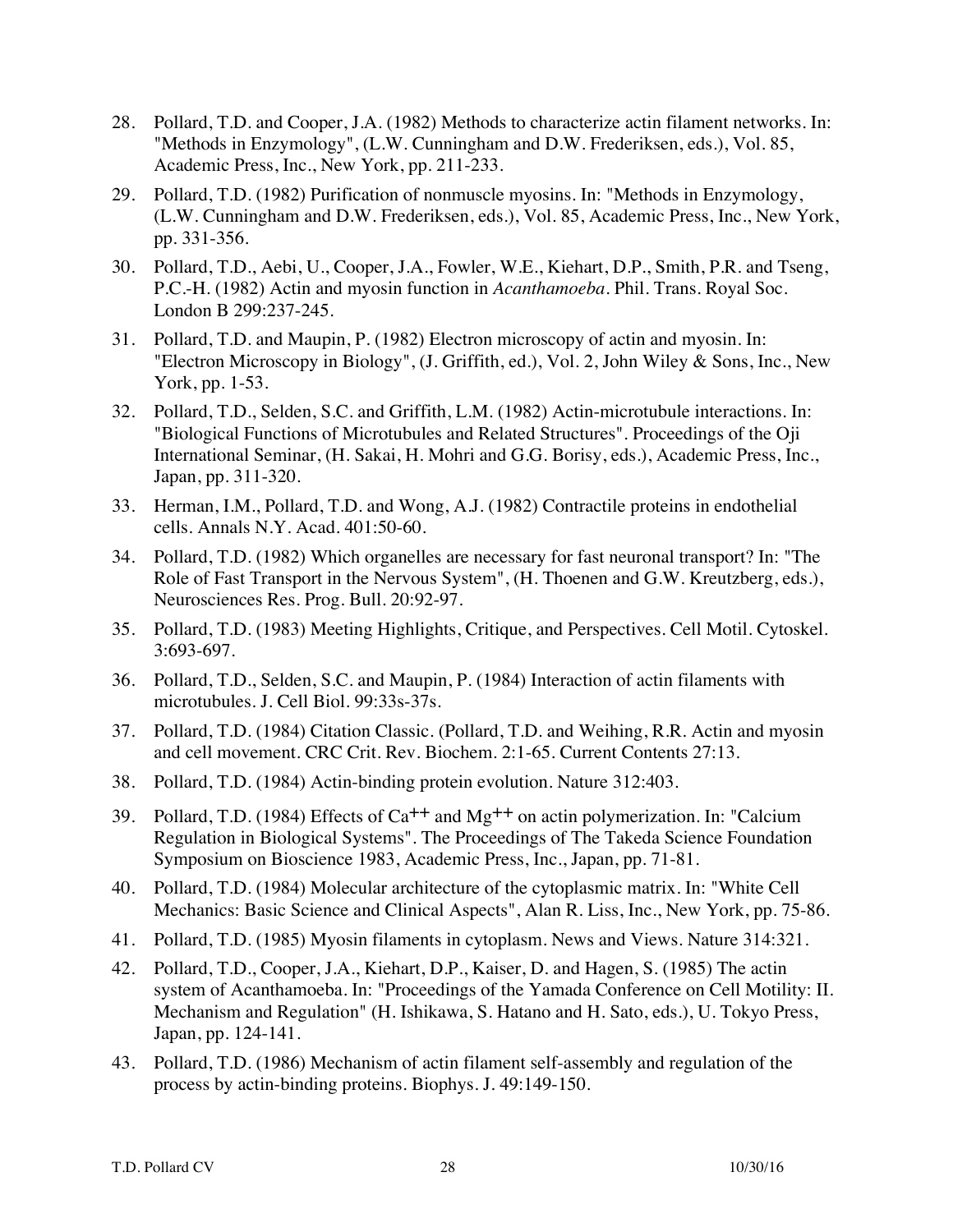- 44. Pollard, T.D. and Cooper, J.A. (1986) Actin and actin-binding proteins. A critical evaluation of mechanisms and functions. Ann. Rev. Biochem. 55:987-1035.
- 45. Pollard, T.D. (1986) Assembly and dynamics of the actin filament system in nonmuscle cells. J. Cellular Biochem. 37:87-95.
- 46. Kiehart, D.P., Kaiser, D.A. and Pollard, T.D. (1986) Antibody inhibitors of nonmuscle myosin function and assembly. Methods in Enzymol., Vol. 134, (R.B. Vallee, ed.), Academic Press, Inc., New York, pp. 423-453.
- 47. Adams, R.J. and Pollard, T.D. (1987) Cytoskeleton, Role in Axoplasmic Transport. In: "Encyclopedia of Neuroscience", (G. Adelman, ed.), Birkhauser Boston, Inc., Cambridge, MA, pp. 297-299.
- 48. Pollard, T.D. (1987) The myosin crossbridge problem. Minireview. Cell 48:909-910.
- 49. Pollard, T.D. (1988) Macromolecular motion in the actin cytoskeleton depends on dynamic, low-affinity interactions. UCLA Symp. on Molecular and Cellular Biology. In: "Signal Transduction in Cytoplasmic Organization and Cell Motility", Vol. 77, (P. Satir, J.S. Condeelis, E. Lazarides, eds.), Alan R. Liss, Inc., New York, pp. 263-269.
- 50. Adams, R.J. and Pollard, T.D. (1989) Prediction of common properties of particle translocation motors through comparison of myosin-I, cytoplasmic dynein and kinesin. In: "Cell Movement", Vol. 2, (F.D. Warner and J.R. McIntosh, eds.), Alan R. Liss, Inc., New York, pp. 3-12.
- 51. Pollard, T.D., Magnus, K.A., Doberstein, S., Goldschmidt-Clermont, P., Kaiser, D.A., Machesky, L., Maciver, S., Rimm, D.L. and Wachsstock, D. (1989) Structure-function studies of the actin filament system of *Acanthamoeba*. In: "Springer Series in Biophysics", (U. Aebi, J. Engel, eds.), "Cytoskeletal and Extracellular Proteins", Vol. 3. 2nd Intern. Symp. European Biophysics Society, Gwatt, Switzerland, Springer Co., London, pp. 271- 279.
- 52. Millonig, R., Sutterlin, R., Engel, A., Pollard, T.D. and Aebi, U. (1989) The "lateral slipping" model of F-actin filaments. In: "Springer Series in Biophysics", (U. Aebi, J. Engel, eds.), "Cytoskeletal and Extracellular Proteins, Vol. 3. 2nd Intern. Symp. European Biophysics Society, Gwatt, Switzerland, Springer Co., London, pp. 51-53.
- 53. Adams, R.J. and Pollard, T.D. (1989) Membrane-bound myosin-I provides new mechanisms in cell motility. Cell Motil. Cytoskel. Views & Reviews. 14:178-182.
- 54. Pollard, T.D. (1990) Actin. Curr. Opin. Cell Biol. 2:33-40.
- 55. Pollard, T.D., Satterwhite, L., Cisek, L., Corden, J., Sato, M. and Maupin, P. (1990) Actin and myosin biochemistry in relation to cytokinesis. In: Cytokinesis: Mechanisms of Furrow Formation During Cell Division (G.W. Conrad and T.E. Schroeder, eds.), Annals New York Acad. Sci. 582:120-130.
- 56. Pollard, T.D. (1990) Review of "Molecular Cell Biology" (J. Darnell, H. Lodish, D. Baltimore, eds.), Sci. Amer. Books, pp. 1105. Nature 346:621-622.
- 57. Pollard, T.D., Doberstein, S.K. and Zot, H.G. (1991). Myosin-I. Ann. Rev. Physiol. 53:653-681.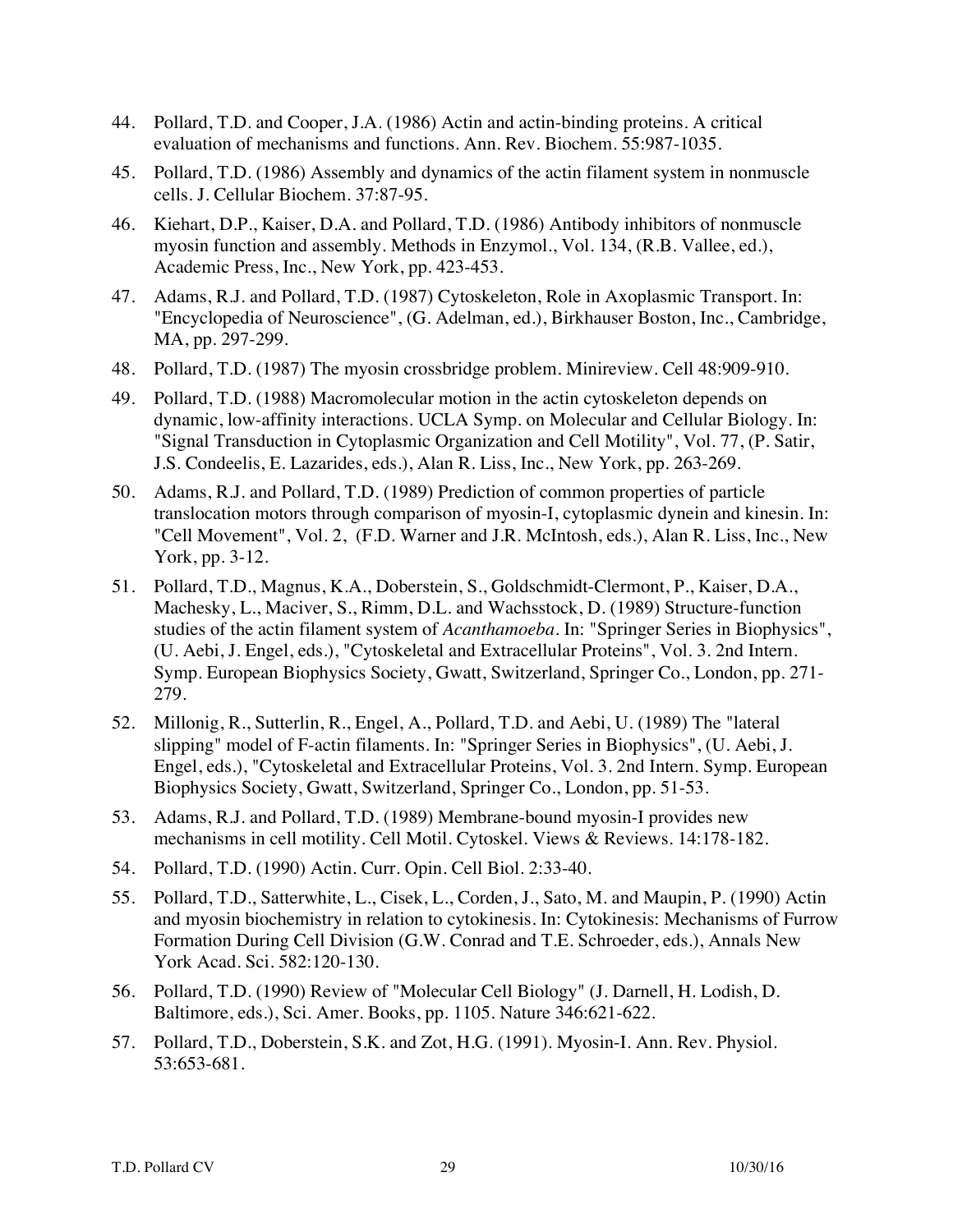- 58. Pollard, T.D. and Goldman, R.D. (1991) Cytoplasm and cell motility. Editorial Overview. Curr. Opin. Cell Biol. 3:1-3.
- 59. Pollard, T.D., Machesky, L. and Goldschmidt-Clermont, P. (1991) Interaction of profilins with membrane lipids. In: Current Topics in Membranes: Ordering the Membrane Cytoskeleton Trilayer (M.S. Mooseker and J.S. Morrow, eds.), Vol. 38, pp. 217-225. Acad. Press, Inc., Orlando, FL.
- 60. Pollard, T.D. (1992) Cellular Biophysics. Proteins as Machines. Nature 355:17-18.
- 61. Pollard, T.D. and Goldman, R.D. (1992) Cytoplasm and cell motility. Editorial Overview. Curr. Opin. Cell Biol. 4:1-3.
- 62. Satterwhite, L.L. and Pollard, T.D. (1992) Cytokinesis. Curr. Opin. Cell Biol. 4:43-52.
- 63. Atkinson, S.J., Doberstein, S.K. and Pollard, T.D. (1992) Moving off the beaten track. Curr. Biol. 2:326-328.
- 64. Pollard, T.D. (1992) Cell Organization. In: "Encyclopedia of Science and Technology", 7th ed., McGraw-Hill Book Co., New York. pp. 369-373.
- 65. Pollard, T.D. (1993) Graduate training in cellular biophysics. Biophys. J. 63:1450-1454.
- 66. Pollard, T.D. (1993) Actin and actin-binding proteins. In: Guidebook to the cytoskeletal and motor proteins (T. Kreis and R. Vale, eds) Oxford University Press, Oxford. pp.3-11.
- 67. Machesky, L.M. and Pollard, T.D. (1993) Profilin. In: Guidebook to the cytoskeletal and motor proteins (T. Kreis and R. Vale, eds) Oxford University Press, Oxford. pp.66-68.
- 68. Pollard, T.D. and Goldman, R.D. (1993) Cytoplasm and cell motility. Editorial Overview. Curr. Opin. Cell Biol. 5:1-3.
- 69. Machesky, L.M. and Pollard, T.D. (1993) Profilin as a potential mediator of membranecytoskeletal communication. Trends Cell Biol. 3:381-385.
- 70. Zot, H.G. and Pollard, T.D. (1993) Motility of myosin-I on planar lipid surfaces. Meth. Cell Biol. 39:51-63.
- 71. Pollard, T.D. (1993) Science Fraud. Baltimore *Sun*. December 20, 1993. p. A20.
- 72. Pollard, T.D. and Quirk, S. (1994) Profilins, ancient actin binding proteins with highly divergent primary structures. In: Molecular evolution of physiological processes. (D. Fambrough, ed) Rockefeller University Press. pp. 117-128.
- 73. Pollard, T.D., Almo, S., Quirk, S., Vinson, V. and Lattman, E.E. (1994) Structure of actin binding proteins: insights about function at atomic resolution. Ann. Rev. Cell Biol. 10:207- 249.
- 74. Schroer, T.A., Fyrberg, E., Cooper, J.A., Waterston, R.H., Helfman, D., Pollard, T.D. and Meyer, D.I. (1994) Actin-related protein nomenclature and classification. J. Cell Biol. 127:1777-1778.
- 75. Pollard, T.D. (1995) Structure and functions of profilin, insights at atomic resolution. 45. Colloquium Mosbach 1994. The Cytoskeleton. Springer-Verlag, Berlin & Heidelberg pp. 41-47.
- 76. Pollard, T.D. (1995) Missing link for intracellular bacterial motility? Curr. Biol. 5:837-840.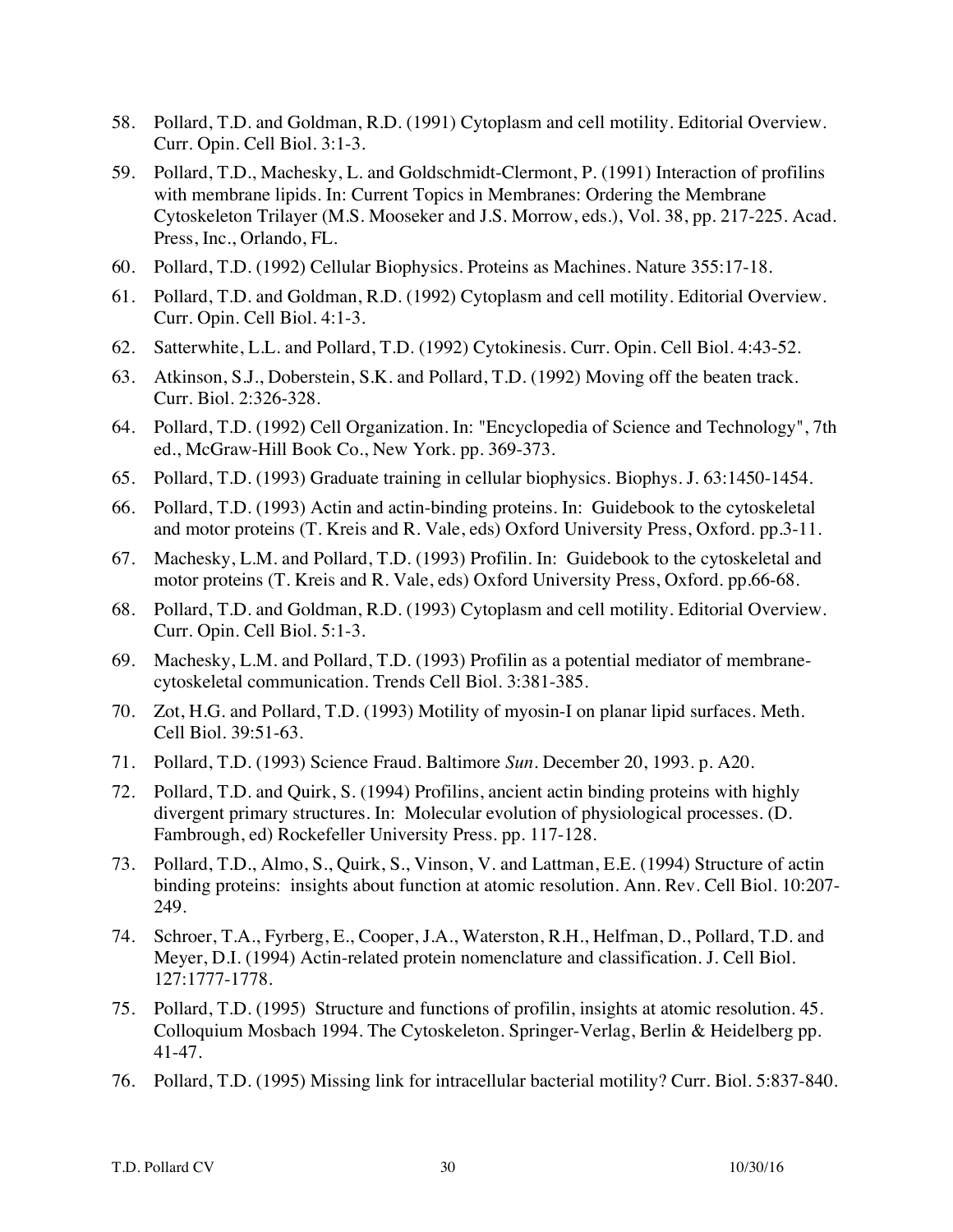- 77. Pollard, T.D. (1995) Threats to a Government Program that Really Works. Johns Hopkins Magazine. Sept. issue. p.11.
- 78. Ostap, E.M. and Pollard, T.D. (1996) Overlapping functions of myosin-I isoforms. J. Cell Biol. 133:221-224.
- 79. Mullins, R.D., Kelleher, J.F. and Pollard, T.D. (1996) Actin' like Actin? Trends in Cell Biology 6:208-212.
- 80. Pollard, T.D. and Ostap, E.M. (1996) The chemical mechanism of myosin-I: Implications for actin-based motility and the evolution of the myosin family of motor proteins. Cell Structure and Function. 21:351-356.
- 81. Pollard, T. D. (1998) America's wise investment in science. San Diego Union-Tribune. April 14, 1998, page B4.
- 82. Kelleher, J.F., Mullins, R.D. and Pollard, T.D. (1998) Purification and assay of the Arp2/3 complex from *Acanthamoeba castellanii*. Methods in Enzymol. 298:42-51.
- 83. Collins, F.S., Patrinos, A., Jordan, E., Chakravarti, A., Gesteland, R., Walters, L., Fearon, E., Hartwell, L., Langley, C.H., Mathies, R.A., Olson, M., Pawson, A., Pollard, T., Williamson, A., Wold, B., Buetow, K., Branscomb, E., Capecchi, M., Church, G., Garner, H., Gibbs, R.A., Hawkins, T., Hodgson, K., Knotek, M., Meisler, M., Rubin, G.M., Smith, L.M., Westerfield, M., Clayton, E.W., Fisher, N.L., Lerman, C.E., McInerney, J.D., Nebo, W., Press, N. and Valle, D. (1998) New Goals for the U.S. Human Genome Project: 1998- 2003. Science 282:682-689.
- 84. Mullins, R.D. and Pollard, T.D. (1999) Structure and function of the Arp2/3 complex. Current Opin. Struct. Biol. 9:244-249.
- 85. Pollard, T.D. (1999) Basic Sciences, The First Year. In: The Johns Hopkins University School of Medicine Curriculum for the Twenty-first Century (C.D. De Angelis, editor) pp. 55-80.
- 86. Pollard, T.D. (1999) Introduction to actin and actin-binding proteins. In: Guidebook to the cytoskeletal and motor proteins, Second Edition, (T. Kreis and R. Vale, eds) Oxford University Press, Oxford. pp. 3-11.
- 87. Mullins, R.D. and Pollard, T.D. (1999) Arp2/3 complex. In: Guidebook to the cytoskeletal and motor proteins, Second Edition, (T. Kreis and R. Vale, eds) Oxford University Press, Oxford. pp. 45-48.
- 88. Pollard, T.D. (1999) Profilin. In: Guidebook to the cytoskeletal and motor proteins, Second Edition, (T. Kreis and R. Vale, eds) Oxford University Press, Oxford. pp. 117-120.
- 89. Pollard, T.D. (1999) Stamping out disease. San Diego Union Tribune, July 29, 1999.
- 90. Higgs, H.N. and Pollard, T.D. (1999) Regulation of actin polymerization by Arp2/3 complex and WASp/Scar proteins. J. Biol. Chem. 274:32531-32534.
- 91. Goldstein, L.S.B. and Pollard, T.D. (2000) Championing biomedical research. San Diego Union Tribune, page B-9. January 19, 2000.
- 92. Pollard, T.D. (2000) Discovery of *Acanthamoeba* myosin-I, the first unconventional myosin. http://blocks.fhcrc.org/~myosin/Myo1.html. pp. 1-3. March 2, 2000.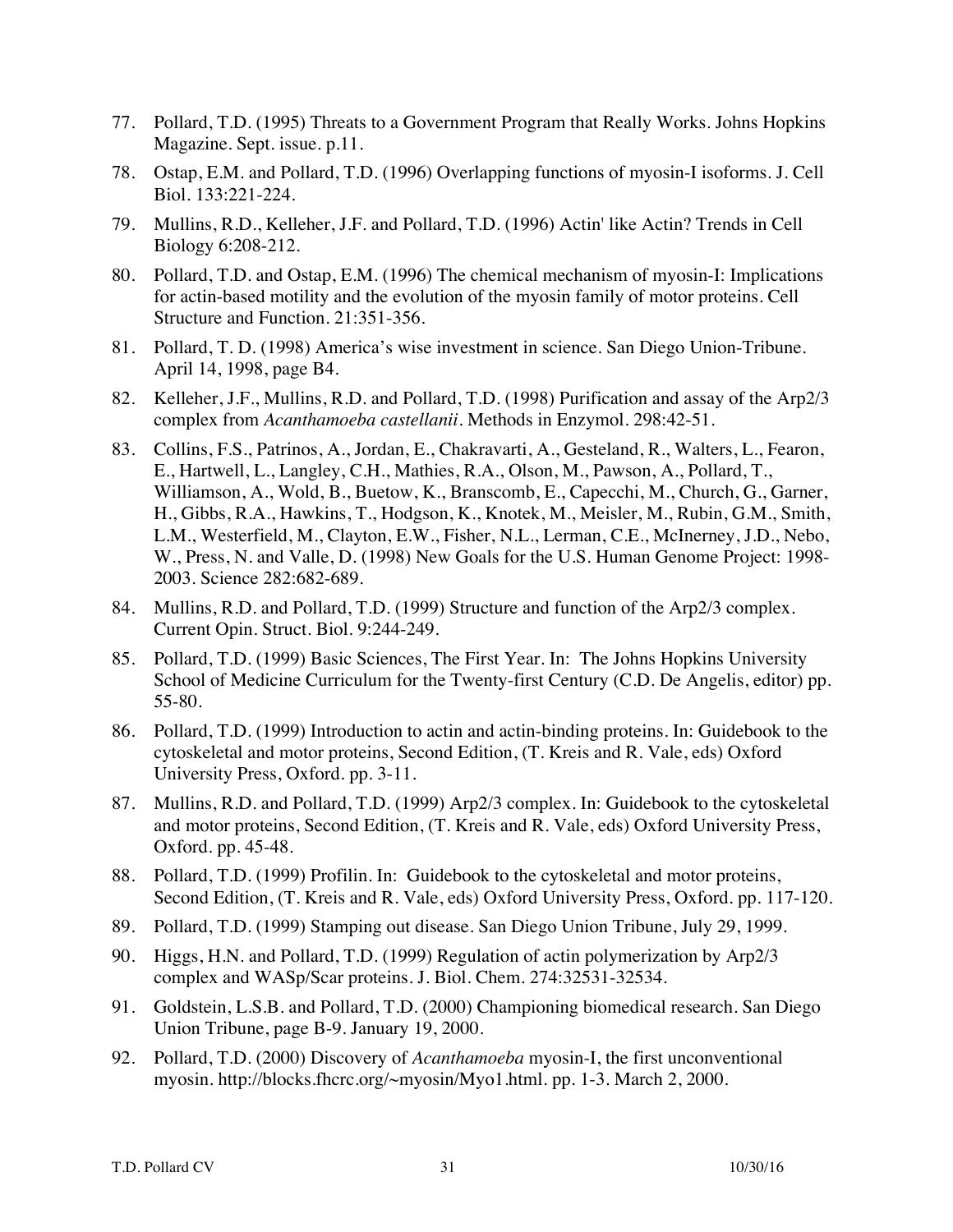- 93. Pollard, T.D., Blanchoin, L. and Mullins, R.D. (2000) Biophysics of actin filament dynamics in nonmuscle cells. Ann. Rev. Biophys. Biomolec. Struct. 29:545-576.
- 94. Pollard, T.D. (2000) A scientist's perspective. Proceedings of the National Conference on Science and the Law. National Institute of Justice, US Department of Justice. pp. 87-92.
- 95. Amann, K.J. and Pollard, T.D. (2000) Cellular regulation of actin network assembly: a primer. Current Biology 10:R728-R730.
- 96. Pollard, T.D. (2000) Reflections on a quarter century of research on contractile systems. Trends Biochem. Sci. 25:607-611.
- 97. Pollard, T.D. (2000) Tribute to Bernie Gilula. J. Cell Biol. 151, Number 6, December 11.
- 98. Pollard, T.D., Blanchoin, L. and Mullins, R.D. (2000) Actin dynamics. J. Cell Sci. 114:3.
- 99. Pollard, T.D. (2001) Editorial note on genome annotation articles. Molec. Biol. Cell 12:779.
- 100. Pollard, T.D. (2001) "Life Watch" article: "If you want to move, you gotta have connections" San Diego Union Tribune Quest Section, p. F3, May 9, 2001.
- 101. Higgs, N.H. and Pollard, T.D. (2001) Regulation of actin filament network formation through Arp2/3 complex: activation by a diverse array of proteins. Ann. Rev. Biochem. 70:649-676.
- 102. De La Cruz, E.M. and Pollard, T.D. (2001) Structural biology. Actin' up. Science 293:616- 618.
- 103. Pollard, T.D. (2001) Life scientists and politics in the United States. Nature Reviews Molecular Cell Biology 2: Dec. 2001. pp. 5-7.
- 104. Gillespie, P.G., Albanesi, J.P., Bahler, M., Bement, W.M., Berg, J.S., Burgess, D.R., Burnside, B., Cheney, R.E., Corey, D.P., Coudrier, E., de Lanerolle, P., Hammer, J.A., Hasson, T., Holt, J.R., Hudspeth, A.J., Ikebe, M., Kendrick-Jones, J., Korn, E.D., Li, R., Mercer, J.A., Milligan, R.A., Mooseker, M.S., Ostap, E.M., Petit, C., Pollard, T.D., Sellers, J.R., Soldati, T., Titus, M.A. (2001) Myosin-I nomenclature. J. Cell Biol. 155:703-704.
- 105. Pollard, T.D. (2002) The Future of Biomedical Research. From the inventory of genes to understanding physiology and the molecular basis of disease. J. Am. Med. Assoc. 287:1725-1727.
- 106. Pollard, T.D. (2002) Formins initiate new actin filaments. Nature Cell Biol. 4:E191.
- 107. Pollard TD, Hanein D, Volkmann N. (2002) Arp2/3 plays no role in muscle contraction (Letter to the editor). Nature. 418:915
- 108. Pollard, T.D. (2002) A conversation with Thomas D. Pollard. Interview by K. Noelle Gracy. Biochem Biophys Res Commun. 297:6-9
- 109. Pollard, T.D. and Beltzner, C.C. (2002) Structure and function of the Arp2/3 complex. Curr. Opin. Struct. Biol. 12:768-8103.
- 110. Pollard, T.D. and Borisy, G.G. (2003) Cellular motility driven by assembly and disassembly of actin filaments. Cell 112:453-465.
- 111. Pollard, T.D. (2003) The cytoskeleton, cellular motility and the reductionist agenda. Nature 422:741-745.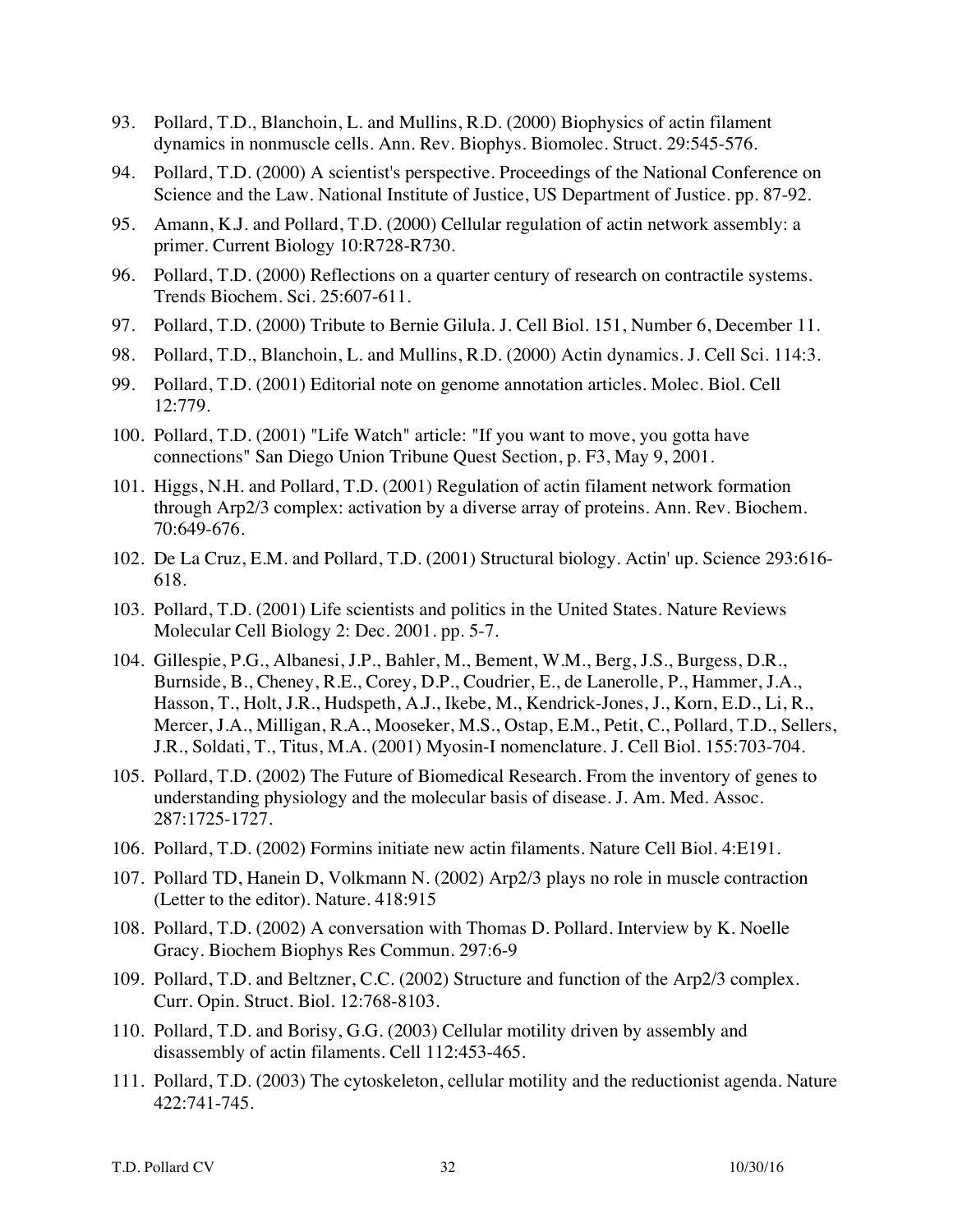- 112. Pollard, T.D. (2003) Functional genomics of cell morphology using RNA interference: pick your style, broad or deep. J. Biology. 2:25.
- 113. Pollard, T.D. (2004) A Ray Rappaport chronology: twenty-five years of seminal papers in the Journal of Experimental Zoology. J. Exp. Zool. 301A:9-14.
- 114. Pollard, T.D. (2004) Formins coming into focus. Developmental Cell 6:312-314.
- 115. Pollard, T.D. (2004) John Heuser's contributions to the visualization of the actin cytoskeleton by electron microscopy. Eur. J. Cell Biol. 83:243-255.
- 116. Pollard, T.D. (2004) Cellular motility powered by actin filament assembly and disassembly. The Harvey Lectures 98:1-17. Wiley-Liss, Inc.
- 117. Pollard, T.D. (2004) Molecular mechanisms regulating actin filament dynamics at the leading edge of motile cells. Cell Motility. From molecules to organisms (Eds: A. Ridley, M. Peckham, P. Clark.) John Wiley & Sons, Ltd. pp. 1-17.
- 118. Kovar, D.R. and Pollard, T.D. (2004) Progressing actin: Formin as a processive elongation machine. Nature Cell Biol. 6:1158-1159.
- 119. Ostap, E.M., Franzini-Armstrong, C., Goldman, Y.E., Pollard, T.D., Sellers, J.R., Sweeney, H.L., Szent-Gyorgyi, A.G. (2004) Fifty important papers in the history of muscle contraction and myosin motility. J. Muscle Res. Cell Motil. 25:475-479.
- 120. Pollard, T.D. (2007) Cell Organization. In, McGraw-Hill Encyclopedia of Science and Technology, tenth edition, pp 646-650.
- 121. Pollard, T.D. (2007) Regulation of actin filament assembly by Arp2/3 complex and formins. Annu. Rev. Biophys. Biomolec. Struct. 36:451-477.
- 122. Pollard, T.D. (2008) Progress towards understanding the mechanism of cytokinesis in fission yeast. Biochemical Society Transactions 36:425-430.
- 123. Wu, J.-Q., McCormick, C. and Pollard, T.D. (2008) Counting proteins in living cells by quantitative fluorescence microscopy with internal standards. Methods in Cell Biology 89:253-273.
- 124. Pollard, T.D. and Berro, J. (2009) Mathematical models and simulations of cellular processes based on actin filaments. J. Biol. Chem. 284:5433-5437.
- 125. Paul A.S. and Pollard, T.D. (2009) Review of the mechanism of processive of actin filament elongation by formins. Cell Motil. Cytoskel. 66: 606–617.
- 126. Pollard, T.D. and Cooper, J.A. (2009) Actin, a central player in cell shape and movement. Science 326:1208-1212. PMCID: PMC3677050
- 127. Pollard, T.D. and Wu, J.-Q. (2010) Understanding cytokinesis: lesions from fission yeast. Nature Rev. Molec. Cell Biol. 11:149-155. PMID: 20094054.
- 128. Pollard, T.D. (2010) Mechanics of cytokinesis. Curr. Opin. Cell Biol. 22:50-56. PMID: 20031383.
- 129. Gleick, P.H. et al. (2010) Climate change and the integrity of science. Science 328:689- 690.
- 130. Pollard, T.D. (2010) A Guide to Simple and Informative Binding Assays**.** Molec. Biol. Cell 21: 4061-4067.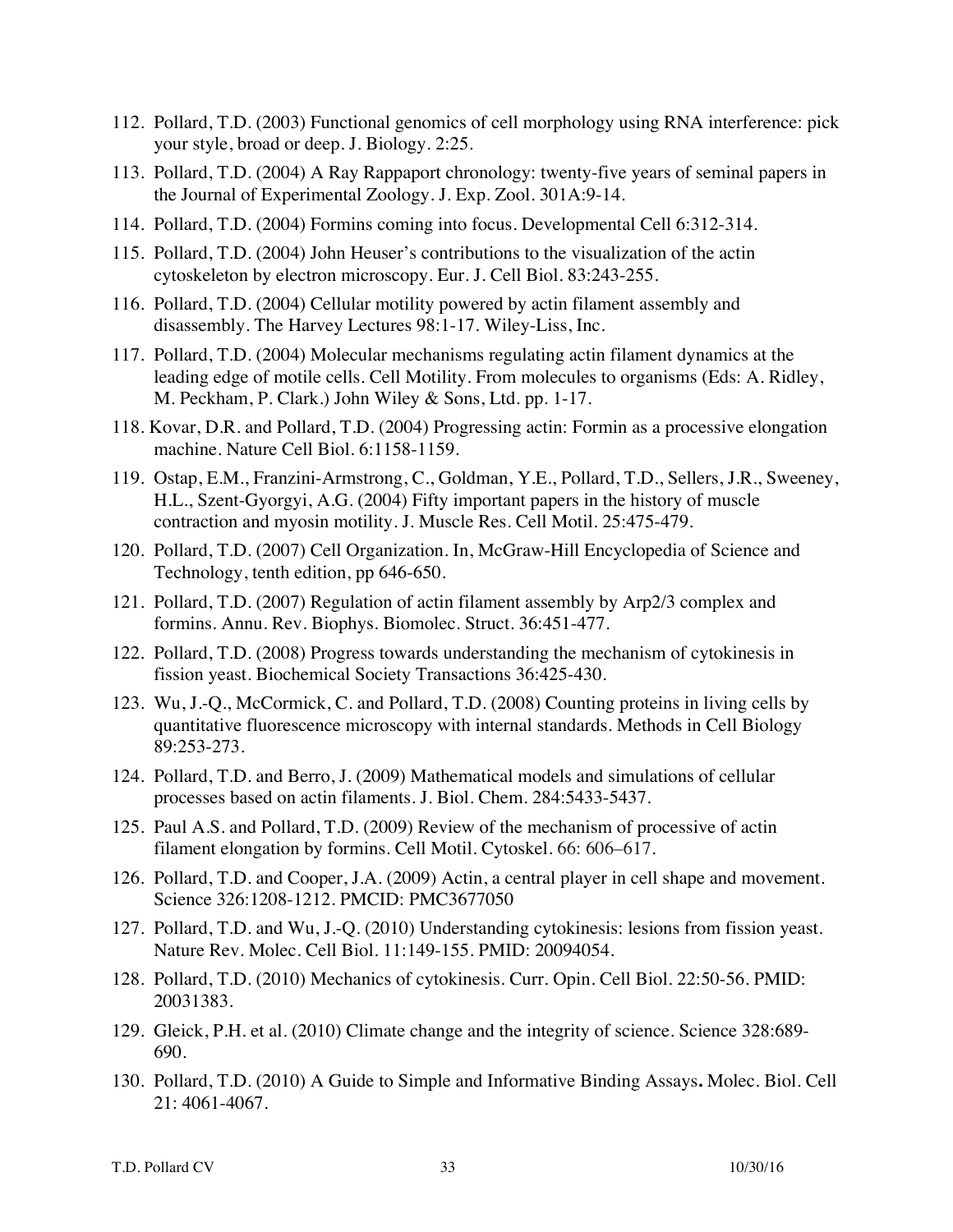- 131. Pollard, T.D. (2011) Formin Tip Tracking. Science 331:39-41. PMID: 21212345
- 132. Pollard, T.D. (2012) NIGMS: Fifty years of standing by basic research in cell biology. http://www.nigms.nih.gov/About/50Anniversary/PersonalReflectionsEssays.htm.
- 133. Pollard, T.D. (2012) Cell Organization. In, McGraw-Hill Encyclopedia of Science and Technology, eleventh edition. In press.
- 134. Pollard, T.D. (2012) The obligation for biologists to commit to political advocacy. Cell 151:239-243. PMID: 23063115.
- 135. Pollard, T.D., Burgess, D. and Mabuchi, I. (2012) Remembrance of Ray Rappaport, pioneer in the study of cytokinesis. Cytoskeleton 69:659-69. PMID: 23090761.
- 136. Pollard, T.D. (2012) Political advocacy by the American Society for Cell Biology and its partners . Molec. Biol. Cell. 23:4171-4174. PMID: 23112231
- 137. Pollard, T.D. (2013) Adventures at the Laboratory of Molecular Biology in 1984. pp 331- 337. In, Memories and Consequences –Visiting Scientists at the MRC Laboratory of Molecular Biology, Cambridge. Medical Research Council, Cambridge, UK.
- 138. Pollard, T.D. and De La Cruz, E. (2013) Take advantage of time in your experiments: a guide to simple, informative kinetics assays. Molec. Biol. Cell. 24:1103-1110. PMID: 23580192
- 139. Pollard, T.D. (2013) Advocate against sequestration. Cell 154:15.
- 140. Pollard, T.D. and Goldman, Y.E. (2013) Remembrance of Hugh E. Huxley, a founder of our field. Cytoskeleton. 70:471-475. PMID: 24106169
- 141. Pollard, T.D. (2013) No Question about Exciting Questions in Cell Biology. PLoS Biol. e1001734. PMID: 24348201.
- 142. Pollard, T.D. (2014) The value of mechanistic biophysical information for systems level understanding of complex biological processes such as cytokinesis. Biophys. J. 107: 2499– 2507. PMID: 4255220.
- 143. Pollard, T.D. (2015) New light on growth cone navigation. Devel. Cell 35:672-673.
- 144. O'Shaughnessy, B. and Pollard, T.D. (2016) Mechanistic biological modeling thrives. Science 351:234-235.
- 145. Pollard, T.D. (2016) Actin and actin binding proteins. Cold Spring Harb Perspect Biol doi: 10.1101/cshperspect.a018226.
- 146. Noble, D.B. Mochrie, S.J., O'Hern, C.S., Pollard, T.D. and Regan, L.J. (2016) Promoting Convergence: The Integrated Graduate Program in Physical and Engineering Biology at Yale University, a New Model for Graduate Education. Biochem Mol Biol Educ. Epub ahead of print. PMID: 27292366
- 146. Pollard, T.D. (2016) Theory from the Oster laboratory leaps ahead of experiment in understanding actin-based cellular motility. Biophysical J. 111:1589-1592. PMID:
- 147. Antonny, B., Burd, C.G., De Camilli, P., Chen, E., Daumke, O., Faelber, K., Ford, M., Vadim Frolov, Frost, A., Hinshaw, J.E., Kirchhausen, T., Kozlov, M.M., Lenz, M., Low, H.H., McMahon, H.T., Merrifield, C., Pollard, T.D, Robinson, P.J., Roux, A., Schmid, S.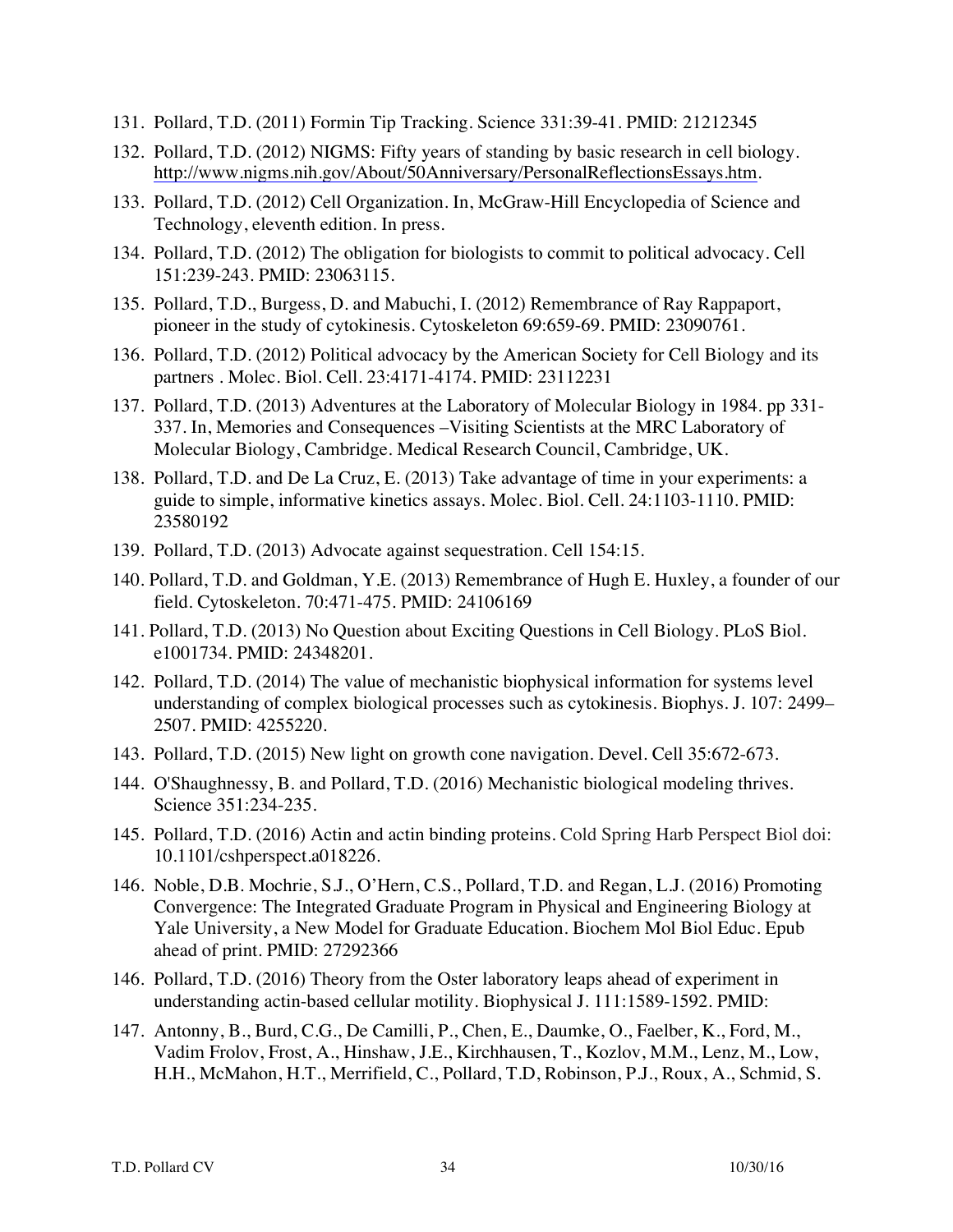(2016) Membrane fission by dynamin: What we know, and what we need to know. EMBO J. Epub ahead of print. PMID: 27670760.

- 148. Pollard, T.D. and Goldman, R.D (2016) Overview of the Cytoskeleton from an Evolutionary Perspective. *Cold Spring Harb Perspect Biol*  doi:10.1101/cshperspect.a030288
- 149. Pollard, T.D. (2016) What we know and do not know about actin. Handbook of Exp Pharmacology. In press.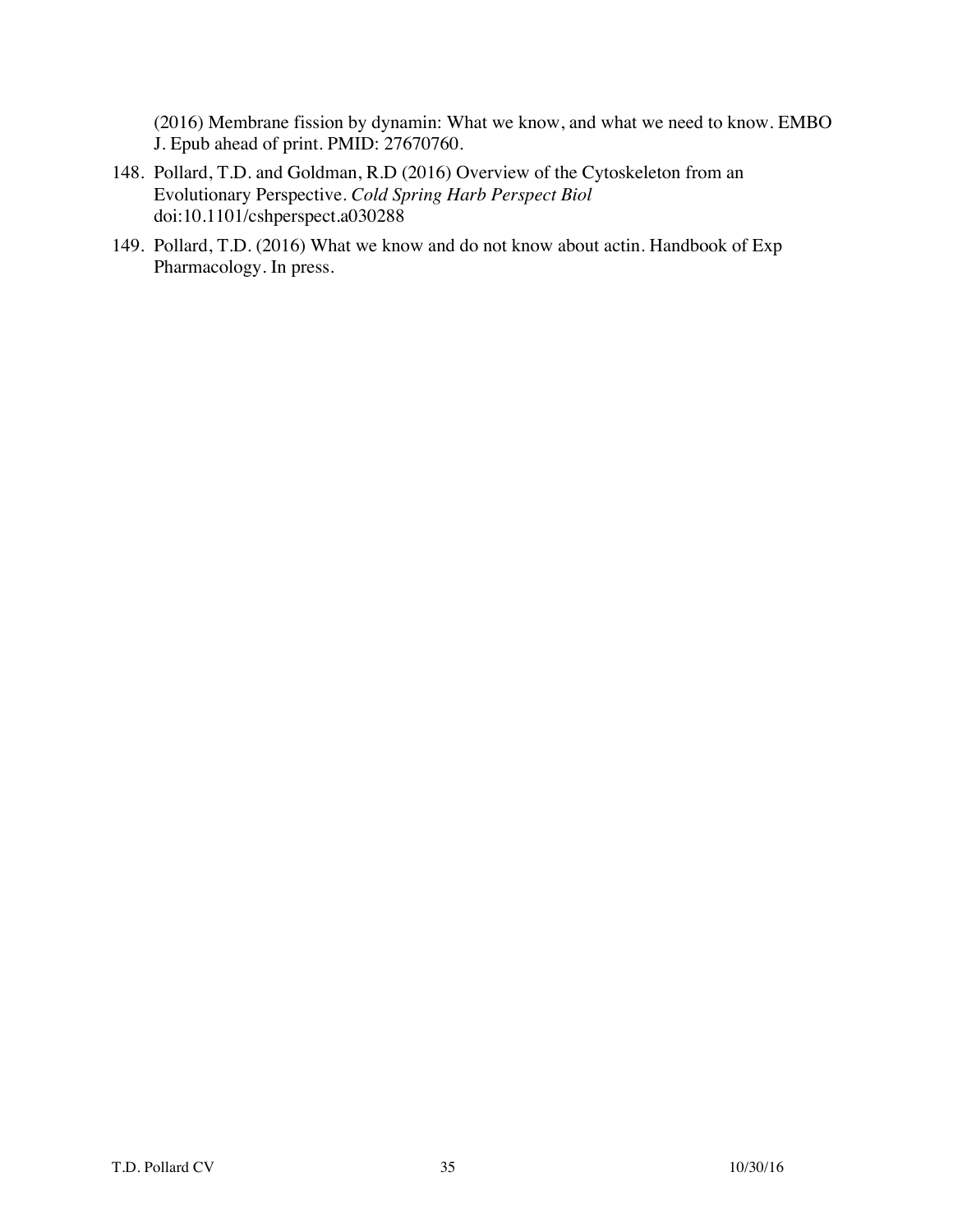Publications - Books

- 1. Goldman, R., Pollard, T.D. and Rosenbaum, J. (eds.) (1976) "Cell Motility", Cold Spring Harbor Laboratory Press, Cold Spring Harbor, New York, pp. 1372.
- 2. Palade, G.E., Attardi, G.M., Bogorad, L., Fraley, R.T., Gilula, N.B., Pollard, T.D. and Ruddle, F.H. (1986) State-of-the-Art Reviews. Cell Biology: Basic Research and Applications, National Academy Press, Washington, D.C., pp. 1-104.
- 3. Pollard, T.D. and Earnshaw, W.E. (2002) Cell Biology. First Edition. W.B. Saunders, New York, NY. pp. 805.
- 4. Pollard, T.D. and Earnshaw, W.E. (2004) Cell Biology. First Edition. W.B. Saunders, New York, NY. pp. 805. Second printing with revisions and a new chapter.
- 5. Pollard, T.D. and Earnshaw, W.C. (2004) Biologie cellulaire. Elsevier, Paris. (French edition)
- 6. Pollard, T.D. and Earnshaw, W.C. (2006) Biologia Celular. W.B. Saunders, New York, NY. pp. 799. (Portuguese edition)
- 7. Pollard, T.D. and Earnshaw, W.C. (2007) Cell Biology. Second Edition. W.B. Saunders, New York, NY. pp. 902.
- 8. Pollard, T.D. and Earnshaw, W.C. (2007) Cell Biology Das Original mit Uberstzungshilfen. Second Edition. W.B. Saunders, New York, NY. pp. 917.
- 9. Pollard, T.D. and Earnshaw, W.C. (2008) Biologia Cellulare. Italian translation of the Second Edition of Cell Biology. W.B. Saunders, New York, NY. pp. 902.
- 10. Pollard, T.D. and Goldman, R. eds. (2017) The Cytoskeleton. Cold Spring Harbor Laboratory Press. ISBN 9781621820161 (hardcover)
- 11. Pollard, T.D., J., Johnson, G. , Lippincott-Schwartz and Earnshaw, W.C. (2017) Cell Biology. Third Edition. W.B. Saunders, New York, NY. pp. 902. (In press)